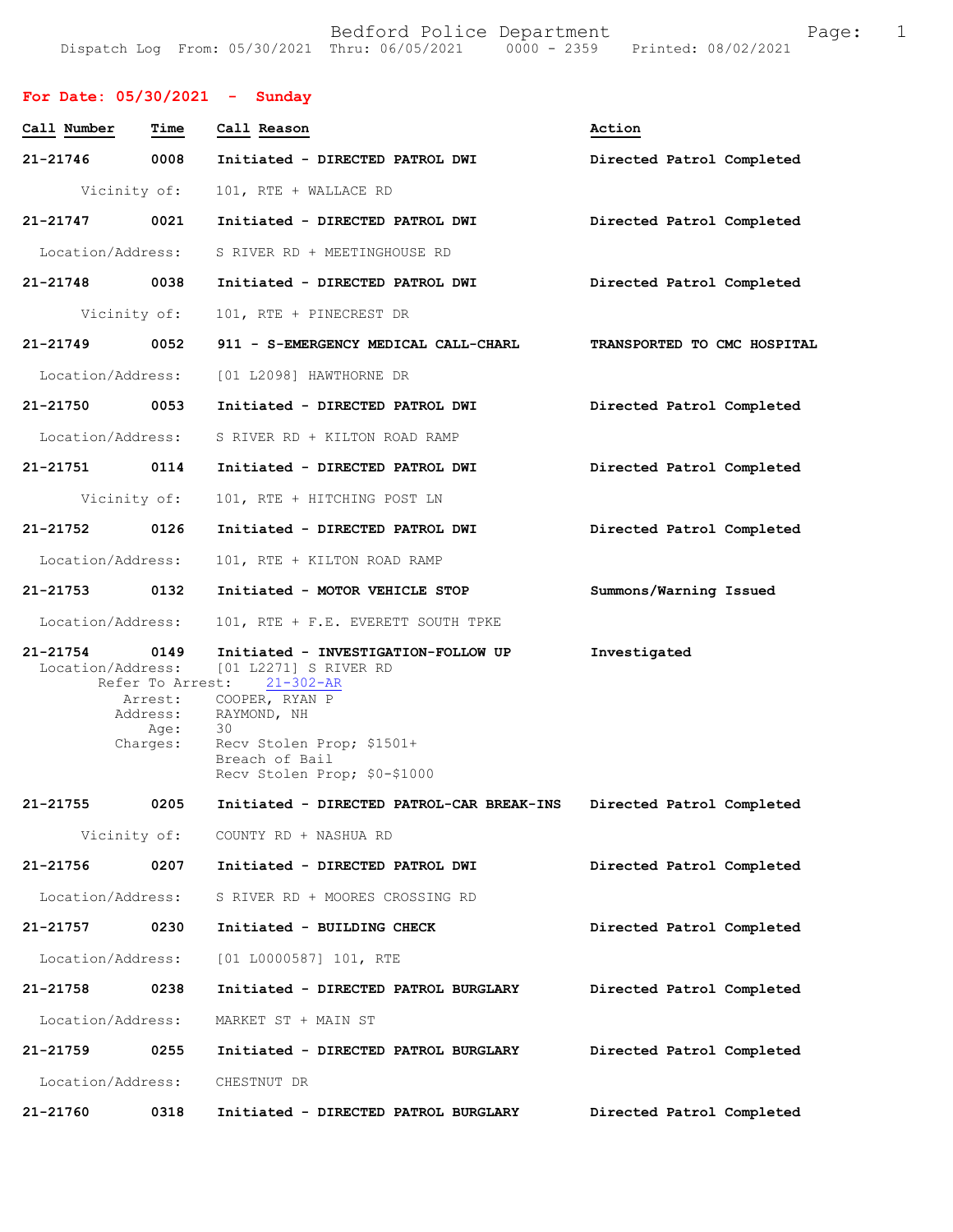|                   |      | Bedford Police Department<br>Dispatch Log From: 05/30/2021 Thru: 06/05/2021 | 2<br>Page:<br>0000 - 2359 Printed: 08/02/2021 |
|-------------------|------|-----------------------------------------------------------------------------|-----------------------------------------------|
| Location/Address: |      | [01 308] COLBY CT                                                           |                                               |
| 21-21761          | 0351 | Initiated - BUILDING CHECK                                                  | Building Checked/Secured                      |
| Location/Address: |      | [01 L0000786] S RIVER RD                                                    |                                               |
| 21-21762          | 0409 | Initiated - BUILDING CHECK                                                  | Building Checked/Secured                      |
| Location/Address: |      | [01 L2447] 101, RTE                                                         |                                               |
| 21-21763          | 0411 | Initiated - DIRECTED PATROL-CAR BREAK-INS                                   | Directed Patrol Completed                     |
| Location/Address: |      | N AMHERST RD + CAMPBELL RD                                                  |                                               |
| 21-21764          | 0428 | Initiated - DIRECTED PATROL BURGLARY                                        | Directed Patrol Completed                     |
| Location/Address: |      | UPJOHN ST + S RIVER RD                                                      |                                               |
| 21-21765          | 0430 | Initiated - DIRECTED PATROL-CAR BREAK-INS                                   | Directed Patrol Completed                     |
| Vicinity of:      |      | HITCHING POST LN + KAHLIKO LN                                               |                                               |
| 21-21766          | 0437 | Initiated - BUILDING CHECK                                                  | Building Checked/Secured                      |
| Location/Address: |      | [01 231] OLD BEDFORD RD                                                     |                                               |
| 21-21767          | 0450 | Initiated - BUILDING CHECK                                                  | Building Checked/Secured                      |
| Location/Address: |      | [01 L357] WHITE AVE                                                         |                                               |
| 21-21768          | 0459 | Initiated - DIRECTED PATROL-CAR BREAK-INS                                   | Directed Patrol Completed                     |
| Location/Address: |      | PLUMMER RD + BOYNTON ST                                                     |                                               |
| 21-21769          | 0505 | Initiated - BUILDING CHECK                                                  | Building Checked/Secured                      |
| Location/Address: |      | [01 L1731] WALLACE RD                                                       |                                               |
| 21-21770          | 0509 | Initiated - DIRECTED PATROL TRAFFIC ENF                                     | Directed Patrol Completed                     |
| Location/Address: |      | S RIVER RD + UPJOHN ST                                                      |                                               |
| 21-21771          | 0526 | Initiated - DIRECTED PATROL TRAFFIC ENF                                     | Directed Patrol Completed                     |
| Location/Address: |      | WALLACE RD + NEW BOSTON RD                                                  |                                               |
| 21-21772          | 0527 | Initiated - DIRECTED PATROL TRAFFIC ENF                                     | Directed Patrol Completed                     |
| Vicinity of:      |      | 101, RTE + HITCHING POST LN                                                 |                                               |
| 21-21773          | 0549 | Initiated - DIRECTED PATROL TRAFFIC ENF                                     | Directed Patrol Completed                     |
| Location/Address: |      | S RIVER RD + HAWTHORNE DR                                                   |                                               |
| 21-21774          | 0759 | 911 - S-EMERGENCY MEDICAL CALL-ALPHA                                        | TRANSPORTED TO CMC HOSPITAL                   |
| Location/Address: |      | [01 248] RIDGEWOOD RD                                                       |                                               |
| 21-21775          | 0817 | Initiated - DIRECTED PATROL TRAFFIC ENF                                     | Directed Patrol Completed                     |
| Vicinity of:      |      | 101, RTE + 114 RTE                                                          |                                               |
| 21-21776          | 0818 | Initiated - DIRECTED PATROL TRAFFIC ENF                                     | Directed Patrol Completed                     |
| Location/Address: |      | 101, RTE + WALLACE RD                                                       |                                               |
| 21-21777          | 0818 | Initiated - DIRECTED PATROL TRAFFIC ENF                                     | Directed Patrol Completed                     |
| Location/Address: |      | S RIVER RD + KILTON RD                                                      |                                               |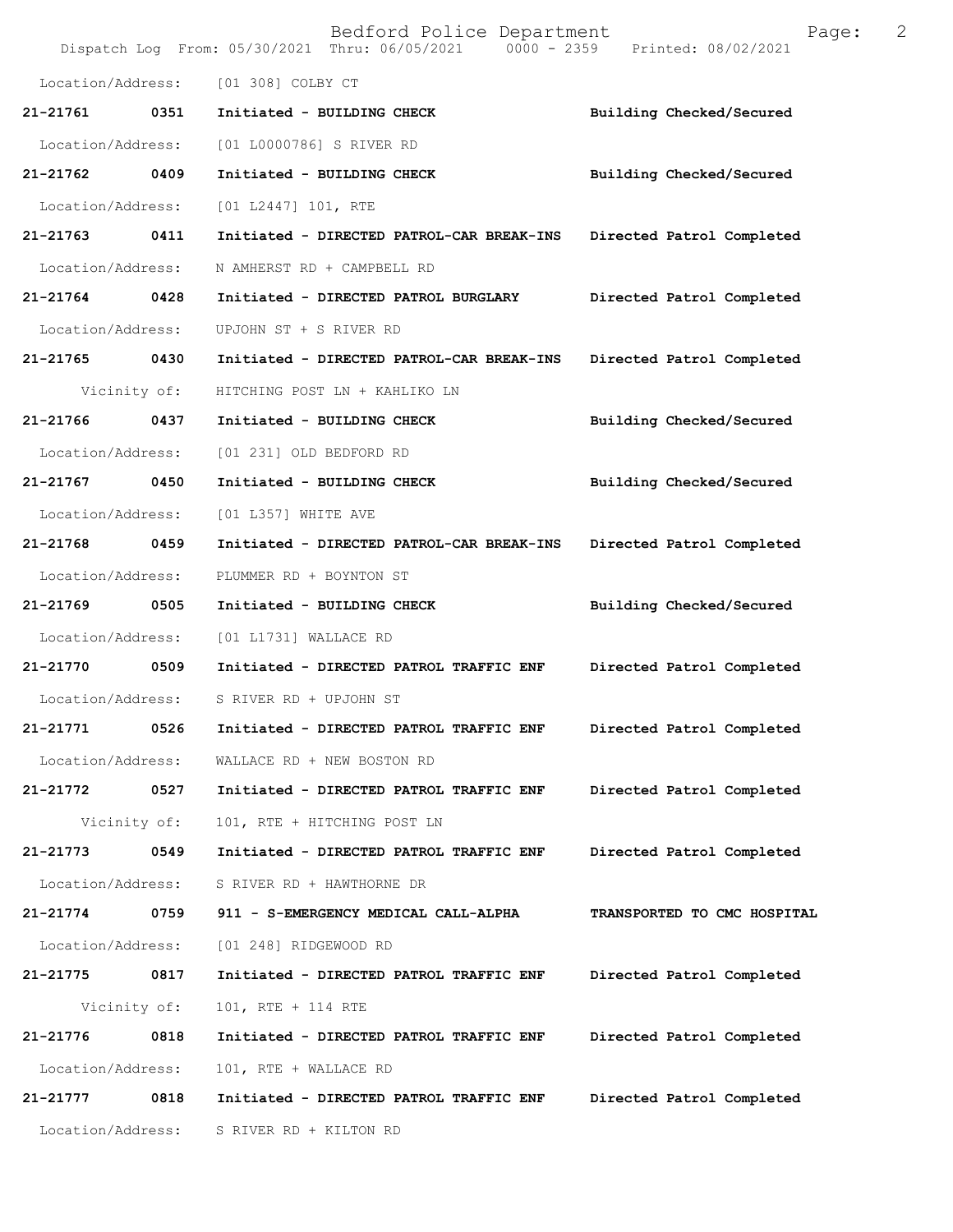| 21-21778<br>Location/Address: | 0819                    | 911 - HIGHWAY CONDITIONS<br>S RIVER RD                                                                                                                                        | Investigated                   |
|-------------------------------|-------------------------|-------------------------------------------------------------------------------------------------------------------------------------------------------------------------------|--------------------------------|
| 21-21779<br>Location/Address: | 0827                    | Initiated - MOTOR VEHICLE STOP<br>S RIVER RD<br>Refer To Arrest: 21-305-AR                                                                                                    | Arrest(s) Made                 |
|                               | Age: 58<br>Charges: Dr: | Arrest: LEROY, MARK THOMAS<br>Address: BEDFORD, NH<br>Drive after Rev/Sus; DUI<br>Alc Interlock MV Not Equipped w/Interlock<br>Breach of Bail<br>Driving Without Giving Proof |                                |
| 21-21780 0843                 |                         | Prohibitions re: Drivers License<br>Initiated - DIRECTED PATROL TRAFFIC ENF                                                                                                   | Directed Patrol Completed      |
| Location/Address:             |                         | 101, RTE + KAHLIKO LN                                                                                                                                                         |                                |
| 21-21781                      | 0912                    | Initiated - DIRECTED PATROL TRAFFIC ENF                                                                                                                                       | Directed Patrol Completed      |
|                               | Vicinity of:            | NEW BOSTON RD + WALLACE RD                                                                                                                                                    |                                |
| 21-21782                      | 0939                    | Phone - S-MUTUAL AID-MEDICAL                                                                                                                                                  | Transported to Elliot Hospital |
| Location/Address:             |                         | [05] SUSAN RD                                                                                                                                                                 |                                |
| 21-21783                      | 0955                    | Initiated - DIRECTED PATROL TRAFFIC ENF                                                                                                                                       | Directed Patrol Completed      |
| Location/Address:             |                         | 101, RTE + JENKINS RD                                                                                                                                                         |                                |
| 21-21784 0958                 |                         | Initiated - DIRECTED PATROL TRAFFIC ENF                                                                                                                                       | Directed Patrol Completed      |
|                               | Vicinity of:            | 114 RTE + WHITE AVE                                                                                                                                                           |                                |
| 21-21786<br>Location/Address: | 0958                    | Phone - Parking Complaint<br>CAMP RD                                                                                                                                          | Services Rendered              |
| 21-21785                      | 1000                    | 911 - S-EMERGENCY MEDICAL CALL-CHARL                                                                                                                                          | TRANSPORTED TO CMC HOSPITAL    |
| Location/Address:             |                         | [01 1202] NASHUA RD                                                                                                                                                           |                                |
| 21-21787                      | 1006                    | Initiated - MOTOR VEHICLE STOP                                                                                                                                                | Summons/Warning Issued         |
| Location/Address:             |                         | 114 RTE + OLD BEDFORD ROAD OVERPASS                                                                                                                                           |                                |
| 21-21788                      | 1019                    | Initiated - MOTOR VEHICLE STOP                                                                                                                                                | Summons/Warning Issued         |
| Location/Address:             |                         | 114 RTE + 101, RTE                                                                                                                                                            |                                |
| 21-21789                      | 1029                    | Initiated - DIRECTED PATROL-CAR BREAK-INS                                                                                                                                     | Directed Patrol Completed      |
| Location/Address:             |                         | LEAVY DR + COOPER LN                                                                                                                                                          |                                |
| 21-21790                      | 1033                    | Phone - POLICE INFORMATION                                                                                                                                                    | No Action Required             |
| Location/Address:             |                         | [01 269] CHURCH RD                                                                                                                                                            |                                |
| 21-21791                      | 1038                    | Initiated - MOTOR VEHICLE STOP                                                                                                                                                | Summons/Warning Issued         |
| Location/Address:             |                         | 101, RTE + HARDY RD                                                                                                                                                           |                                |
| 21-21792                      | 1040                    | Initiated - PARKING TICKETS                                                                                                                                                   | Summons/Warning Issued         |
| Location/Address:             |                         | CAMP RD                                                                                                                                                                       |                                |
| 21-21793                      | 1042                    | Initiated - PARKING TICKETS                                                                                                                                                   | Summons/Warning Issued         |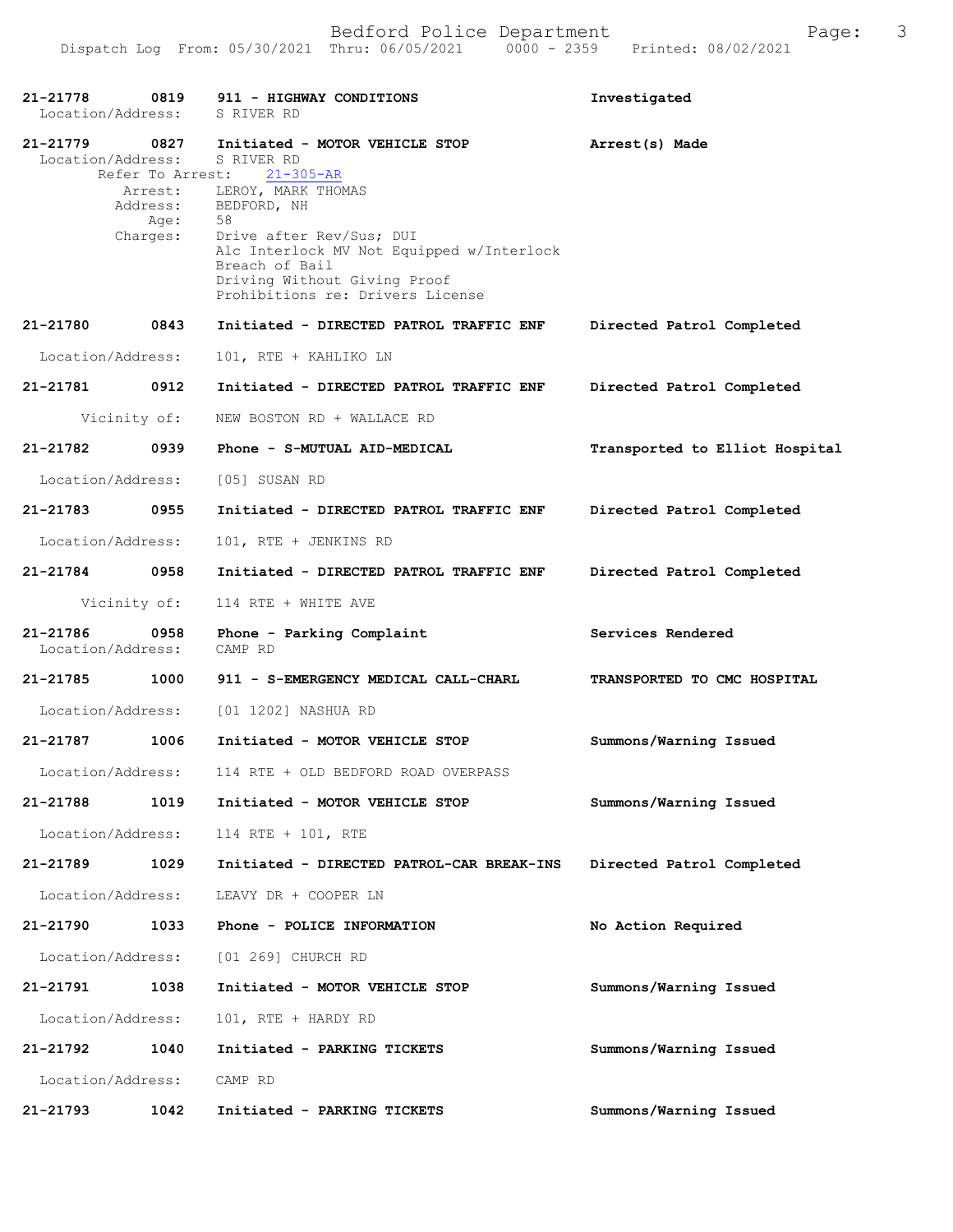|                                    |              | Bedford Police Department<br>Dispatch Log From: 05/30/2021 Thru: 06/05/2021 0000 - 2359 Printed: 08/02/2021 | 4<br>Page:                  |
|------------------------------------|--------------|-------------------------------------------------------------------------------------------------------------|-----------------------------|
| Location/Address:                  |              | CAMP RD                                                                                                     |                             |
| 21-21794                           | 1048         | Initiated - DIRECTED PATROL-CAR BREAK-INS                                                                   | Directed Patrol Completed   |
| Location/Address:                  |              | [01 927] BELL HILL RD                                                                                       |                             |
| 21-21795                           | 1051         | Initiated - PARKING TICKETS                                                                                 | Summons/Warning Issued      |
| Location/Address:                  |              | CAMP RD                                                                                                     |                             |
| 21-21796 1054                      |              | Initiated - PARKING TICKETS                                                                                 | Summons/Warning Issued      |
| Location/Address:                  |              | CAMP RD                                                                                                     |                             |
| 21-21797                           | 1057         | Initiated - DIRECTED PATROL-CAR BREAK-INS                                                                   | Directed Patrol Completed   |
| Location/Address:                  |              | [01 L562] WALLACE RD                                                                                        |                             |
| 21-21798 1058<br>Location/Address: |              | Initiated - PARKING TICKETS<br>CAMP RD                                                                      | Services Rendered           |
| 21-21799 1109<br>Location/Address: |              | Initiated - PARKING TICKETS<br>CAMP RD                                                                      | Services Rendered           |
| 21-21800                           | 1112         | Initiated - PARKING TICKETS                                                                                 | Summons/Warning Issued      |
| Location/Address:                  |              | CAMP RD                                                                                                     |                             |
| 21-21801 1116                      |              | Initiated - DIRECTED PATROL TRAFFIC ENF                                                                     | Directed Patrol Completed   |
| Location/Address:                  |              | 101, RTE + MEETINGHOUSE RD                                                                                  |                             |
| 21-21802                           | 1118         | Initiated - PARKING TICKETS                                                                                 | Summons/Warning Issued      |
| Location/Address:                  |              | CAMP RD                                                                                                     |                             |
| 21-21803                           | 1120         | Initiated - PARKING TICKETS                                                                                 | Summons/Warning Issued      |
| Location/Address:                  |              | CAMP RD                                                                                                     |                             |
| 21-21804                           | 1120         | Initiated - DIRECTED PATROL TRAFFIC ENF                                                                     | Directed Patrol Completed   |
|                                    | Vicinity of: | WALLACE RD + MAGAZINE ST                                                                                    |                             |
| 21-21805                           | 1123         | Initiated - PARKING TICKETS                                                                                 | Summons/Warning Issued      |
| Location/Address:                  |              | CAMP RD                                                                                                     |                             |
| 21-21806                           | 1125         | Initiated - PARKING TICKETS                                                                                 | Summons/Warning Issued      |
| Location/Address:                  |              | CAMP RD                                                                                                     |                             |
| 21-21807                           | 1129         | Initiated - PARKING TICKETS                                                                                 | Summons/Warning Issued      |
| Location/Address:                  |              | CAMP RD                                                                                                     |                             |
| 21-21808                           | 1134         | Initiated - PARKING TICKETS                                                                                 | Summons/Warning Issued      |
| Location/Address:                  |              | CAMP RD                                                                                                     |                             |
| 21-21809                           | 1137         | Initiated - PARKING TICKETS                                                                                 | Summons/Warning Issued      |
| Location/Address:                  |              | CAMP RD                                                                                                     |                             |
| 21-21810                           | 1138         | 911 - S-EMERGENCY MEDICAL CALL-CHARL                                                                        | TRANSPORTED TO CMC HOSPITAL |
| Location/Address:                  |              | [01 334] 101, RTE                                                                                           |                             |
| 21-21811                           | 1140         | Initiated - PARKING TICKETS                                                                                 | Summons/Warning Issued      |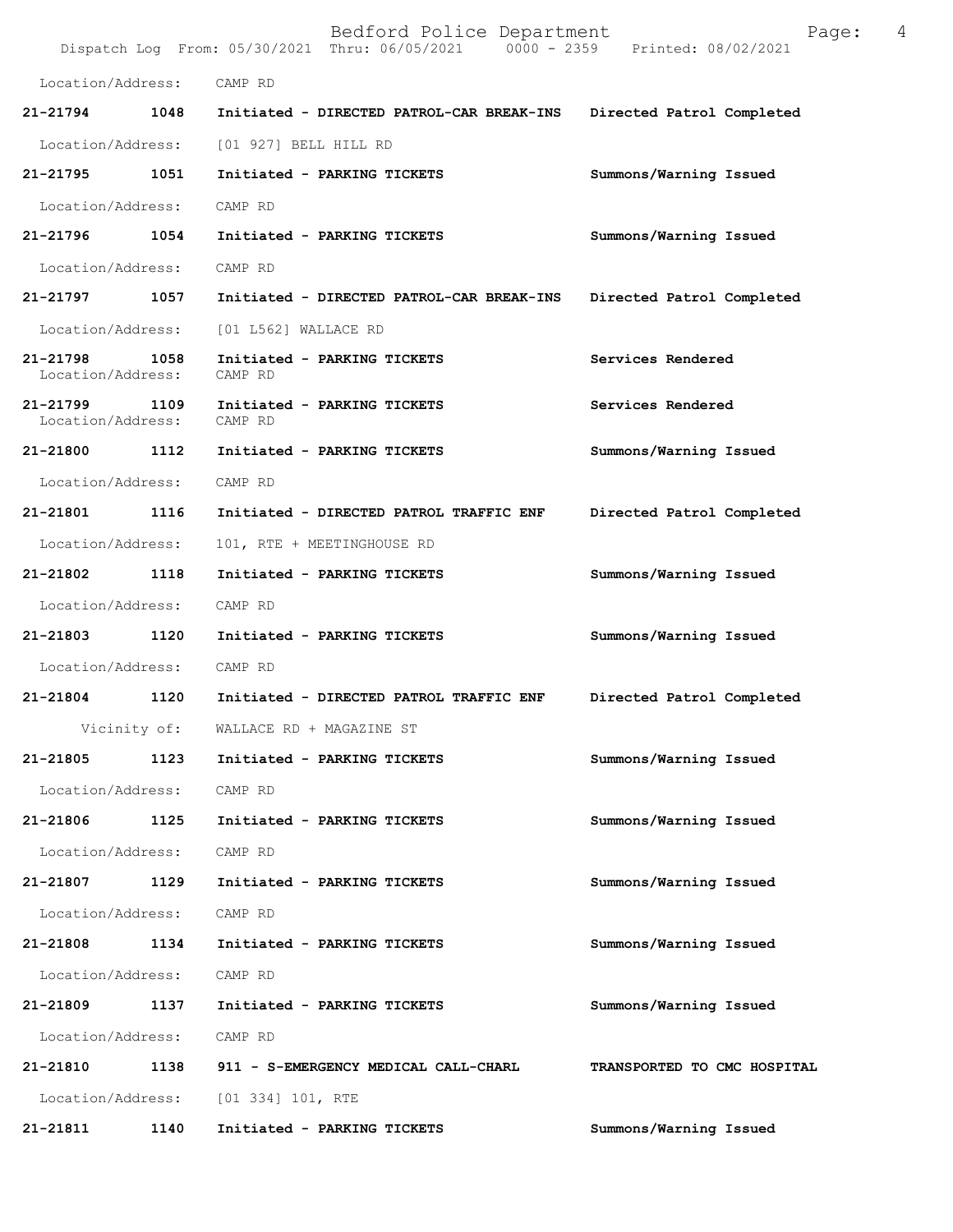| Location/Address: CAMP RD     |      |                                                                                              |                             |
|-------------------------------|------|----------------------------------------------------------------------------------------------|-----------------------------|
| 21-21812 1145                 |      | Initiated - PARKING TICKETS                                                                  | Summons/Warning Issued      |
| Location/Address:             |      | CAMP RD                                                                                      |                             |
| 21-21813 1156                 |      | Initiated - DIRECTED PATROL-CAR BREAK-INS                                                    | Directed Patrol Completed   |
| Location/Address:             |      | [01 L2271] S RIVER RD                                                                        |                             |
| 21-21814                      | 1202 | Initiated - MOTOR VEHICLE STOP                                                               | Summons/Warning Issued      |
| Location/Address:             |      | 101, RTE + MEETINGHOUSE RD OFF RAMP                                                          |                             |
| 21-21815 1217                 |      | Initiated - VACANT PROPERTY CHECK                                                            | Building Checked/Secured    |
| Location/Address:             |      | KING RD                                                                                      |                             |
| 21-21816                      | 1218 | Initiated - DIRECTED PATROL-CAR BREAK-INS                                                    | Directed Patrol Completed   |
| Location/Address:             |      | [01 324] HAWTHORNE DR                                                                        |                             |
| 21-21817 1220                 |      | Initiated - DIRECTED PATROL-CAR BREAK-INS                                                    | Directed Patrol Completed   |
| Location/Address:             |      | [01 1033] COUNTY RD                                                                          |                             |
| 21-21818 1228                 |      | Initiated - VACANT PROPERTY CHECK                                                            | Building Checked/Secured    |
| Location/Address:             |      | [01 1307] PULPIT RD                                                                          |                             |
| 21-21819<br>Location/Address: | 1228 | Initiated - INVESTIGATION-FOLLOW UP<br>[01 L1804] S RIVER RD<br>Refer To Incident: 21-513-OF | Services Rendered           |
| 21-21820                      | 1302 | Initiated - DIRECTED PATROL-CAR BREAK-INS                                                    | Directed Patrol Completed   |
| Location/Address:             |      | [01 L0000794] OLDE BEDFORD WAY                                                               |                             |
| 21-21821                      | 1308 | Initiated - DIRECTED PATROL BURGLARY                                                         | Directed Patrol Completed   |
| Location/Address:             |      | NASHUA RD + GAGE RD                                                                          |                             |
| 21-21822 1311                 |      | Initiated - PARKING TICKETS                                                                  | Summons/Warning Issued      |
| Location/Address: CAMP RD     |      |                                                                                              |                             |
| 21-21823                      | 1314 | Initiated - PARKING TICKETS                                                                  | Summons/Warning Issued      |
| Location/Address:             |      | CAMP RD                                                                                      |                             |
| 21-21824                      | 1323 | Initiated - DIRECTED PATROL ACCIDENTS                                                        | Directed Patrol Completed   |
| Location/Address:             |      | S RIVER RD + BACK RIVER RD                                                                   |                             |
| 21-21825                      | 1328 | Initiated - DIRECTED PATROL ACCIDENTS                                                        | Directed Patrol Completed   |
| Location/Address:             |      | 114 RTE + DONALD ST                                                                          |                             |
| 21-21826                      | 1334 | Initiated - DIRECTED PATROL ACCIDENTS                                                        | Directed Patrol Completed   |
| Location/Address:             |      | 101, RTE + MEETINGHOUSE RD                                                                   |                             |
| 21-21827                      | 1353 | Initiated - DIRECTED PATROL ACCIDENTS                                                        | Directed Patrol Completed   |
| Location/Address:             |      | S RIVER RD + COLBY CT                                                                        |                             |
| 21-21828                      | 1421 | 911 - S-EMERGENCY MEDICAL CALL-BRAVO                                                         | TRANSPORTED TO CMC HOSPITAL |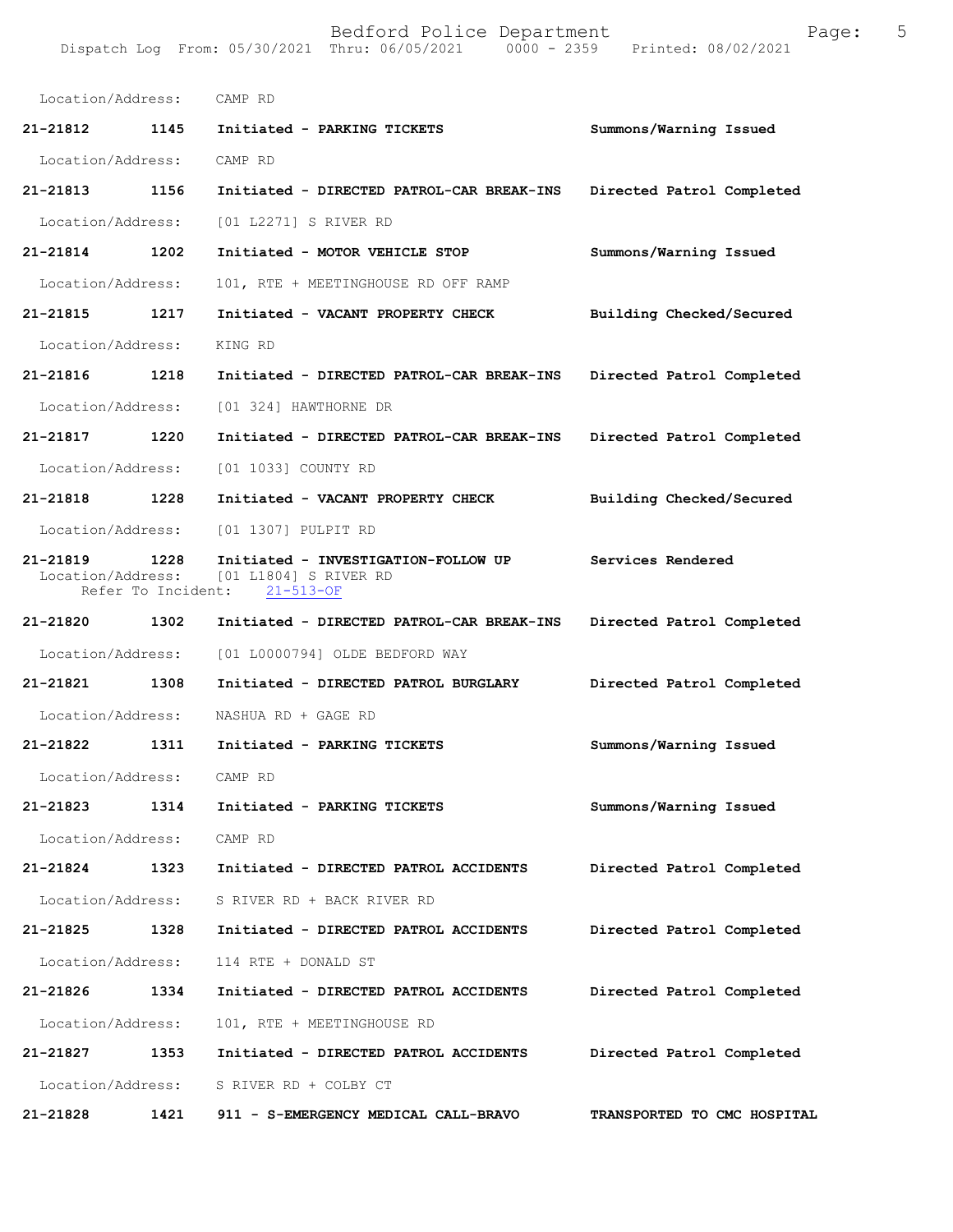|                                                     |      |                                                                       | Bedford Police Department<br>Dispatch Log From: 05/30/2021 Thru: 06/05/2021   0000 - 2359   Printed: 08/02/2021 |                           | Page: | 6 |
|-----------------------------------------------------|------|-----------------------------------------------------------------------|-----------------------------------------------------------------------------------------------------------------|---------------------------|-------|---|
| Location/Address:                                   |      | BRACKEN CIR                                                           |                                                                                                                 |                           |       |   |
| 21-21829                                            | 1430 |                                                                       | Initiated - DIRECTED PATROL TRAFFIC ENF                                                                         | Directed Patrol Completed |       |   |
| Location/Address:                                   |      | BOYNTON ST + PLUMMER RD                                               |                                                                                                                 |                           |       |   |
| 21-21830                                            | 1431 | Initiated - DIRECTED PATROL ACCIDENTS                                 |                                                                                                                 | Directed Patrol Completed |       |   |
| Vicinity of:                                        |      | 101, RTE + CONSTITUTION DR                                            |                                                                                                                 |                           |       |   |
| 21-21831                                            | 1540 | Initiated - DIRECTED PATROL ACCIDENTS                                 |                                                                                                                 | Directed Patrol Completed |       |   |
| Location/Address:                                   |      | PALOMINO LN + S RIVER RD                                              |                                                                                                                 |                           |       |   |
| 21-21832<br>Location/Address:                       | 1543 | Phone - S-MOTOR VEHICLE ACCIDENT INJ<br>F.E. EVERETT SOUTH TPKE       |                                                                                                                 | <b>NO TRANSPORT</b>       |       |   |
| 21-21833 1545                                       |      |                                                                       | Initiated - DIRECTED PATROL TRAFFIC ENF                                                                         | Directed Patrol Completed |       |   |
| Location/Address:                                   |      | S RIVER RD + TECHNOLOGY DR                                            |                                                                                                                 |                           |       |   |
| 21-21834<br>Location/Address:<br>Refer To Incident: | 1554 | Initiated - INVESTIGATION-FOLLOW UP<br>OLD FARM RD<br>$21 - 466 - OF$ |                                                                                                                 | NO PAPERWORK              |       |   |
| 21-21835                                            | 1606 |                                                                       | Initiated - DIRECTED PATROL TRAFFIC ENF                                                                         | Directed Patrol Completed |       |   |
| Location/Address:                                   |      | 101, RTE + 114 RTE                                                    |                                                                                                                 |                           |       |   |
| 21-21836                                            | 1607 |                                                                       | Initiated - DIRECTED PATROL TRAFFIC ENF                                                                         | Directed Patrol Completed |       |   |
| Location/Address:                                   |      | S RIVER RD + KILTON RD                                                |                                                                                                                 |                           |       |   |
| 21-21837                                            | 1608 |                                                                       | Initiated - DIRECTED PATROL TRAFFIC ENF                                                                         | Directed Patrol Completed |       |   |
| Location/Address:                                   |      | 101, RTE + MEETINGHOUSE RD                                            |                                                                                                                 |                           |       |   |
| 21-21838                                            | 1635 |                                                                       | Initiated - DIRECTED PATROL TRAFFIC ENF                                                                         | Directed Patrol Completed |       |   |
| Location/Address:                                   |      | S RIVER RD + RIDGEWOOD RD                                             |                                                                                                                 |                           |       |   |
|                                                     |      |                                                                       | 21-21839 1638 Initiated - DIRECTED PATROL TRAFFIC ENF Directed Patrol Completed                                 |                           |       |   |
| Location/Address: S RIVER RD + IRON HORSE DR        |      |                                                                       |                                                                                                                 |                           |       |   |
| 21-21840                                            | 1651 |                                                                       | Initiated - DIRECTED PATROL TRAFFIC ENF                                                                         | Directed Patrol Completed |       |   |
| Location/Address:                                   |      | 114 RTE + DONALD ST                                                   |                                                                                                                 |                           |       |   |
| 21-21841<br>Location/Address:                       | 1653 | Initiated - INVESTIGATION-FOLLOW UP<br>[01 L760] SOUTH HILLS DR       |                                                                                                                 | NO PAPERWORK              |       |   |
| 21-21842<br>Location/Address:                       | 1723 | Initiated - INVESTIGATION-FOLLOW UP<br>[01 2252] DARLING ST           |                                                                                                                 | Investigated              |       |   |
| 21-21843 1727                                       |      |                                                                       | Initiated - DIRECTED PATROL-CAR BREAK-INS                                                                       | Directed Patrol Completed |       |   |
| Location/Address:                                   |      | [01 L1804] S RIVER RD                                                 |                                                                                                                 |                           |       |   |
| 21-21844                                            | 1727 |                                                                       | Initiated - DIRECTED PATROL TRAFFIC ENF                                                                         | Directed Patrol Completed |       |   |
| Location/Address:                                   |      | 101, RTE + MEETINGHOUSE RD                                            |                                                                                                                 |                           |       |   |
| 21-21845                                            | 1736 | Initiated - DIRECTED PATROL DWI                                       |                                                                                                                 | Directed Patrol Completed |       |   |
| Location/Address:                                   |      | 101, RTE + HARDY RD                                                   |                                                                                                                 |                           |       |   |
| 21-21846                                            | 1747 |                                                                       | Initiated - DIRECTED PATROL-CAR BREAK-INS                                                                       | Directed Patrol Completed |       |   |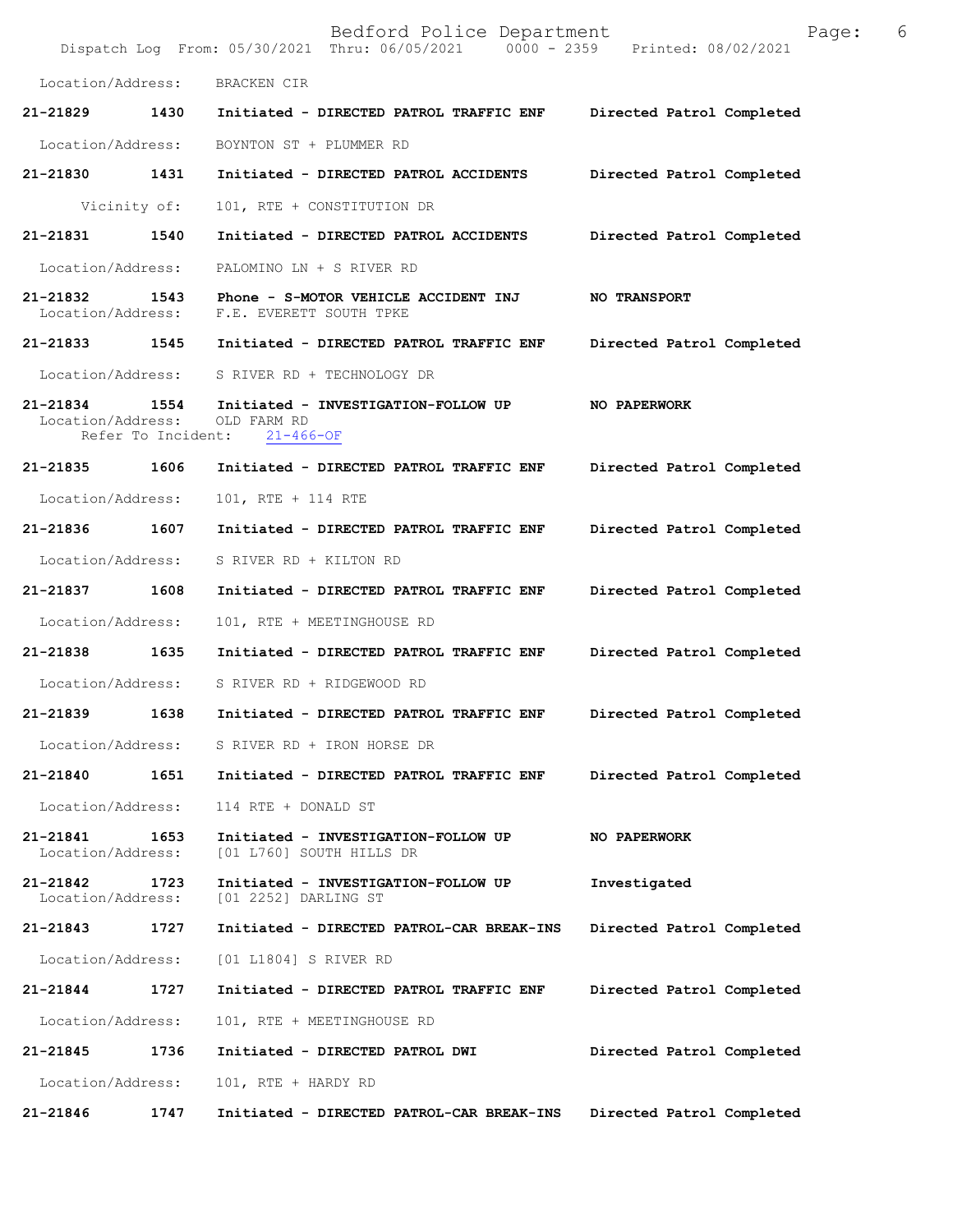|                               |           | Bedford Police Department<br>Dispatch Log From: 05/30/2021 Thru: 06/05/2021   0000 - 2359   Printed: 08/02/2021 | 7<br>Page:                |
|-------------------------------|-----------|-----------------------------------------------------------------------------------------------------------------|---------------------------|
|                               |           | Location/Address: [01 1235] S RIVER RD                                                                          |                           |
| 21-21847                      | 1811      | Initiated - DIRECTED PATROL-CAR BREAK-INS                                                                       | Directed Patrol Completed |
| Location/Address:             |           | [01 1870] S RIVER RD                                                                                            |                           |
| 21-21848 1824                 |           | Initiated - DIRECTED PATROL BURGLARY                                                                            | Directed Patrol Completed |
| Location/Address:             |           | COMMERCE DR                                                                                                     |                           |
| 21-21849                      | 1848      | Initiated - DIRECTED PATROL TRAFFIC ENF                                                                         | Directed Patrol Completed |
| Location/Address:             |           | NEW BOSTON RD + HAWK DR                                                                                         |                           |
| 21-21850                      | 1855      | Initiated - DIRECTED PATROL BURGLARY                                                                            | Directed Patrol Completed |
| Location/Address:             |           | IRON HORSE DR                                                                                                   |                           |
| 21-21851<br>Location/Address: | 1903      | Phone - MOTOR VEHICLE ACC-SPECIAL CIR.<br>$[01\ 763]$ 101, RTE + 114 RTE                                        | Services Rendered         |
| 21-21852 1911                 |           | Initiated - DIRECTED PATROL-CAR BREAK-INS                                                                       | Directed Patrol Completed |
| Location/Address:             |           | [01 1312] S RIVER RD                                                                                            |                           |
| 21-21853                      | 1919      | Initiated - DIRECTED PATROL-CAR BREAK-INS                                                                       | Directed Patrol Completed |
| Location/Address:             |           | COOPER LN                                                                                                       |                           |
| 21-21854 1933                 |           | Initiated - DIRECTED PATROL BURGLARY                                                                            | Directed Patrol Completed |
| Location/Address:             |           | SOUTHGATE DR                                                                                                    |                           |
| 21-21855 1935                 |           | Initiated - MOTOR VEHICLE STOP                                                                                  | Summons/Warning Issued    |
| Location/Address:             |           | S RIVER RD                                                                                                      |                           |
| 21-21857                      |           | 1947 Phone - FOUND PROPERTY<br>Location/Address: [01 L55] COLBY CT<br>Refer To Incident: 21-515-OF              | Investigated              |
|                               |           | 21-21856 1949 Initiated - DIRECTED PATROL-CAR BREAK-INS Directed Patrol Completed                               |                           |
|                               |           | Location/Address: [01 L1562] KILTON RD                                                                          |                           |
| 21-21858                      | 2003      | Initiated - DIRECTED PATROL DWI                                                                                 | Directed Patrol Completed |
| Location/Address:             |           | N AMHERST RD                                                                                                    |                           |
| 21-21859                      | 2010      | Initiated - DIRECTED PATROL-CAR BREAK-INS                                                                       | Directed Patrol Completed |
| Location/Address:             |           | [01 L1094] S RIVER RD                                                                                           |                           |
| 21-21860                      | 2011      | Initiated - DIRECTED PATROL DWI                                                                                 | Directed Patrol Completed |
| Location/Address:             |           | BEALS RD + FARMHOUSE RD                                                                                         |                           |
| 21-21861                      | 2032      | Phone - BOLO                                                                                                    | No Action Required        |
|                               | Location: | [09] CONCORD TO LONDONDERRY                                                                                     |                           |
| 21-21862                      | 2036      | Initiated - DIRECTED PATROL DWI                                                                                 | Directed Patrol Completed |
| Location/Address:             |           | 101, RTE + LIBERTY HILL RD                                                                                      |                           |
| 21-21863                      | 2127      | Initiated - DIRECTED PATROL BURGLARY                                                                            | Directed Patrol Completed |
| Location/Address:             |           | CAMPBELL RD                                                                                                     |                           |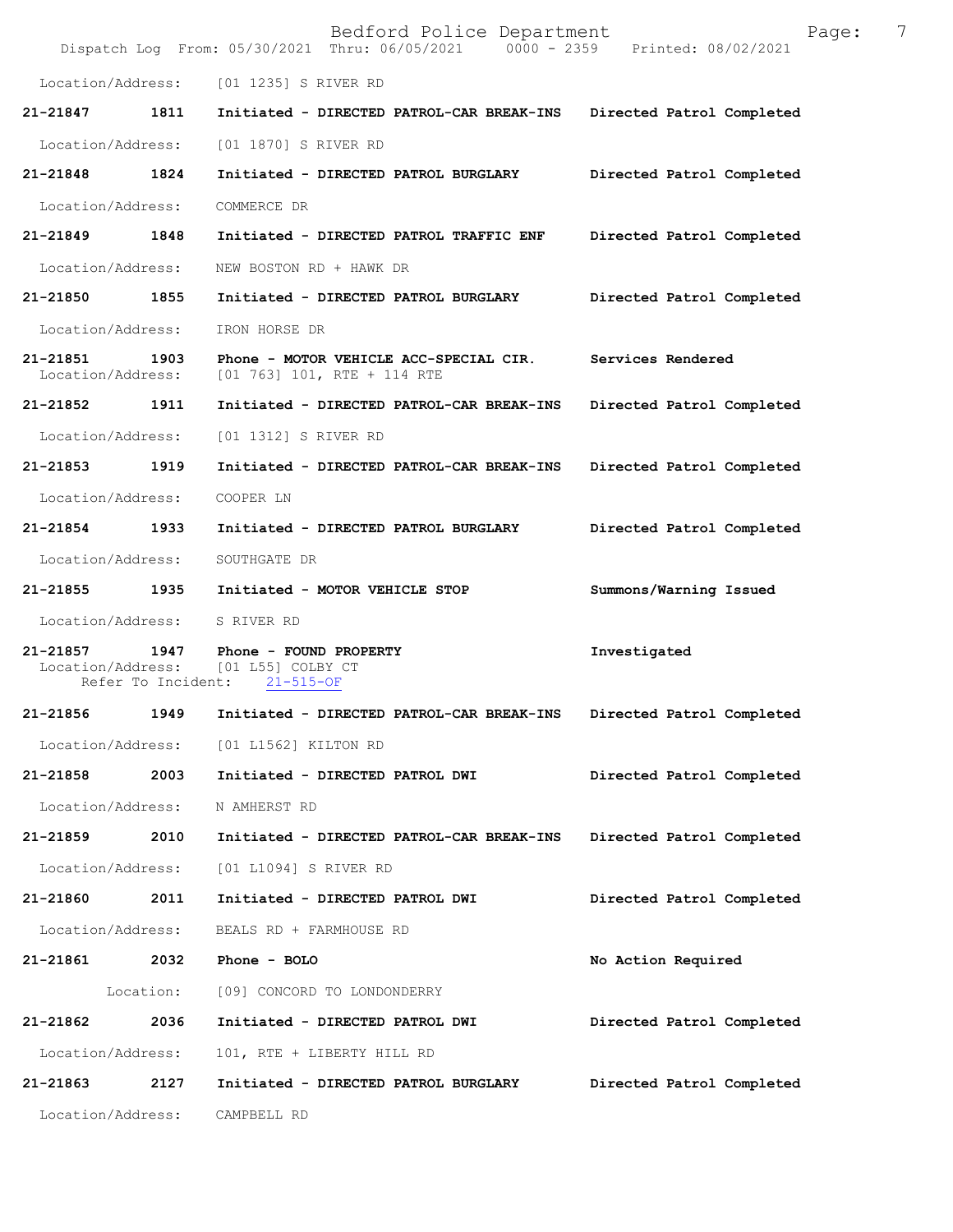|                                       | $\frac{1}{2}$ $\frac{1}{2}$ $\frac{1}{2}$ $\frac{1}{2}$ $\frac{1}{2}$ $\frac{1}{2}$ $\frac{1}{2}$ $\frac{1}{2}$ $\frac{1}{2}$ $\frac{1}{2}$ $\frac{1}{2}$ $\frac{1}{2}$ $\frac{1}{2}$ $\frac{1}{2}$ $\frac{1}{2}$ $\frac{1}{2}$ $\frac{1}{2}$ $\frac{1}{2}$ $\frac{1}{2}$ $\frac{1}{2}$ $\frac{1}{2}$ $\frac{1}{2}$<br>Dispatch Log From: 05/30/2021 Thru: 06/05/2021 0000 - 2359 Printed: 08/02/2021 |                           |
|---------------------------------------|-------------------------------------------------------------------------------------------------------------------------------------------------------------------------------------------------------------------------------------------------------------------------------------------------------------------------------------------------------------------------------------------------------|---------------------------|
| 21-21864 2133                         | Initiated - DIRECTED PATROL BURGLARY                                                                                                                                                                                                                                                                                                                                                                  | Directed Patrol Completed |
|                                       | Location/Address: [01 L848] TECHNOLOGY DR                                                                                                                                                                                                                                                                                                                                                             |                           |
| 21-21865 2152<br>Location/Address:    | 911 - SUSP ACTIVITIES-IN PROGRESS<br>101, RTE<br>Refer To Incident: 21-516-OF                                                                                                                                                                                                                                                                                                                         | Investigated              |
| 21-21866 2157                         | Initiated - DIRECTED PATROL DWI                                                                                                                                                                                                                                                                                                                                                                       | Directed Patrol Completed |
|                                       | Location/Address: 114 RTE + BOYNTON ST                                                                                                                                                                                                                                                                                                                                                                |                           |
| 21-21867 2200                         | Initiated - INVESTIGATION-FOLLOW UP<br>Location/Address: [01 474] CONSTITUTION DR<br>Refer To Incident: 21-467-OF                                                                                                                                                                                                                                                                                     | Investigated              |
| 21-21868 2332                         | 911 - S-MOTOR VEHICLE ACCIDENT INJ<br>Location/Address: F.E. EVERETT SOUTH TPKE                                                                                                                                                                                                                                                                                                                       | <b>NO TRANSPORT</b>       |
| 21-21869 2336                         | Initiated - DIRECTED PATROL DWI                                                                                                                                                                                                                                                                                                                                                                       | Directed Patrol Completed |
| Location/Address:                     | 101, RTE + MEETINGHOUSE RD                                                                                                                                                                                                                                                                                                                                                                            |                           |
| 21-21870 2340                         | Initiated - DIRECTED PATROL DWI                                                                                                                                                                                                                                                                                                                                                                       | Directed Patrol Completed |
|                                       | Location/Address: S RIVER RD + MEETINGHOUSE RD                                                                                                                                                                                                                                                                                                                                                        |                           |
| 21-21871 2341                         | Initiated - DIRECTED PATROL DWI                                                                                                                                                                                                                                                                                                                                                                       | Directed Patrol Completed |
| Location/Address:                     | 101, RTE + CONSTITUTION DR                                                                                                                                                                                                                                                                                                                                                                            |                           |
| 21-21872 2351                         | Initiated - MOTOR VEHICLE STOP                                                                                                                                                                                                                                                                                                                                                                        | Summons/Warning Issued    |
| Location/Address:                     | 101, RTE                                                                                                                                                                                                                                                                                                                                                                                              |                           |
| 21-21873 2356                         | Phone - ALARM, BURGLAR<br>Location/Address: [01 1468] OLD EVERGREEN RD                                                                                                                                                                                                                                                                                                                                | Alarm - False             |
| For Date: $05/31/2021$ - Monday       |                                                                                                                                                                                                                                                                                                                                                                                                       |                           |
| 21-21874 0005                         | Initiated - DIRECTED PATROL DWI                                                                                                                                                                                                                                                                                                                                                                       | Directed Patrol Completed |
| Location/Address:                     | S RIVER RD + UPJOHN ST                                                                                                                                                                                                                                                                                                                                                                                |                           |
| 21-21875<br>0006                      | Initiated - DIRECTED PATROL DWI                                                                                                                                                                                                                                                                                                                                                                       | Directed Patrol Completed |
| Location/Address:                     | 101, RTE + WALLACE RD                                                                                                                                                                                                                                                                                                                                                                                 |                           |
| 21-21876<br>0014<br>Location/Address: | Initiated - SUSP ACTIVITIES<br>[01 685] COLBY CT                                                                                                                                                                                                                                                                                                                                                      | Services Rendered         |
| 21-21877<br>0038                      | Initiated - MOTOR VEHICLE STOP                                                                                                                                                                                                                                                                                                                                                                        | Summons/Warning Issued    |
| Location/Address:                     | 101, RTE + WALLACE RD                                                                                                                                                                                                                                                                                                                                                                                 |                           |
| 21-21878<br>0046                      | Initiated - DIRECTED PATROL DWI                                                                                                                                                                                                                                                                                                                                                                       | Directed Patrol Completed |
| Location/Address:                     | 101, RTE + FREEDOM WAY                                                                                                                                                                                                                                                                                                                                                                                |                           |
| 21-21879<br>0050                      | Initiated - DIRECTED PATROL DWI                                                                                                                                                                                                                                                                                                                                                                       | Directed Patrol Completed |
| Location/Address:                     | 114 RTE + DONALD ST                                                                                                                                                                                                                                                                                                                                                                                   |                           |
| 21-21880<br>0053                      | Initiated - DIRECTED PATROL DWI                                                                                                                                                                                                                                                                                                                                                                       | Directed Patrol Completed |
| Location/Address:                     | S RIVER RD + KILTON RD                                                                                                                                                                                                                                                                                                                                                                                |                           |
| 21-21881<br>0109                      | Initiated - MOTOR VEHICLE STOP                                                                                                                                                                                                                                                                                                                                                                        | Summons/Warning Issued    |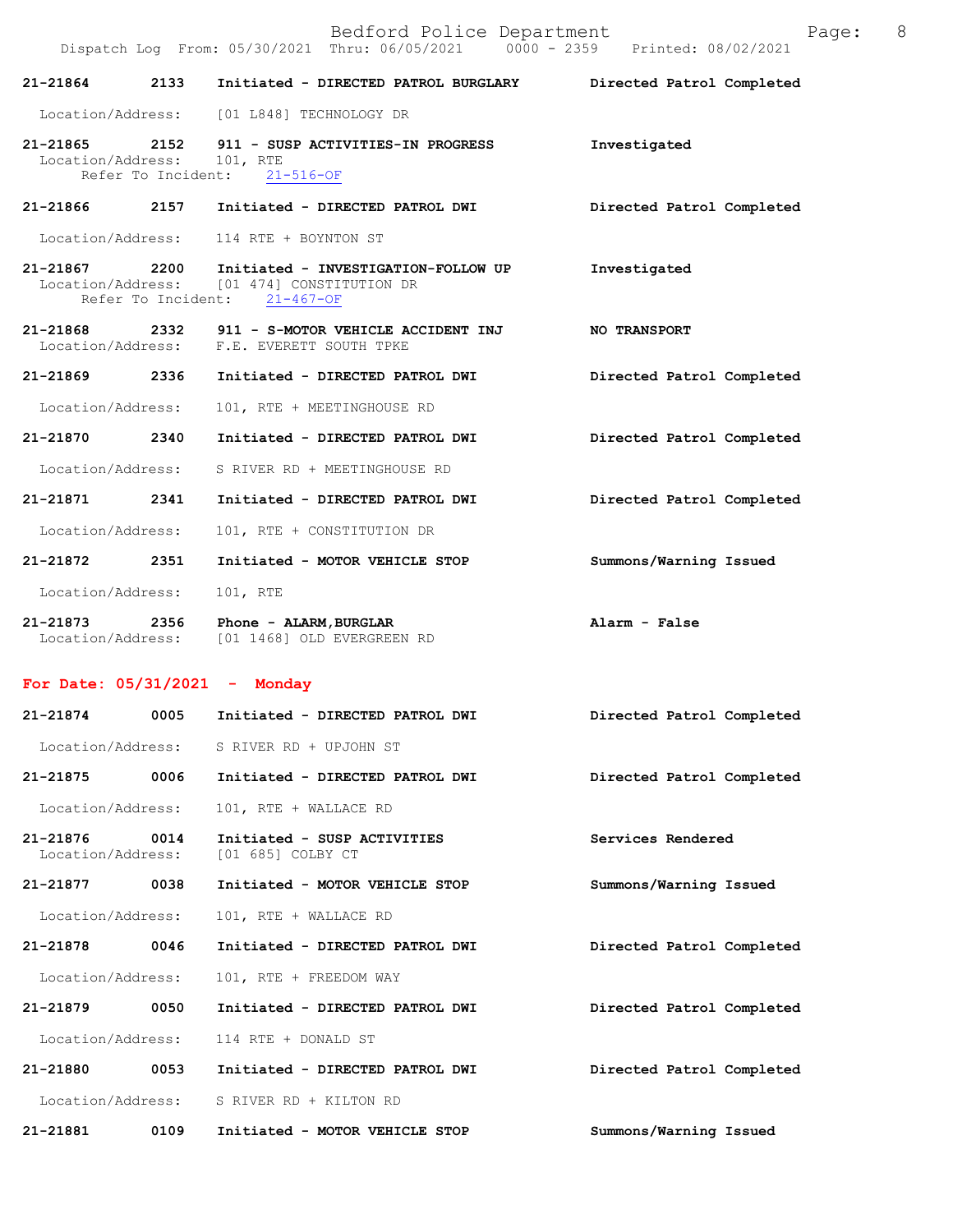Bedford Police Department Page: 9 Dispatch Log From: 05/30/2021 Thru: 06/05/2021 Location/Address: 101, RTE + PLUMMER ROAD OVERPASS **21-21882 0118 Initiated - DIRECTED PATROL DWI Directed Patrol Completed**  Location/Address: 101, RTE + TWIN BROOK LN **21-21883 0124 Initiated - DIRECTED PATROL DWI Directed Patrol Completed**  Location/Address: S RIVER RD + EASTMAN AVE **21-21884 0125 Initiated - DIRECTED PATROL DWI Directed Patrol Completed**  Location/Address: 101, RTE + 114 RTE **21-21885 0140 Initiated - MOTOR VEHICLE STOP Arrest(s) Made**  Location/Address: BOYNTON ST Refer To Arrest: 21-306-AR **Directed Patrol Completed 21-21887 0246 Phone - SERVE WARRANT Arrest(s) Made**  Location/Address: [104] PLEASANT ST<br>Refer To Arrest: 21-307-AR Refer To Arrest: **Building Checked/Secured Directed Patrol Completed Directed Patrol Completed Building Checked/Secured Directed Patrol Completed Could Not Locate Directed Patrol Completed 21-21894 0535 Initiated - DIRECTED PATROL TRAFFIC ENF** Arrest: MCNAMARA, SEAN PATRICK Address: MANCHESTER, NH<br>Age: 58 Age: Charges: Breach of Bail Suspension of Vehicle Registration Drive after Rev/Sus - subsqt **21-21886 0231 Initiated - DIRECTED PATROL BURGLARY** Location/Address: BARRINGTON DR Arrest: WHITE, SHAWN T Address: NASHUA, NH Age: 32 Charges: Willful Concelament, theft \$1000-\$1500 Willful Concelament, theft \$1000-\$1500 Willful Concelament, theft \$1000-\$1500 Willful Concealment Drive after Rev/Sus **21-21888 0252 Initiated - BUILDING CHECK** Location/Address: [01 787] LEAVY DR **21-21889 0256 Initiated - DIRECTED PATROL BURGLARY** Location/Address: CHESTNUT DR **21-21890 0313 Initiated - DIRECTED PATROL-CAR BREAK-INS** Location/Address: COOPER LN **21-21891 0319 Initiated - BUILDING CHECK** Location/Address: [01 L0000587] 101, RTE **21-21892 0431 Initiated - DIRECTED PATROL BURGLARY** Location/Address: HITCHING POST LN **21-21893 0451 911 - ASSIST UTILITY** Location/Address: LIBERTY HILL RD Location/Address: 101, RTE + WALLACE RD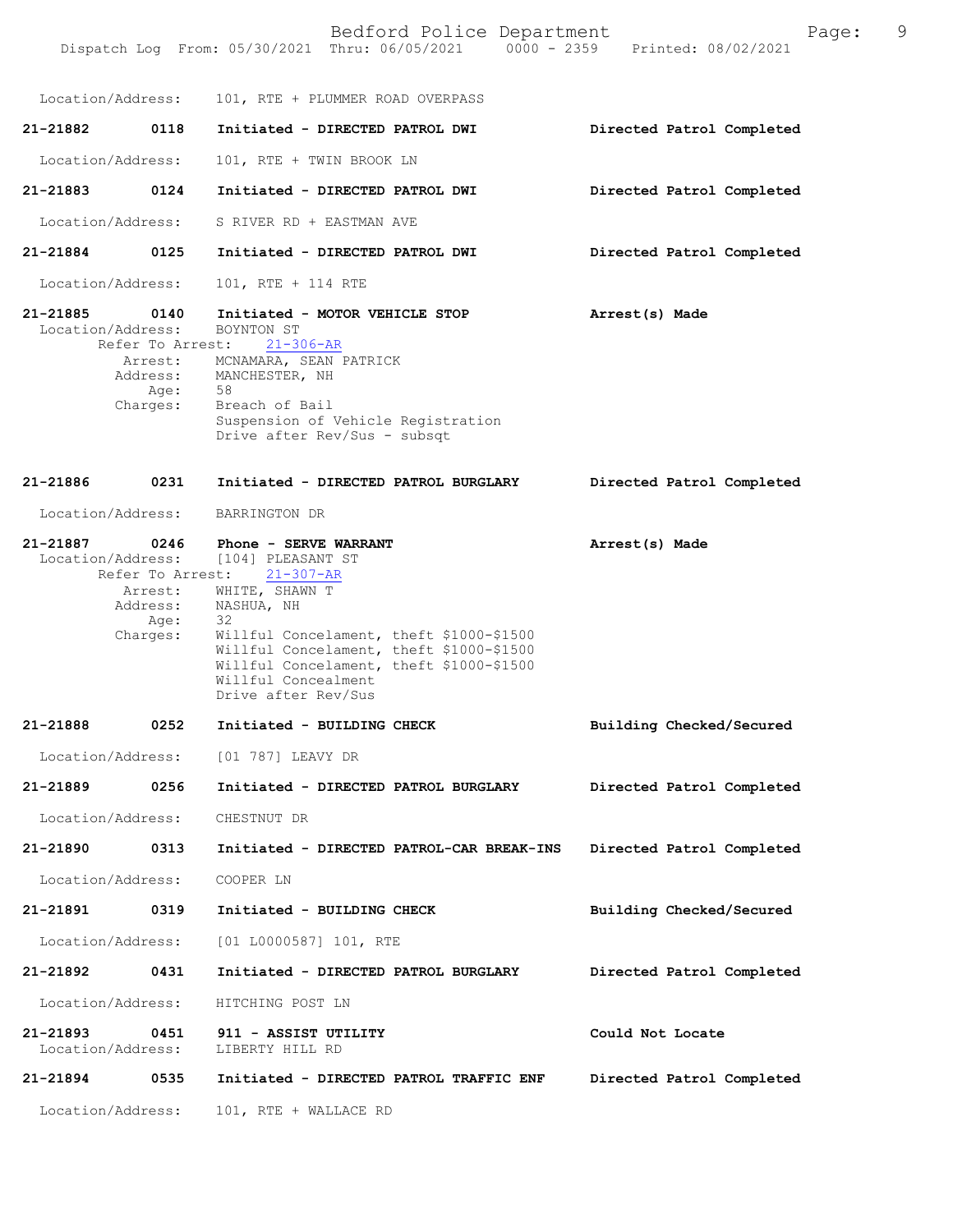Bedford Police Department Page: 10 Dispatch Log From: 05/30/2021 Thru: 06/05/2021 **21-21895 0610 Initiated - DIRECTED PATROL TRAFFIC ENF Directed Patrol Completed**  Location/Address: 101, RTE + JENKINS RD **21-21896 0847 Initiated - DIRECTED PATROL TRAFFIC ENF Directed Patrol Completed**  Vicinity of: 101, RTE + NASHUA RD **21-21897 0848 Initiated - DIRECTED PATROL TRAFFIC ENF Directed Patrol Completed**  Location/Address: BOYNTON ST + PLUMMER RD **21-21898 0854 Initiated - DIRECTED PATROL TRAFFIC ENF Directed Patrol Completed**  Location/Address: S RIVER RD + AUTUMN LN **21-21899 0857 Initiated - MOTOR VEHICLE STOP Summons/Warning Issued**  Location/Address: CHESTNUT DR + 101, RTE **21-21900 0900 Initiated - DIRECTED PATROL ACCIDENTS Directed Patrol Completed**  Location/Address: 101, RTE + 114 RTE **21-21901 0916 Initiated - DIRECTED PATROL TRAFFIC ENF Directed Patrol Completed**  Vicinity of: 101, RTE + HARDY RD **21-21902 0924 Initiated - DIRECTED PATROL ACCIDENTS Directed Patrol Completed**  Location/Address: 101, RTE + OLD BEDFORD RD **21-21903 0925 Initiated - DIRECTED PATROL TRAFFIC ENF Directed Patrol Completed**  Location/Address: S RIVER RD + COLBY CT **21-21904 0941 Initiated - MOTOR VEHICLE STOP Arrest(s) Made**  Location/Address: S RIVER RD<br>Refer To Arrest: 21-308-AR Refer To Arrest: Arrest: ESCOBAR, JOSUE<br>Address: MANCHESTER, NH MANCHESTER, NH Age: 28 Charges: License Reqd; Op w/o Valid License **21-21905 1000 911 - S-EMERGENCY MEDICAL CALL-ALPHA TRANSPORTED TO CMC HOSPITAL** Location/Address: [01 995] CONSTITUTION DR **21-21906 1015 Initiated - DIRECTED PATROL-CAR BREAK-INS Directed Patrol Completed** Location/Address: [01 1263] JENKINS RD **21-21907 1018 Initiated - DIRECTED PATROL TRAFFIC ENF Directed Patrol Completed** Location/Address: S RIVER RD + BACK RIVER RD **21-21908 1040 Initiated - DIRECTED PATROL TRAFFIC ENF Directed Patrol Completed** Vicinity of: WALLACE RD + NASHUA RD **21-21909 1053 Initiated - DIRECTED PATROL TRAFFIC ENF Directed Patrol Completed** Location/Address: S RIVER RD + MEETINGHOUSE RD **21-21910 1113 Initiated - MOTOR VEHICLE STOP Summons/Warning Issued** Location/Address: GAGE RD + LIBERTY HILL RD **21-21911 1115 Phone - POLICE INFORMATION No Action Required**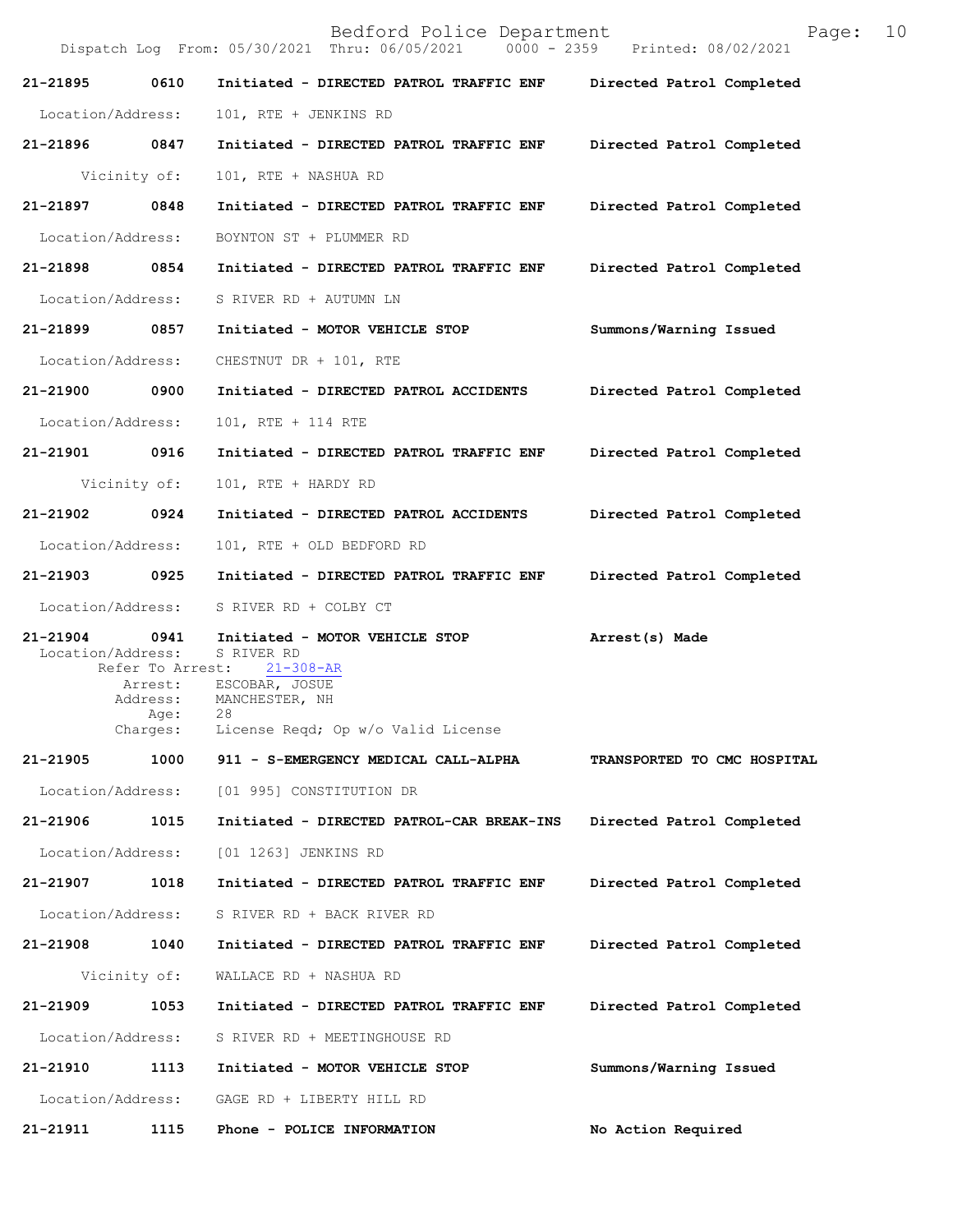Location/Address: CATESBY LN **21-21912 1129 Initiated - DIRECTED PATROL-CAR BREAK-INS Directed Patrol Completed**  Location/Address: NEW BOSTON RD + HAWK DR **21-21913 1134 Initiated - DIRECTED PATROL-CAR BREAK-INS Directed Patrol Completed**  Location/Address: [01 L1804] S RIVER RD **21-21914 1144 Initiated - DIRECTED PATROL-CAR BREAK-INS Could Not Locate**  Location/Address: [01 1033] COUNTY RD **21-21915 1145 Initiated - DIRECTED PATROL-CAR BREAK-INS Directed Patrol Completed**  Location/Address: [01 L2271] S RIVER RD **21-21916 1152 Initiated - DIRECTED PATROL-CAR BREAK-INS Directed Patrol Completed**  Location/Address: [01 324] HAWTHORNE DR **21-21917 1217 Initiated - DIRECTED PATROL-CAR BREAK-INS Directed Patrol Completed**  Location/Address: [01 1235] S RIVER RD **21-21918 1218 Initiated - DIRECTED PATROL-CAR BREAK-INS Directed Patrol Completed**  Location/Address: STATION RD **21-21919 1219 Initiated - DIRECTED PATROL-CAR BREAK-INS Directed Patrol Completed**  Location/Address: [01 L2252] JENKINS RD **21-21920 1246 Initiated - DIRECTED PATROL-CAR BREAK-INS Directed Patrol Completed**  Location/Address: [01 1312] S RIVER RD **21-21921 1247 Initiated - DIRECTED PATROL TRAFFIC ENF Directed Patrol Completed**  Vicinity of: 101, RTE + CHESTNUT DR **21-21922 1251 Initiated - MOTOR VEHICLE STOP NO PAPERWORK**  Location/Address: 101, RTE + MEETINGHOUSE RD 21-21923 1255 **Phone - ASSIST CITIZEN 1255** Services Rendered **Services** Rendered **Iocation/Address:** OLD SAWMILL RD Location/Address: **21-21924 1301 Initiated - DIRECTED PATROL TRAFFIC ENF Directed Patrol Completed**  Location/Address: 101, RTE + MEETINGHOUSE RD **21-21925 1310 Initiated - MOTOR VEHICLE STOP Summons/Warning Issued**  Location/Address: 101, RTE + COVENANT WAY **21-21926 1317 Initiated - BUILDING CHECK Directed Patrol Completed**  Location/Address: CHESTNUT DR **21-21927 1321 Initiated - DIRECTED PATROL TRAFFIC ENF Directed Patrol Completed**  Location/Address: S RIVER RD + HULL RD **21-21928 1328 Phone - HIGHWAY CONDITIONS Services Rendered**  Location/Address: [01 248] RIDGEWOOD RD **21-21929 1337 911 - DOMESTIC DISTURB.-IN PROGRESS Investigated**  Location/Address: HICKORY LN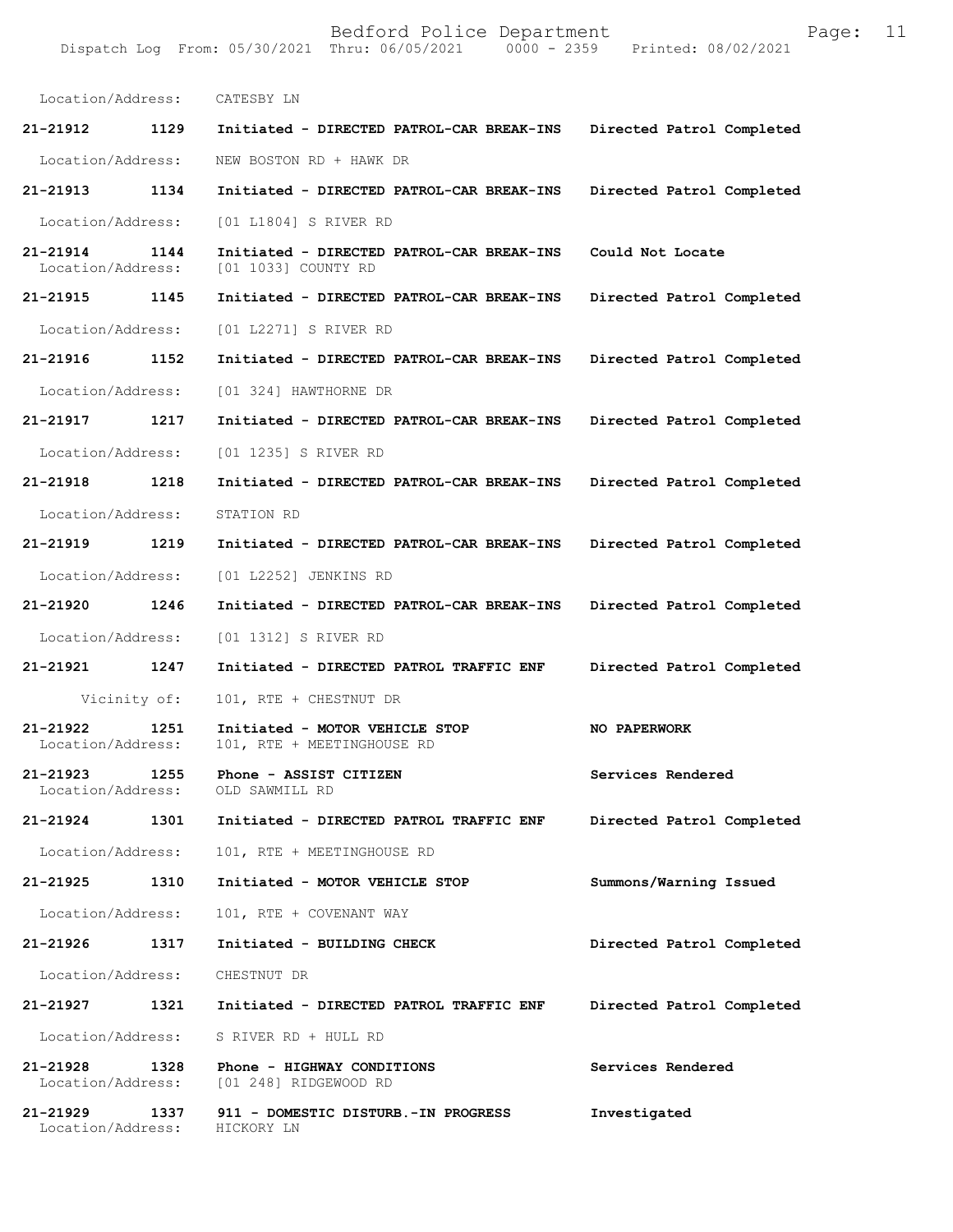Bedford Police Department Page: 12 Dispatch Log From: 05/30/2021 Thru: 06/05/2021 Refer To Incident: 21-518-OF **21-21930 1352 Phone - ASSIST CITIZEN Services Rendered**  Location/Address: YORK RD **21-21931 1407 Initiated - DIRECTED PATROL TRAFFIC ENF Directed Patrol Completed**  Location/Address: S RIVER RD + EXECUTIVE PARK DR **21-21932 1414 Phone - S-EMERGENCY MEDICAL CALL-CHARL Transported to Elliot Hospital** Location/Address: [01 919] CORPORATE DR **21-21933 1419 Initiated - DIRECTED PATROL TRAFFIC ENF Directed Patrol Completed**  Location/Address: [01 L0000646] BOYNTON ST **21-21934 1420 Initiated - DIRECTED PATROL TRAFFIC ENF Directed Patrol Completed**  Vicinity of: 101, RTE + COVENANT WAY **21-21935 1444 Initiated - INVESTIGATION-FOLLOW UP Services Rendered**  Location/Address: [01 2192] N AMHERST RD **21-21936 1527 911 - GUNSHOT Services Rendered**  Location/Address: BOYNTON ST **21-21937 1528 Phone - THEFT 121-21937 Investigated Investigated Investigated** Location/Address: Refer To Incident: 21-519-OF **21-21938 1531 Phone - SUSP ACTIVITIES Services Rendered**  Location/Address: **21-21939 1541 Initiated - DIRECTED PATROL DWI Directed Patrol Completed**  Location/Address: MEETINGHOUSE RD + S RIVER RD **21-21940 1547 Initiated - DIRECTED PATROL TRAFFIC ENF Directed Patrol Completed**  Location/Address: S RIVER RD + COLBY CT **21-21941 1601 Initiated - DIRECTED PATROL TRAFFIC ENF Directed Patrol Completed**  Location/Address: WALLACE RD + N AMHERST RD **21-21942 1610 Initiated - MOTOR VEHICLE STOP Summons/Warning Issued**  Location/Address: S RIVER RD + BACK RIVER RD **21-21943 1614 Initiated - MOTOR VEHICLE STOP Summons/Warning Issued**  Location/Address: S RIVER RD + MEETINGHOUSE RD **21-21944 1623 Phone - MOTOR VEHICLE COMPLAINT Could Not Locate**  [01 L0000471] WORTHLEY RD **21-21945 1626 Initiated - MOTOR VEHICLE STOP Summons/Warning Issued**  Location/Address: S RIVER RD + BACK RIVER RD **21-21946 1627 Initiated - DIRECTED PATROL TRAFFIC ENF Directed Patrol Completed**  Location/Address: 101, RTE + WALLACE RD **21-21947 1643 Initiated - MOTOR VEHICLE STOP Summons/Warning Issued**  Location/Address: [01 L2066] 101, RTE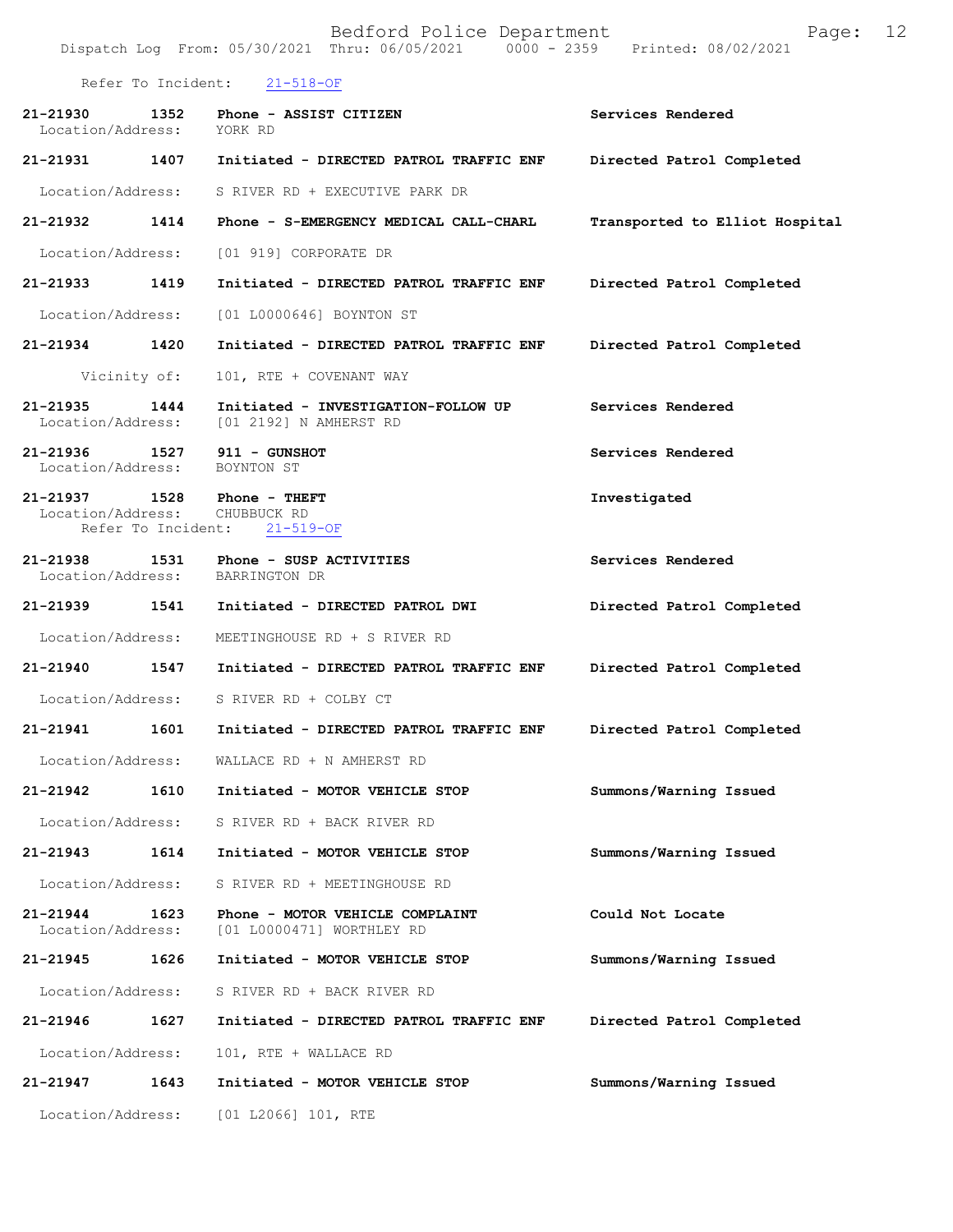|                                   |                            | Dispatch Log From: 05/30/2021 Thru: 06/05/2021<br>$0000 - 2359$                       | Printed: 08/02/2021            |
|-----------------------------------|----------------------------|---------------------------------------------------------------------------------------|--------------------------------|
| 21-21948                          | 1651                       | Initiated - DIRECTED PATROL TRAFFIC ENF                                               | Directed Patrol Completed      |
| Location/Address:                 |                            | 114 RTE + DONALD ST                                                                   |                                |
| 21-21949                          | 1656                       | Initiated - MOTOR VEHICLE STOP                                                        | Summons/Warning Issued         |
| Location/Address:                 |                            | 114 RTE + 101, RTE                                                                    |                                |
| 21-21950                          | 1656                       | Initiated - MOTOR VEHICLE STOP                                                        | Summons/Warning Issued         |
| Location/Address:                 |                            | GAGE RD + NASHUA RD                                                                   |                                |
| 21-21951                          | 1659                       | Initiated - DIRECTED PATROL TRAFFIC ENF                                               | Directed Patrol Completed      |
| Location/Address:                 |                            | S RIVER RD + BACK RIVER RD                                                            |                                |
| 21-21952                          | 1700                       | Initiated - DIRECTED PATROL TRAFFIC ENF                                               | Directed Patrol Completed      |
| Location/Address:                 |                            | S RIVER RD + BACK RIVER RD                                                            |                                |
| 21-21953                          | 1704                       | Initiated - MOTOR VEHICLE STOP                                                        | Summons/Warning Issued         |
| Location/Address:                 |                            | 101, RTE + CONSTITUTION DR                                                            |                                |
| $21 - 21954$<br>Location/Address: | 1714<br>Refer To Incident: | Initiated - INVESTIGATION-FOLLOW UP<br>[01 2148] MATTHEW PATTEN DR<br>$21 - 516 - OF$ | Services Rendered              |
| 21-21955                          | 1721                       | Initiated - DIRECTED PATROL-CAR BREAK-INS                                             | Directed Patrol Completed      |
| Location/Address:                 |                            | [01 1312] S RIVER RD                                                                  |                                |
| 21-21956                          | 1729                       | Initiated - DIRECTED PATROL TRAFFIC ENF                                               | Directed Patrol Completed      |
| Location/Address:                 |                            | BEALS RD + WALLACE RD                                                                 |                                |
| 21-21957                          | 1734                       | Initiated - DIRECTED PATROL ACCIDENTS                                                 | Directed Patrol Completed      |
| Location/Address:                 |                            | MEETINGHOUSE RD + 101, RTE                                                            |                                |
| 21-21958                          | 1741                       | Initiated - MOTOR VEHICLE STOP                                                        | Summons/Warning Issued         |
| Location/Address:                 |                            | [01 334] 101, RTE                                                                     |                                |
| 21-21959<br>Location/Address:     | 1813                       | Initiated - MOTOR VEHICLE STOP<br>S RIVER RD + COMMERCE DR                            | NO PAPERWORK                   |
| 21-21960                          | 1830                       | Initiated - MOTOR VEHICLE STOP                                                        | Summons/Warning Issued         |
| Location/Address:                 |                            | S RIVER RD + MEETINGHOUSE RD                                                          |                                |
| 21-21961                          | 1845<br>Location:          | Phone - POLICE INFORMATION<br>[01 474] BEDFORD                                        | Services Rendered              |
| 21-21962                          | 1902                       | Initiated - BUILDING CHECK                                                            | Building Checked/Secured       |
|                                   |                            | Location/Address: [01 504] RIDGEWOOD RD                                               |                                |
| 21-21963                          | 1905                       | Initiated - DIRECTED PATROL TRAFFIC ENF                                               | Directed Patrol Completed      |
| Location/Address:                 |                            | 101, RTE + KAHLIKO LN                                                                 |                                |
| 21-21964                          | 1906                       | 911 - S-EMERGENCY MEDICAL CALL-ALPHA                                                  | Transported to Elliot Hospital |
| Location/Address:                 |                            | BOWMAN PARADE RD                                                                      |                                |
| 21-21965                          | 1938                       | Initiated - MOTOR VEHICLE STOP                                                        | Summons/Warning Issued         |
| Location/Address:                 |                            | [01 L0000553] 101, RTE                                                                |                                |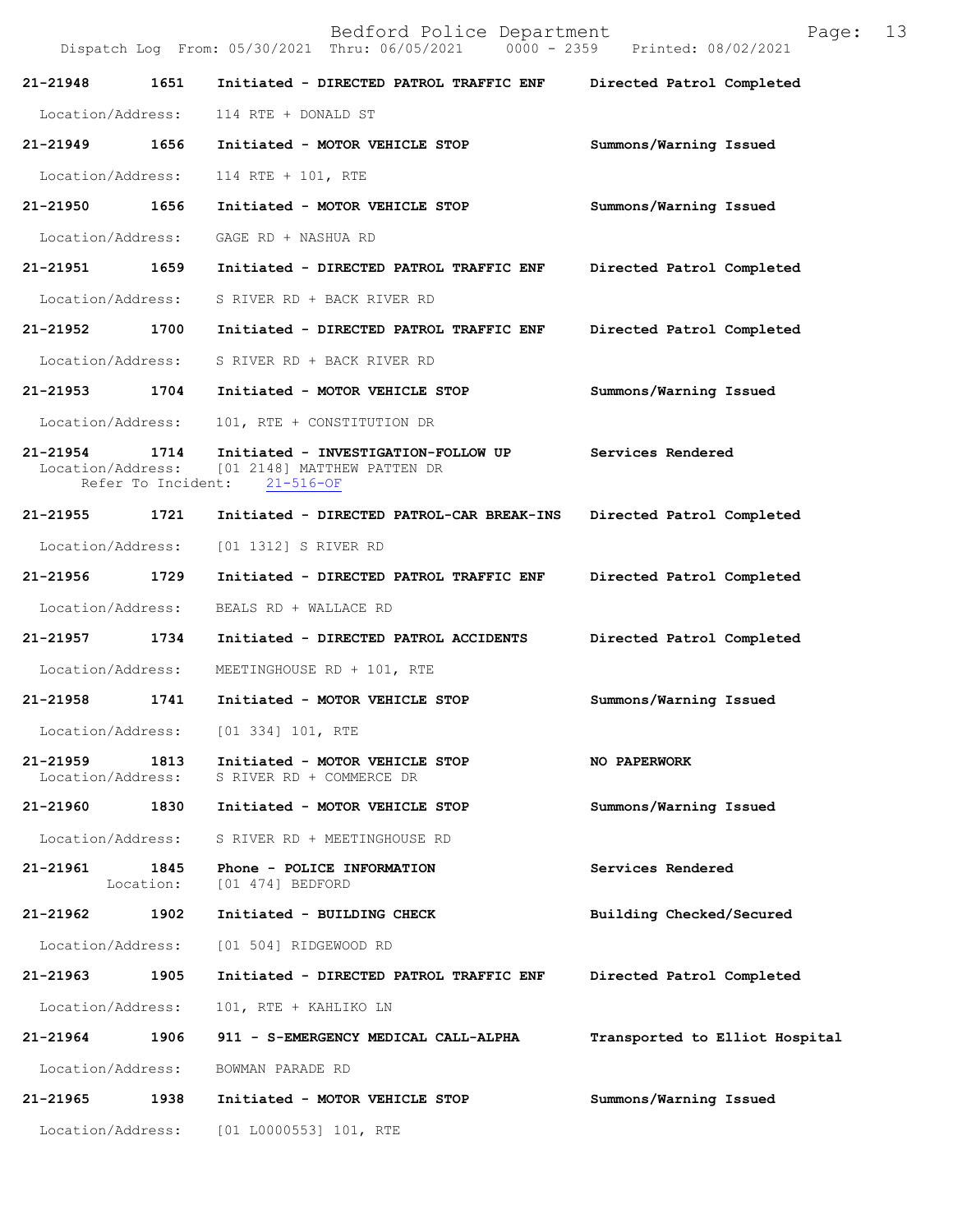| 21-21966 2012                      |      | Initiated - DIRECTED PATROL DWI                                                                                             | Directed Patrol Completed |
|------------------------------------|------|-----------------------------------------------------------------------------------------------------------------------------|---------------------------|
| Location/Address:                  |      | S RIVER RD + MEETINGHOUSE RD                                                                                                |                           |
| 21-21967 2017                      |      | Initiated - DIRECTED PATROL-CAR BREAK-INS                                                                                   | Directed Patrol Completed |
| Location/Address:                  |      | [01 L1562] KILTON RD                                                                                                        |                           |
| 21-21968 2020                      |      | Initiated - MOTOR VEHICLE STOP                                                                                              | Summons/Warning Issued    |
| Location/Address:                  |      | S RIVER RD + MEETINGHOUSE RD                                                                                                |                           |
| 21-21969<br>Location/Address:      | 2025 | Phone - DISORDERLY CONDUCT<br>PASTURE LN                                                                                    | Services Rendered         |
| 21-21970 2038                      |      | Initiated - MOTOR VEHICLE STOP                                                                                              | Summons/Warning Issued    |
| Location/Address:                  |      | [01 L1804] S RIVER RD                                                                                                       |                           |
| 21-21971 2046                      |      | Initiated - DIRECTED PATROL-CAR BREAK-INS                                                                                   | Directed Patrol Completed |
| Location/Address:                  |      | [01 376] KILTON RD                                                                                                          |                           |
| 21-21972 2046                      |      | Initiated - DIRECTED PATROL-CAR BREAK-INS                                                                                   | Directed Patrol Completed |
| Location/Address:                  |      | NASHUA RD + COUNTY RD                                                                                                       |                           |
| 21-21973 2100<br>Location/Address: |      | 911 - FIREWORKS<br>COBBLER LN + MEETINGHOUSE RD                                                                             | NO PAPERWORK              |
| 21-21974 2118                      |      | Initiated - DIRECTED PATROL BURGLARY                                                                                        | Directed Patrol Completed |
| Location/Address:                  |      | [01 L357] WHITE AVE                                                                                                         |                           |
| 21-21975 2131                      |      | Initiated - DIRECTED PATROL BURGLARY                                                                                        | Directed Patrol Completed |
| Location/Address:                  |      | $[01 1277] 101$ , RTE                                                                                                       |                           |
| 21-21976 2136                      |      | Initiated - MOTOR VEHICLE STOP<br>Location/Address: S RIVER RD + EAST POINT DR                                              | <b>NO PAPERWORK</b>       |
| 21-21977 2141                      |      | Initiated - DIRECTED PATROL BURGLARY                                                                                        | Directed Patrol Completed |
|                                    |      | Vicinity of: [01 L1823] BOYNTON ST                                                                                          |                           |
| 21-21978                           | 2148 | Initiated - DIRECTED PATROL DWI                                                                                             | Directed Patrol Completed |
|                                    |      | Location/Address: DONALD ST + 114 RTE                                                                                       |                           |
|                                    |      | 21-21979 2156 Initiated - MOTOR VEHICLE STOP<br>Location/Address: 101, RTE + CONSTITUTION DR<br>Refer To Summons: 21-309-AR | Arrest(s) Made            |
|                                    |      |                                                                                                                             |                           |

**21-21980 2223 Initiated - SUSP ACTIVITIES Investigated**  Location/Address: [01 1083] LEAVY DR Refer To Incident: 21-520-OF **21-21981 2329 Initiated - DIRECTED PATROL DWI Directed Patrol Completed**  Location/Address: 101, RTE + 114 RTE **21-21982 2331 Initiated - DIRECTED PATROL DWI Directed Patrol Completed**  Location/Address: 101, RTE + KAHLIKO LN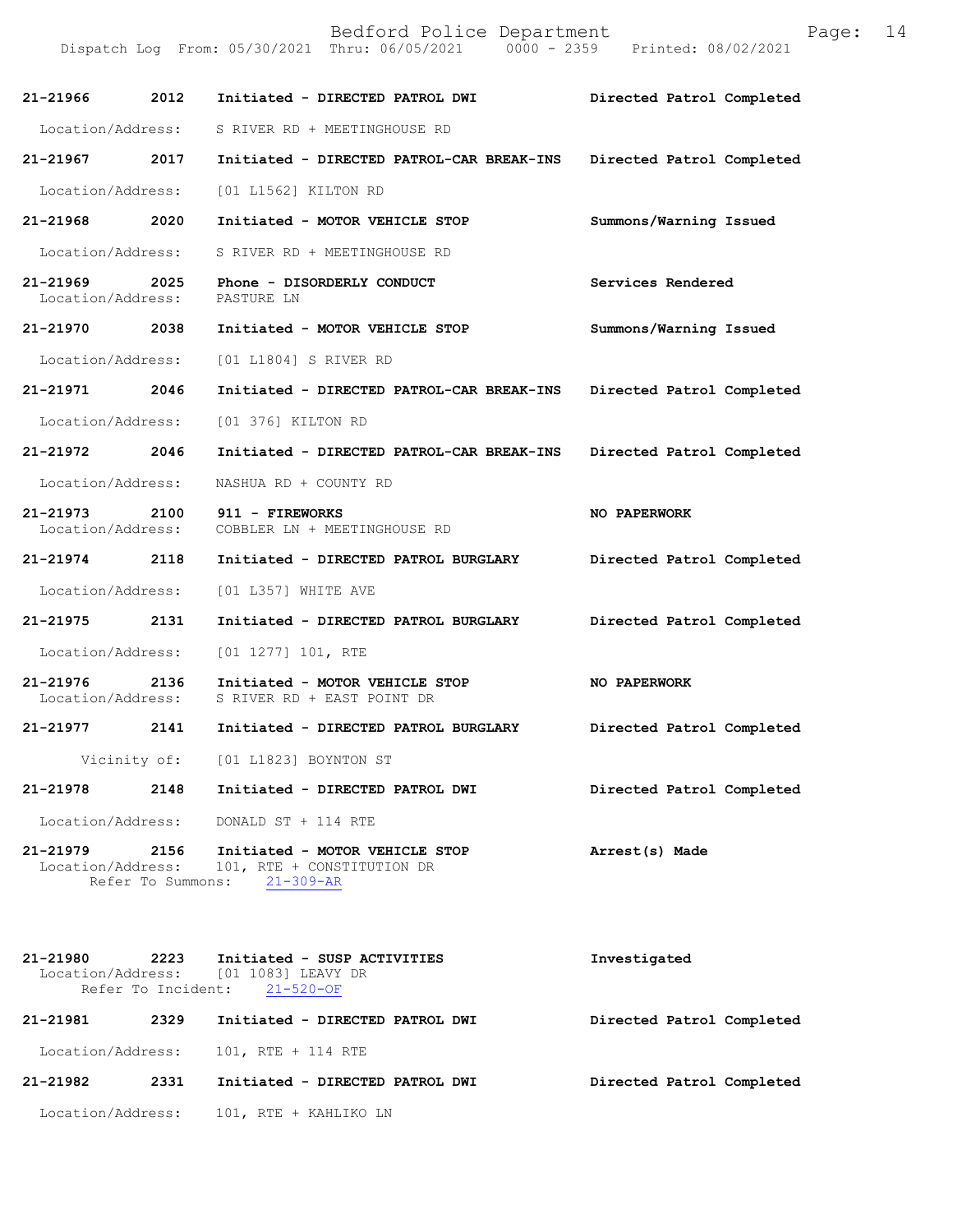Bedford Police Department Page: 15 Dispatch Log From: 05/30/2021 Thru: 06/05/2021 **21-21983 2331 Initiated - DIRECTED PATROL DWI Directed Patrol Completed**  Location/Address: S RIVER RD + MEETINGHOUSE RD **21-21984 2334 Initiated - DIRECTED PATROL DWI Directed Patrol Completed**  Location/Address: S RIVER RD + PARK DR **21-21985 2344 Initiated - MOTOR VEHICLE STOP Summons/Warning Issued**  Location/Address: S RIVER RD + BACK RIVER RD **21-21986 2350 Initiated - DIRECTED PATROL DWI Directed Patrol Completed**  Location/Address: 101, RTE + CONSTITUTION DR **21-21987 2358 Initiated - MOTOR VEHICLE STOP Summons/Warning Issued**  Location/Address: S RIVER RD + HARVEY RD **For Date: 06/01/2021 - Tuesday 21-21988 0001 Initiated - DIRECTED PATROL DWI Directed Patrol Completed**  Location/Address: S RIVER RD + KILTON RD **21-21989 0004 Initiated - DIRECTED PATROL DWI Directed Patrol Completed**  Location/Address: 101, RTE + WALLACE RD **21-21990 0007 Initiated - DIRECTED PATROL DWI Directed Patrol Completed**  Location/Address: S RIVER RD + SOMERVILLE DR **21-21991 0009 Initiated - MOTOR VEHICLE STOP Summons/Warning Issued**  Location/Address: 101, RTE + NASHUA RD **21-21992 0011 Initiated - MOTOR VEHICLE STOP Summons/Warning Issued**  Location/Address: S RIVER RD **21-21993 0016 Initiated - MOTOR VEHICLE STOP Summons/Warning Issued**  Location/Address: RAY WIEZOREK WEST DR + S RIVER RD **21-21994 0022 Initiated - DIRECTED PATROL DWI Directed Patrol Completed**  Location/Address: WALLACE RD + NEW BOSTON RD **21-22089 0027 Phone - ASSIST OTHER AGENCY Services Rendered**  [01 474] CONSTITUTION DR **21-21995 0034 Initiated - DIRECTED PATROL DWI Directed Patrol Completed**  Location/Address: 101, RTE + JENKINS RD **21-21996 0045 Initiated - DIRECTED PATROL DWI Directed Patrol Completed**  Location/Address: RIDGEWOOD RD + S RIVER RD **21-21997 0046 Initiated - DIRECTED PATROL DWI Directed Patrol Completed**  Location/Address: S RIVER RD + AUTUMN LN **21-21998 0054 Initiated - MOTOR VEHICLE STOP Summons/Warning Issued**  Location/Address: 101, RTE + HARDY RD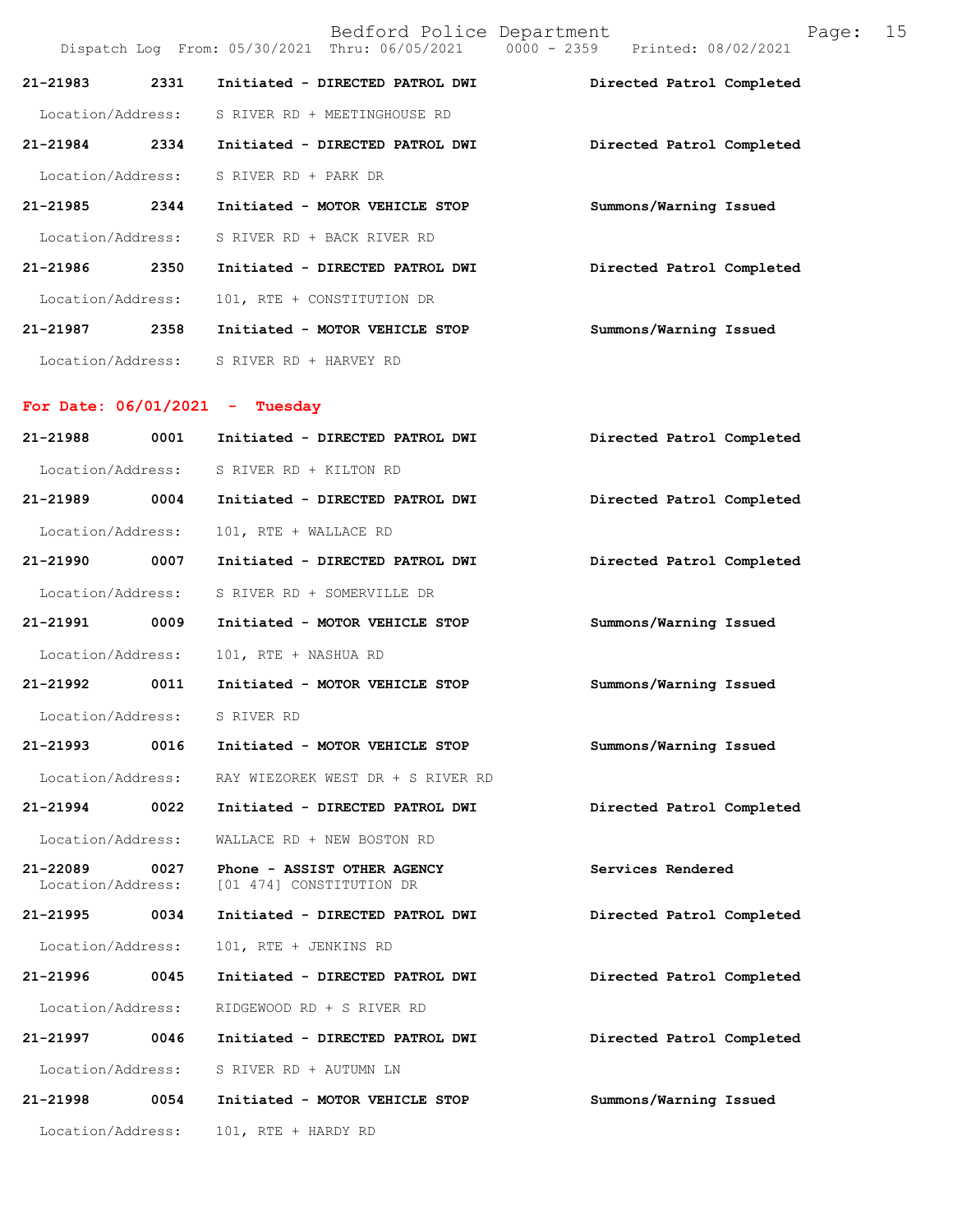| 21-21999 0109     |           | Initiated - DIRECTED PATROL DWI                                                                    | Directed Patrol Completed |
|-------------------|-----------|----------------------------------------------------------------------------------------------------|---------------------------|
| Location/Address: |           | 101, RTE + PINECREST DR                                                                            |                           |
| 21-22000          | 0117      | Initiated - DIRECTED PATROL DWI                                                                    | Directed Patrol Completed |
| Location/Address: |           | 101, RTE + OLD BEDFORD RD                                                                          |                           |
| 21-22001 0121     |           | Initiated - MOTOR VEHICLE STOP                                                                     | Summons/Warning Issued    |
| Location/Address: |           | S RIVER RD + WATHEN RD                                                                             |                           |
|                   |           | 21-22002 0138 Other - BOLO                                                                         | No Action Required        |
|                   | Location: | NHSP - TROOP D                                                                                     |                           |
| 21-22003          |           | 0140 Initiated - DIRECTED PATROL DWI                                                               | Directed Patrol Completed |
| Location/Address: |           | 101, RTE + NASHUA RD                                                                               |                           |
| 21-22004 0146     |           | Initiated - SERVE WARRANT<br>Location/Address: [01 L2271] S RIVER RD<br>Refer To Arrest: 21-310-AR | Arrest(s) Made            |
|                   | Age: 23   | Arrest: ROSARIO, NEMESIS<br>Address: MANCHESTER, NH<br>Charges: Bench Warrants                     |                           |
|                   |           | Refer To Arrest: 21-311-AR<br>Arrest: HERNANDEZ, NELSON DAVID                                      |                           |
|                   | Age: 23   | Address: MANCHESTER, NH<br>Charges: Bench Warrants                                                 |                           |
| 21-22005 0205     |           | Initiated - DIRECTED PATROL DWI                                                                    | Directed Patrol Completed |
| Location/Address: |           | 114 RTE + DONALD ST                                                                                |                           |
| 21-22006 0229     |           | Initiated - DIRECTED PATROL-CAR BREAK-INS                                                          | Directed Patrol Completed |
| Location/Address: |           | WALLACE RD + N AMHERST RD                                                                          |                           |
| 21-22007 0236     |           | Initiated - DIRECTED PATROL-CAR BREAK-INS                                                          | Directed Patrol Completed |
|                   |           | Location/Address: [01 1050] DONALD ST                                                              |                           |
| 21-22008          | 0253      | Initiated - DIRECTED PATROL BURGLARY                                                               | Directed Patrol Completed |
| Location/Address: |           | PALOMINO LN + PLUMMER RD                                                                           |                           |
| 21-22009          | 0259      | Initiated - DIRECTED PATROL BURGLARY                                                               | Directed Patrol Completed |
| Location/Address: |           | [01 L357] WHITE AVE                                                                                |                           |
| 21-22010          | 0325      | Initiated - DIRECTED PATROL BURGLARY                                                               | Directed Patrol Completed |
| Location/Address: |           | [01 1235] S RIVER RD                                                                               |                           |
| 21-22011          | 0358      | Initiated - DIRECTED PATROL BURGLARY                                                               | Directed Patrol Completed |
| Location/Address: |           | LEAVY DR                                                                                           |                           |
| 21-22012          | 0400      | Initiated - DIRECTED PATROL BURGLARY                                                               | Directed Patrol Completed |
| Location/Address: |           | CHESTNUT DR                                                                                        |                           |
| 21-22013          | 0402      | Initiated - DIRECTED PATROL BURGLARY                                                               | Directed Patrol Completed |
|                   |           | Location/Address: [01 L1805] BEDFORD FARMS DR                                                      |                           |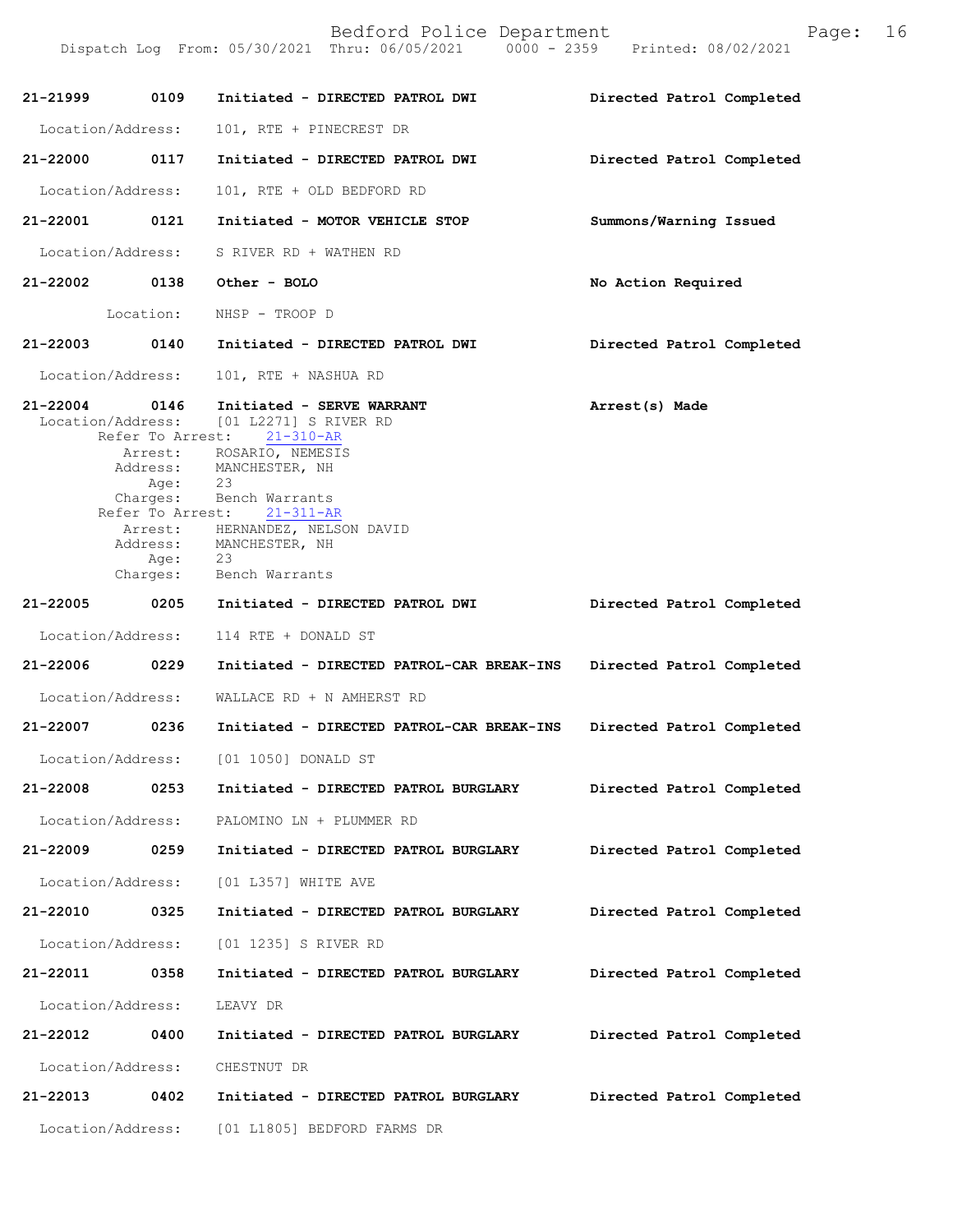| 21-22014 0407                 |      | Initiated - DIRECTED PATROL-CAR BREAK-INS                                               | Directed Patrol Completed |
|-------------------------------|------|-----------------------------------------------------------------------------------------|---------------------------|
| Location/Address:             |      | OLD BEDFORD RD + RUNDLETT HILL RD                                                       |                           |
| 21-22015 0434                 |      | Initiated - DIRECTED PATROL-CAR BREAK-INS                                               | Directed Patrol Completed |
| Location/Address:             |      | NASHUA RD + WALLACE RD                                                                  |                           |
| 21-22016 0438                 |      | Initiated - DIRECTED PATROL-CAR BREAK-INS                                               | Directed Patrol Completed |
| Location/Address:             |      | [01 1312] S RIVER RD                                                                    |                           |
| 21-22017 0439                 |      | Initiated - DIRECTED PATROL-CAR BREAK-INS                                               | Directed Patrol Completed |
| Location/Address:             |      | PULPIT RD                                                                               |                           |
| 21-22018 0509                 |      | Initiated - DIRECTED PATROL TRAFFIC ENF                                                 | Directed Patrol Completed |
| Location/Address:             |      | WALLACE RD + MINISTERIAL RD                                                             |                           |
| 21-22019 0520                 |      | Initiated - DIRECTED PATROL TRAFFIC ENF                                                 | Directed Patrol Completed |
| Location/Address:             |      | 101, RTE + NASHUA RD                                                                    |                           |
| 21-22020 0536                 |      | Initiated - DIRECTED PATROL TRAFFIC ENF                                                 | Directed Patrol Completed |
| Location/Address:             |      | 101, RTE + 114 RTE                                                                      |                           |
| 21-22021 0538                 |      | Initiated - DIRECTED PATROL TRAFFIC ENF                                                 | Directed Patrol Completed |
| Location/Address:             |      | S RIVER RD + UPJOHN ST                                                                  |                           |
| 21-22022 0544                 |      | Initiated - MOTOR VEHICLE STOP                                                          | Summons/Warning Issued    |
| Location/Address:             |      | NEW BOSTON RD + 114 RTE                                                                 |                           |
| 21-22023 0603                 |      | Initiated - DIRECTED PATROL TRAFFIC ENF                                                 | Directed Patrol Completed |
| Location/Address:             |      | 101, RTE + COVENANT WAY                                                                 |                           |
| 21-22024                      | 0605 | Initiated - DIRECTED PATROL TRAFFIC ENF                                                 | Directed Patrol Completed |
| Location/Address:             |      | NEW BOSTON RD + CHESTERFIELD PL                                                         |                           |
| 21-22025<br>Location/Address: | 0640 | 911 - S-ALARM-MEDICAL AID/LIFT ASST<br>BOWMAN PARADE RD                                 | LIFT ASSIST               |
| 21-22026                      |      | 21-22026 0655 Phone - ANIMAL COMPLAINT<br>Location/Address: [01 L2370] SHEPHERD HILL RD | Services Rendered         |
| 21-22027 0722                 |      | Initiated - DIRECTED PATROL TRAFFIC ENF                                                 | Directed Patrol Completed |
| Location/Address:             |      | S RIVER RD + MEETINGHOUSE RD                                                            |                           |
| 21-22028<br>Location/Address: | 0727 | Initiated - MOTOR VEHICLE STOP<br>BOYNTON ST + 114 RTE                                  | <b>NO PAPERWORK</b>       |
| 21-22029                      | 0730 | Initiated - DIRECTED PATROL TRAFFIC ENF                                                 | Directed Patrol Completed |
| Location/Address:             |      | 101, RTE + HUNTERS RD                                                                   |                           |
| 21-22030 0743                 |      | Initiated - DIRECTED PATROL TRAFFIC ENF                                                 | Directed Patrol Completed |
| Location/Address:             |      | S RIVER RD + CLUB ACRE LN                                                               |                           |
| 21-22031<br>Location/Address: | 0744 | 911 - MOTOR VEHICLE ACC-SPECIAL CIR.<br>101, RTE + BOYNTON ST                           | Services Rendered         |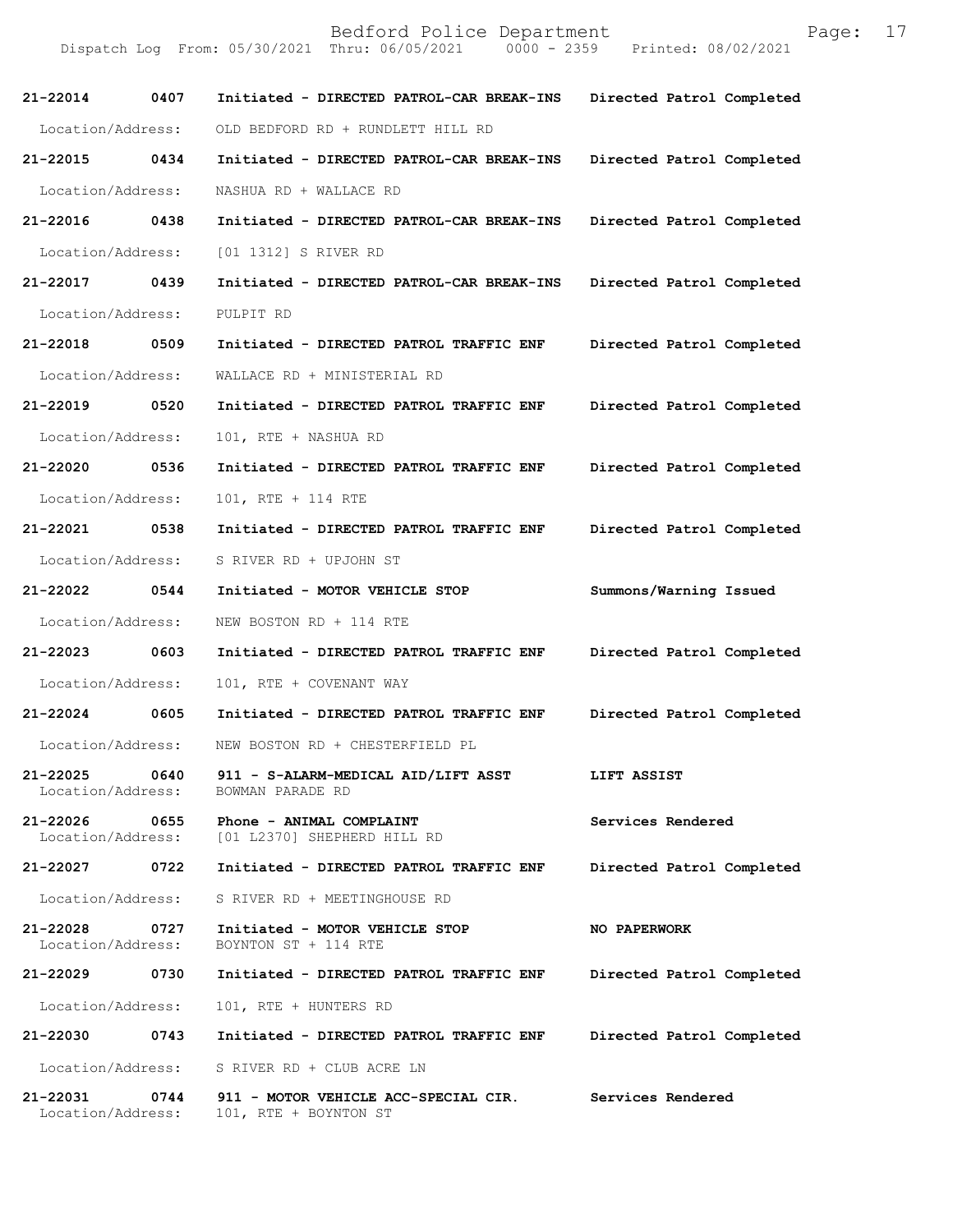| 21-22032          | 0744 | Initiated - DIRECTED PATROL TRAFFIC ENF                               | Directed Patrol Completed |  |
|-------------------|------|-----------------------------------------------------------------------|---------------------------|--|
| Location/Address: |      | S RIVER RD + COLBY CT                                                 |                           |  |
| 21-22033          | 0751 | Initiated - MOTOR VEHICLE STOP                                        | Summons/Warning Issued    |  |
|                   |      | Location/Address: [01 1235] S RIVER RD<br>Refer To Summons: 21-312-AR |                           |  |

| 21-22034                          | 0800 | Phone - MOTOR VEHICLE COMP-IN PROGRESS                             | Taken/Refered to Other Agency |
|-----------------------------------|------|--------------------------------------------------------------------|-------------------------------|
| Location/Address:                 |      | 101, RTE + WALLACE RD                                              |                               |
| 21-22035                          | 0807 | Initiated - DIRECTED PATROL TRAFFIC ENF                            | Directed Patrol Completed     |
| Location/Address:                 |      | S RIVER RD + HAWTHORNE DR                                          |                               |
| 21-22036                          | 0818 | Initiated - DIRECTED PATROL TRAFFIC ENF                            | Directed Patrol Completed     |
| Location/Address:                 |      | NASHUA RD + COUNTY RD                                              |                               |
| 21-22037                          | 0821 | Initiated - MOTOR VEHICLE STOP                                     | Summons/Warning Issued        |
| Location/Address:                 |      | NASHUA RD                                                          |                               |
| 21-22038                          | 0847 | Initiated - DIRECTED PATROL TRAFFIC ENF                            | Directed Patrol Completed     |
| Location/Address:                 |      | 101, RTE + 114 RTE                                                 |                               |
| 21-22039                          | 0900 | Initiated - DIRECTED PATROL TRAFFIC ENF                            | Directed Patrol Completed     |
| Location/Address:                 |      | S RIVER RD + MEETINGHOUSE RD                                       |                               |
| 21-22040 0900                     |      | Initiated - DIRECTED PATROL TRAFFIC ENF                            | Directed Patrol Completed     |
| Location/Address:                 |      | S RIVER RD + BACK RIVER RD                                         |                               |
| 21-22041 0903                     |      | Initiated - DIRECTED PATROL TRAFFIC ENF                            | Directed Patrol Completed     |
| Location/Address:                 |      | WALLACE RD + GREENFIELD PKWY                                       |                               |
| 21-22042                          | 0905 | Initiated - DISABLED MOTOR VEHICLE                                 | Summons/Warning Issued        |
| Location/Address:                 |      | 101, RTE + 114 RTE                                                 |                               |
| $21 - 22043$<br>Location/Address: | 0917 | Initiated - DIRECTED PATROL TRAFFIC ENF<br>114 RTE + NEW BOSTON RD | Alarm - False                 |
| $21 - 22044$                      | 0925 | Initiated - DIRECTED PATROL TRAFFIC ENF                            | Directed Patrol Completed     |
| Location/Address:                 |      | S RIVER RD + SUNSET LN                                             |                               |
| 21-22045<br>Location/Address:     | 0925 | Walk-In - ASSIST CITIZEN<br>[01 474] CONSTITUTION DR               | Services Rendered             |
| $21 - 22046$<br>Location/Address: | 0934 | 911 - MOTOR VEHICLE COMP-IN PROGRESS<br>NATHAN CUTLER DR           | Could Not Locate              |
| 21-22047                          | 0938 | Initiated - MOTOR VEHICLE STOP                                     | Summons/Warning Issued        |
| Location/Address:                 |      | 114 RTE + NEW BOSTON RD                                            |                               |
| $21 - 22048$<br>Location/Address: | 0940 | 911 - MOTOR VEHICLE ACCIDENT<br>[01 L0000786] S RIVER RD           | Investigated                  |
| 21-22049                          | 0954 | Initiated - DIRECTED PATROL TRAFFIC ENF                            | Directed Patrol Completed     |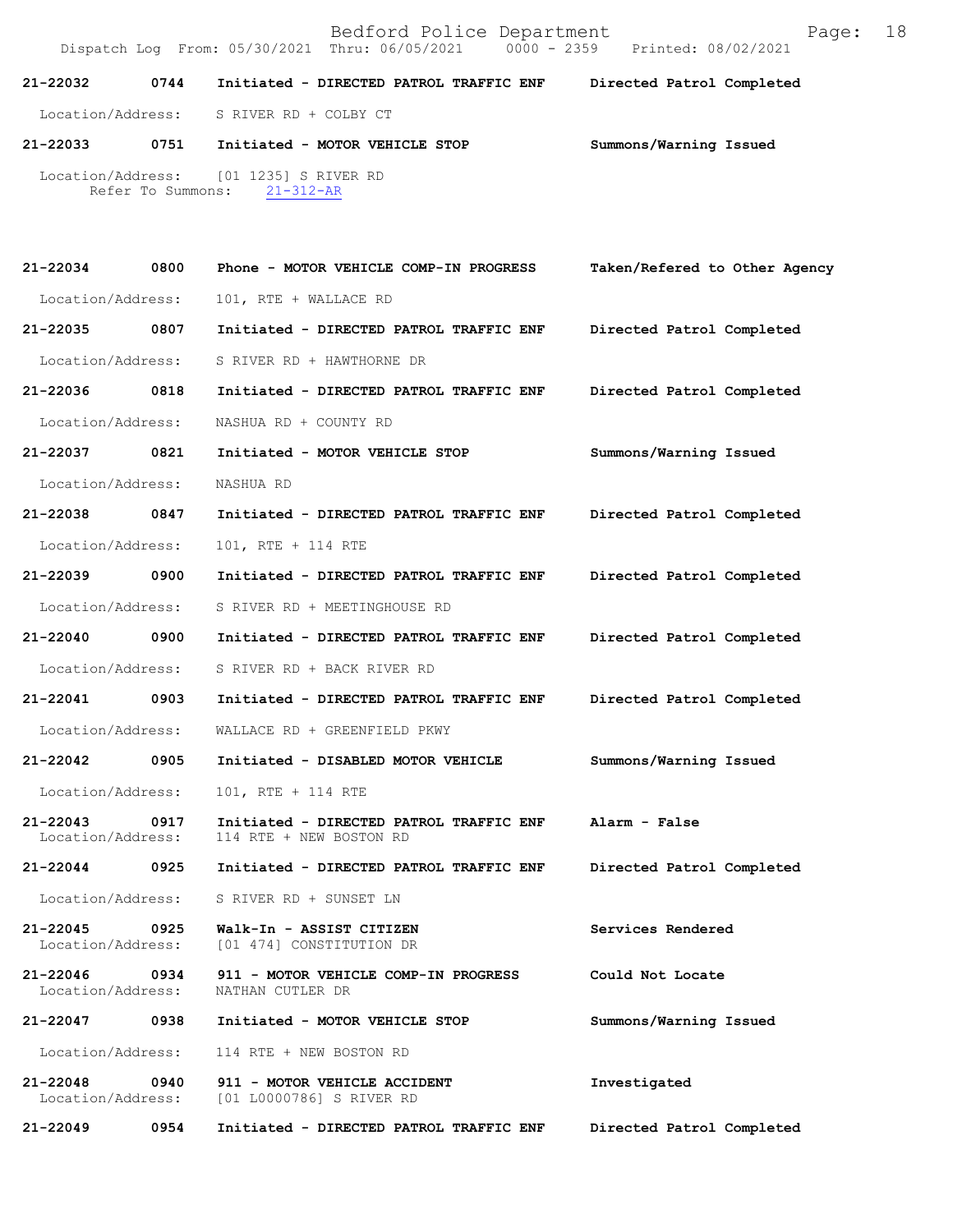| Bedford Police Department<br>Page:<br>Dispatch Log From: 05/30/2021 Thru: 06/05/2021   0000 - 2359   Printed: 08/02/2021 |           |                                                                      |                           |
|--------------------------------------------------------------------------------------------------------------------------|-----------|----------------------------------------------------------------------|---------------------------|
| Location/Address:                                                                                                        |           | BACK RIVER RD + COUNTY                                               |                           |
| 21-22050<br>Location/Address:                                                                                            | 0958      | Phone - ALARM, BURGLAR<br>[01 L1051] BARNSIDE DR                     | Alarm - False             |
| 21-22051                                                                                                                 | 1001      | Radio - RADAR TRAILER                                                | No Action Required        |
| Location/Address:                                                                                                        |           | DONALD ST                                                            |                           |
| 21-22052                                                                                                                 | 1013      | Initiated - DIRECTED PATROL TRAFFIC ENF                              | Directed Patrol Completed |
| Location/Address:                                                                                                        |           | WALLACE RD + MINISTERIAL RD                                          |                           |
| 21-22054                                                                                                                 | 1023      | Radio - RADAR TRAILER                                                | No Action Required        |
| Location/Address:                                                                                                        |           | BACK RIVER RD + CAMP RD                                              |                           |
| $21 - 22053$<br>Location/Address:                                                                                        | 1024      | Phone - POLICE INFORMATION<br>[01 192] NEW BOSTON RD                 | Services Rendered         |
| 21-22055 1027                                                                                                            |           | Initiated - COMMUNITY POLICING/SAFE SCHOOL Directed Patrol Completed |                           |
|                                                                                                                          | Location: | LURGIO/HIGH SCHOOL                                                   |                           |
| 21-22056                                                                                                                 | 1039      | Initiated - DIRECTED PATROL TRAFFIC ENF                              | Directed Patrol Completed |
| Location/Address:                                                                                                        |           | COUNTY RD + WRIGHT ACRES RD                                          |                           |
| 21-22057<br>Location/Address:                                                                                            | 1057      | Phone - ANIMAL COMPLAINT<br>SEBBINS POND DR + SANDY POND PKWY        | Services Rendered         |
| $21 - 22058$<br>Location/Address:                                                                                        | 1105      | Phone - ASSIST CITIZEN<br>OLD SAWMILL RD                             | Services Rendered         |
| $21 - 22059$<br>1111<br>Location/Address:                                                                                |           | Phone - S-SERVICE CALL<br>BOWMAN PARADE RD                           | LIFT ASSIST               |
| 21-22060                                                                                                                 | 1131      | Initiated - VACANT PROPERTY CHECK                                    | Building Checked/Secured  |
| Location/Address:                                                                                                        |           | SOUTH HILLS DR                                                       |                           |
| 21-22061<br>Location/Address:                                                                                            | 1151      | 911 - S-FIRE, AUTO<br>101, RTE + WALLACE RD                          | Services Rendered         |
| 21-22062<br>Location/Address:                                                                                            | 1156      | 911 - MOTOR VEHICLE ACCIDENT<br>101, RTE + NASHUA RD                 | Investigated              |
| $21 - 22063$                                                                                                             | 1203      | Initiated - DIRECTED PATROL-CAR BREAK-INS                            | Directed Patrol Completed |
| Location/Address:                                                                                                        |           | [01 1235] S RIVER RD                                                 |                           |
| 21-22064                                                                                                                 | 1239      | Initiated - DIRECTED PATROL-CAR BREAK-INS                            | Directed Patrol Completed |
| Location/Address:                                                                                                        |           | [01 L888] 101, RTE                                                   |                           |
| 21-22065<br>Location/Address:                                                                                            | 1319      | Phone - ALARM, BURGLAR<br>[01 2071] KILTON RD                        | Alarm - False             |
| 21-22066                                                                                                                 | 1321      | Initiated - DIRECTED PATROL TRAFFIC ENF                              | Directed Patrol Completed |
| Location/Address:                                                                                                        |           | 101, RTE + CHESTNUT DR                                               |                           |
| 21-22067<br>Location/Address:<br>Refer To Incident:                                                                      | 1328      | Walk-In - THEFT<br>[01 1083] LEAVY DR<br>$21 - 520 - OF$             | Services Rendered         |
| 21-22068                                                                                                                 | 1350      | Initiated - DIRECTED PATROL TRAFFIC ENF                              | Directed Patrol Completed |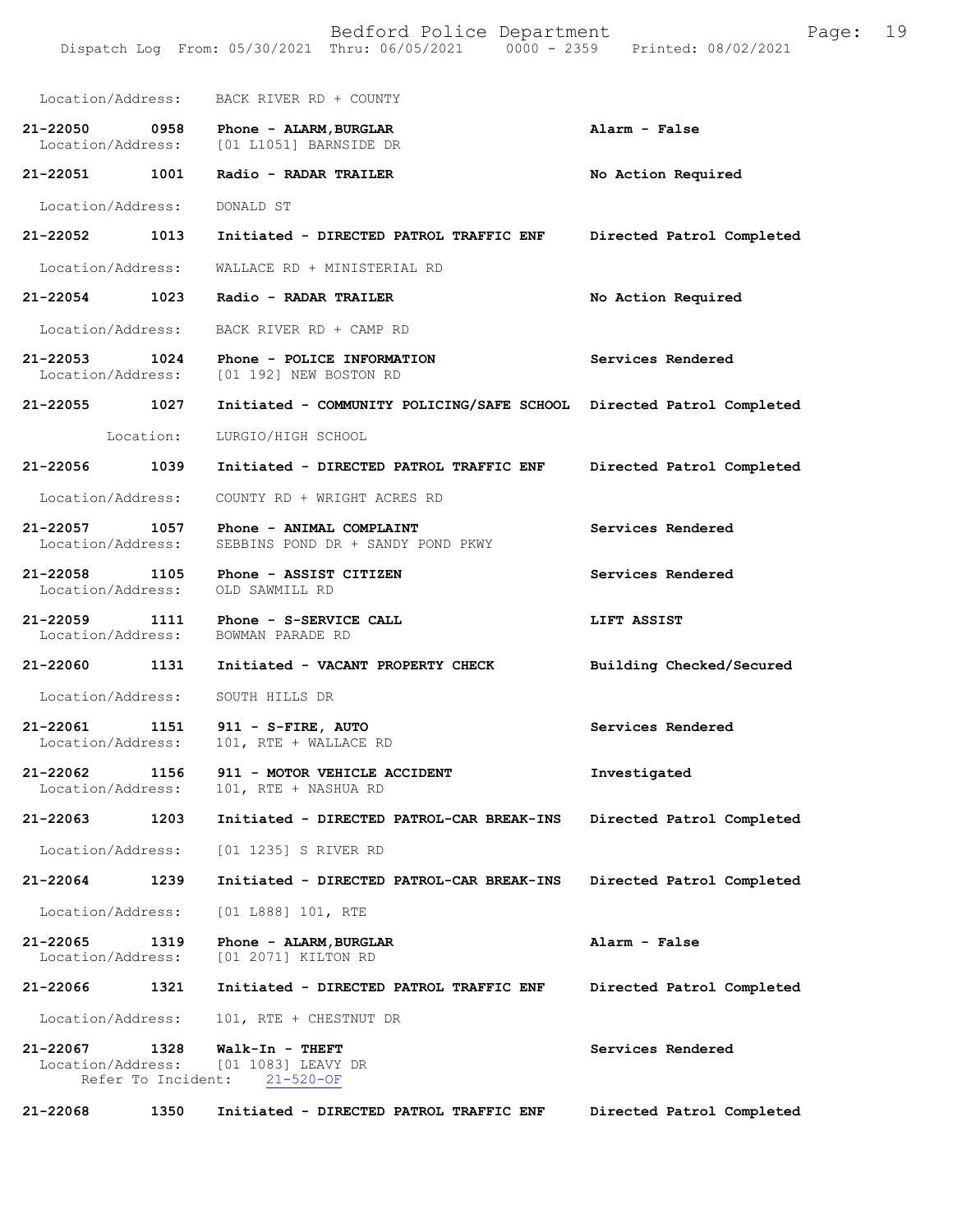Bedford Police Department Page: 20 Dispatch Log From: 05/30/2021 Thru: 06/05/2021 Location/Address: BEALS RD + JENKINS RD **21-22069 1352 Initiated - MOTOR VEHICLE STOP Summons/Warning Issued**  Location/Address: S RIVER RD + KILTON RD 21-22070 1358 Phone - ANIMAL COMPLAINT **Services Rendered Location/Address:** DONALD ST Location/Address: **21-22071 1402 Phone - S-SERVICE CALL CALL LIFT ASSIST**<br>Location/Address: BOWMAN PARADE RD Location/Address: 21-22073 1402 Phone - DOG COMPLAINT **Services Rendered Services Rendered Iocation**/Address: STEPHANIE DR Location/Address: **21-22072 1406 Initiated - DIRECTED PATROL TRAFFIC ENF Directed Patrol Completed**  Location/Address: S RIVER RD + KILTON RD **21-22074 1439 911 - 911 Abandoned Services Rendered**  Location/Address: [01 L2122] S RIVER RD **21-22075 1454 Phone - HIGHWAY CONDITIONS Services Rendered**  101, RTE + WALLACE RD **21-22076 1517 Initiated - DIRECTED PATROL TRAFFIC ENF Directed Patrol Completed**  Location/Address: S RIVER RD + MEETINGHOUSE RD **21-22077 1530 Phone - ASSIST OTHER AGENCY Investigated**  Location/Address: CARON RD<br>Refer To Incident: 21-521-OF Refer To Incident: **21-22078 1540 Initiated - INVESTIGATION-FOLLOW UP Services Rendered**  Location/Address: [01 2148] MATTHEW PATTEN DR **21-22079 1609 Initiated - DIRECTED PATROL TRAFFIC ENF Directed Patrol Completed**  Location/Address: 101, RTE + 114 RTE **21-22080 1618 Initiated - MOTOR VEHICLE STOP Summons/Warning Issued**  Location/Address: 101, RTE + OLDE BEDFORD WAY **21-22081 1630 Initiated - DIRECTED PATROL TRAFFIC ENF Directed Patrol Completed**  Location/Address: BACK RIVER RD **21-22082 1631 Initiated - DIRECTED PATROL TRAFFIC ENF Directed Patrol Completed**  Location/Address: 114 RTE + PLUMMER HILL RD **21-22083 1645 Other - RESTRAINING ORDER Services Rendered**  Location/Address: **21-22084 1654 Initiated - DIRECTED PATROL TRAFFIC ENF Directed Patrol Completed**  Location/Address: 101, RTE + NASHUA RD **21-22085 1704 911 - MOTOR VEHICLE COMP-IN PROGRESS Could Not Locate**  Location/Address: 101, RTE + WALLACE RD **21-22086 1706 Initiated - MOTOR VEHICLE STOP Summons/Warning Issued**  Location/Address: 101, RTE + WALLACE RD **21-22087 1711 Phone - LOST PROPERTY No Action Required**  Location/Address: HAWTHORNE DR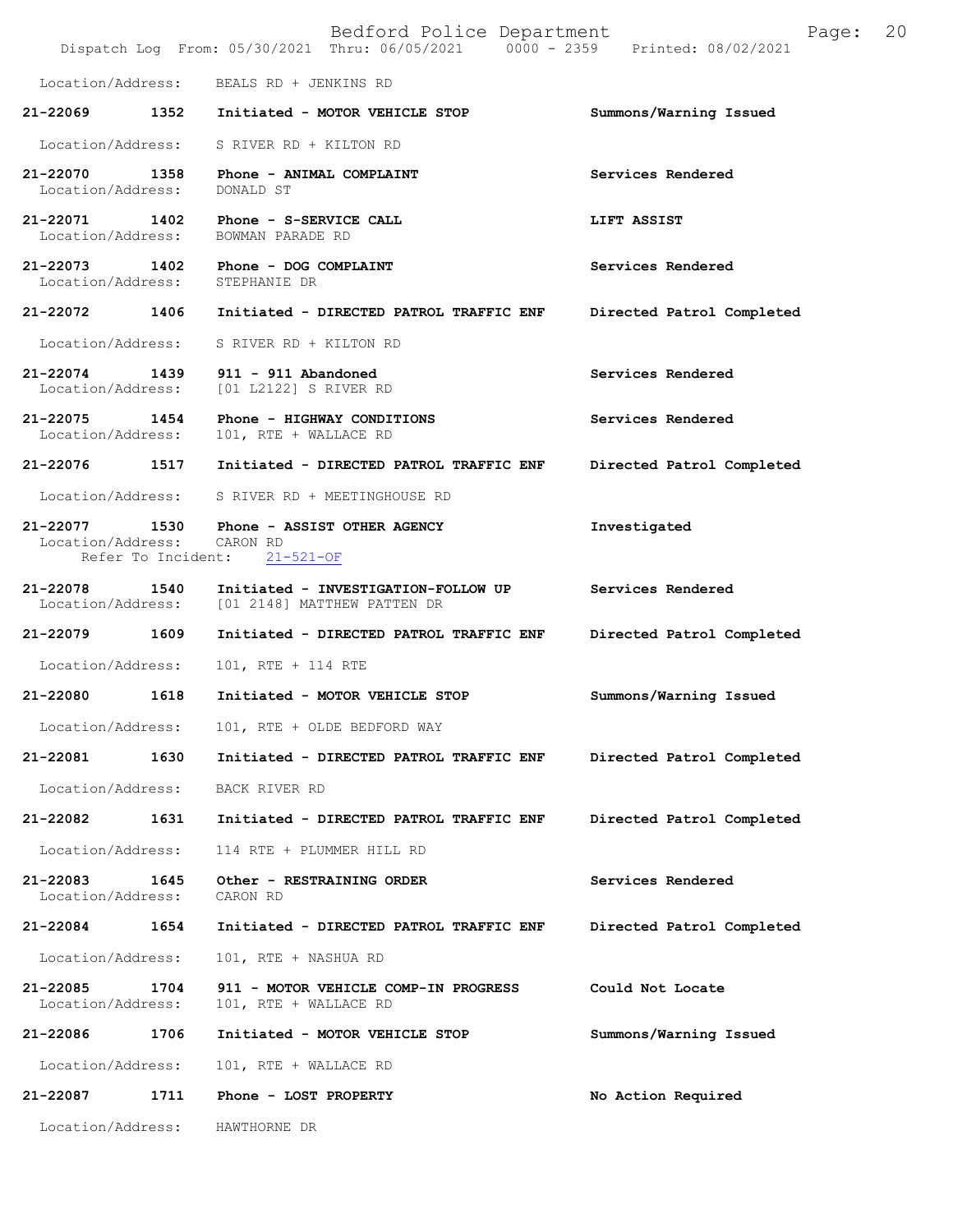| 21-22088<br>Location/Address:      | 1713      | Initiated - RESTRAINING ORDER SERVICE<br>CARON RD                                                         | Services Rendered         |
|------------------------------------|-----------|-----------------------------------------------------------------------------------------------------------|---------------------------|
| 21-22090 1725<br>Location/Address: |           | 911 - MOTOR VEHICLE ACC-SPECIAL CIR.<br>101, RTE                                                          | Investigated              |
| 21-22091 1821                      |           | 911 - S-EMERGENCY MEDICAL CALL-BRAVO<br>Location/Address: [01 1387] TECHNOLOGY DR                         | LIFT ASSIST               |
| 21-22092 1839                      |           | Initiated - DIRECTED PATROL TRAFFIC ENF                                                                   | Directed Patrol Completed |
| Location/Address:                  |           | 101, RTE + MEETINGHOUSE RD                                                                                |                           |
| 21-22093 1844                      |           | Phone - SHOPLIFTING-IN PROGRESS<br>Location/Address: [01 L1562] KILTON RD<br>Refer To Incident: 21-522-OF | Investigated              |
| 21-22094 1921                      |           | Initiated - DIRECTED PATROL DWI                                                                           | Directed Patrol Completed |
| Location/Address:                  |           | NEW BOSTON RD + WALLACE RD                                                                                |                           |
| 21-22095 1926                      |           | Initiated - DIRECTED PATROL ACCIDENTS                                                                     | Directed Patrol Completed |
| Location/Address:                  |           | JENKINS RD + 101, RTE                                                                                     |                           |
| 21-22096 1946                      |           | Initiated - DIRECTED PATROL MOUNTAIN BIKE                                                                 | Directed Patrol Completed |
| Location/Address:                  |           | PALOMINO LN + ATWOOD LN                                                                                   |                           |
| 21-22097 2003                      |           | Initiated - DIRECTED PATROL DWI                                                                           | Directed Patrol Completed |
| Location/Address:                  |           | 101, RTE + LIBERTY HILL RD                                                                                |                           |
|                                    |           |                                                                                                           |                           |
| 21-22098 2010<br>Location/Address: |           | Phone - ASSIST CITIZEN<br>[01 474] CONSTITUTION DR                                                        | Services Rendered         |
| 21-22099 2031                      |           | Initiated - MOTOR VEHICLE STOP                                                                            | Summons/Warning Issued    |
| Location/Address:                  |           | 114 RTE + OLD BEDFORD ROAD OVERPASS                                                                       |                           |
| 21-22100                           | 2054      | Initiated - DIRECTED PATROL DWI                                                                           | Directed Patrol Completed |
| Location/Address:                  |           | DONALD ST                                                                                                 |                           |
| 21-22101                           | 2101      | Initiated - DIRECTED PATROL DWI                                                                           | Directed Patrol Completed |
| Location/Address:                  |           | S RIVER RD + MEETINGHOUSE RD                                                                              |                           |
| 21-22102                           | 2131      | Initiated - BUILDING CHECK                                                                                | Building Checked/Secured  |
| Location/Address:                  |           | S RIVER RD                                                                                                |                           |
| 21-22103                           | 2140      | Initiated - DIRECTED PATROL-CAR BREAK-INS                                                                 | Directed Patrol Completed |
| Location/Address:                  |           | [01 L1804] S RIVER RD                                                                                     |                           |
| 21-22104                           | 2205      | Initiated - DIRECTED PATROL BURGLARY                                                                      | Directed Patrol Completed |
| Location/Address:                  |           | [01 L2447] 101, RTE                                                                                       |                           |
| 21-22105                           | 2208      | Other - BOLO                                                                                              | No Action Required        |
|                                    | Location: | [06] MILFORD AREA                                                                                         |                           |
| 21-22106                           | 2216      | Initiated - DIRECTED PATROL DWI                                                                           | Directed Patrol Completed |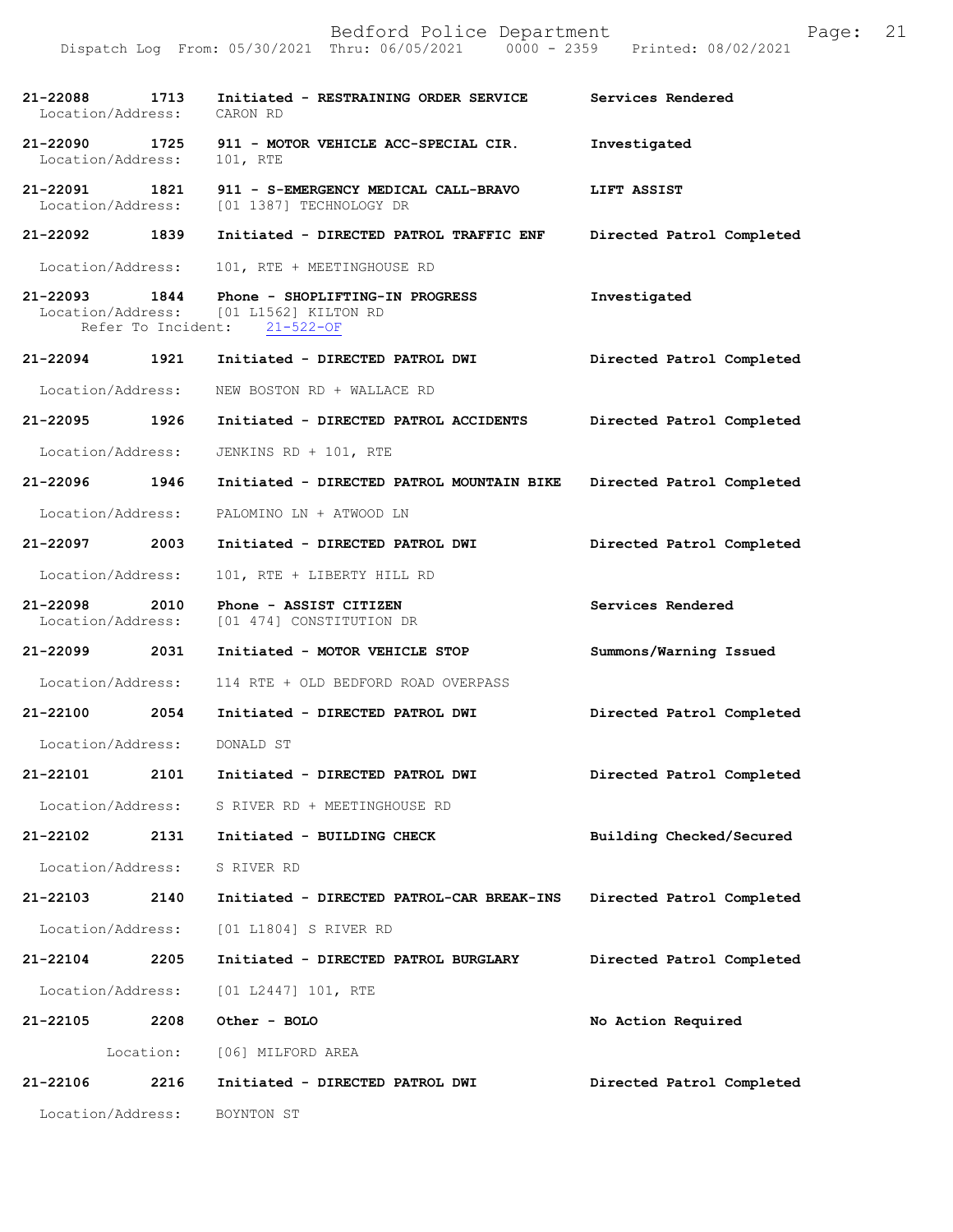|                            |      | Dispatch Log From: 05/30/2021 Thru: 06/05/2021 0000 - 2359 Printed: 08/02/2021 |                           |
|----------------------------|------|--------------------------------------------------------------------------------|---------------------------|
| 21-22107 2218              |      | Initiated - DIRECTED PATROL BURGLARY                                           | Directed Patrol Completed |
|                            |      | Location/Address: [01 L0000587] 101, RTE                                       |                           |
| 21-22108 2312 Other - BOLO |      |                                                                                | No Action Required        |
|                            |      | Location: [07] MANCHESTER POLICE DEPT                                          |                           |
| 21-22109 2313              |      | Initiated - DIRECTED PATROL DWI                                                | Directed Patrol Completed |
| Location/Address:          |      | 101, RTE + 114 RTE                                                             |                           |
| 21-22110 2318              |      | Initiated - DIRECTED PATROL DWI                                                | Directed Patrol Completed |
| Location/Address:          |      | S RIVER RD + KILTON RD                                                         |                           |
| 21-22111 2323              |      | Initiated - DIRECTED PATROL DWI                                                | Directed Patrol Completed |
| Location/Address:          |      | 101, RTE + NASHUA RD                                                           |                           |
| 21-22112 2341              |      | Initiated - MOTOR VEHICLE STOP                                                 | Summons/Warning Issued    |
| Location/Address:          |      | BEDFORD CENTER RD                                                              |                           |
| 21-22113 2344              |      | Initiated - MOTOR VEHICLE STOP                                                 | Summons/Warning Issued    |
| Location/Address:          |      | 101, RTE + BEAVER LN                                                           |                           |
| 21-22114 2350              |      | Initiated - DIRECTED PATROL DWI                                                | Directed Patrol Completed |
|                            |      | Location/Address: S RIVER RD + HAWTHORNE DR                                    |                           |
|                            |      | For Date: $06/02/2021$ - Wednesday                                             |                           |
| 21-22115                   | 0001 | Initiated - DIRECTED PATROL DWI                                                | Directed Patrol Completed |
| Location/Address:          |      | 101, RTE + WALLACE RD                                                          |                           |
|                            |      | 21-22116 0002 Initiated - DIRECTED PATROL DWI                                  | Directed Patrol Completed |
|                            |      | Location/Address: 101, RTE + MEETINGHOUSE RD                                   |                           |
| 21-22117                   | 0023 | Initiated - DIRECTED PATROL DWI                                                | Directed Patrol Completed |
| Location/Address:          |      | S RIVER RD + RIDGEWOOD RD                                                      |                           |
| 21-22118                   | 0028 | Initiated - DIRECTED PATROL DWI                                                | Directed Patrol Completed |
| Location/Address:          |      | 114 RTE + PLUMMER HILL RD                                                      |                           |
| 21-22119                   | 0034 | Initiated - DIRECTED PATROL DWI                                                | Directed Patrol Completed |
| Location/Address:          |      | 101, RTE + MEETINGHOUSE RD                                                     |                           |
| 21-22120                   | 0050 | Initiated - MOTOR VEHICLE STOP                                                 | Summons/Warning Issued    |
| Location/Address:          |      | 114 RTE                                                                        |                           |
| 21-22121                   | 0052 | Initiated - DIRECTED PATROL DWI                                                | Directed Patrol Completed |
| Location/Address:          |      | S RIVER RD + MEETINGHOUSE RD                                                   |                           |
| 21-22122                   | 0104 | Initiated - DIRECTED PATROL DWI                                                | Directed Patrol Completed |
| Location/Address:          |      | 101, RTE + KILTON ROAD RAMP                                                    |                           |
| 21-22123                   | 0105 | Initiated - DIRECTED PATROL DWI                                                | Directed Patrol Completed |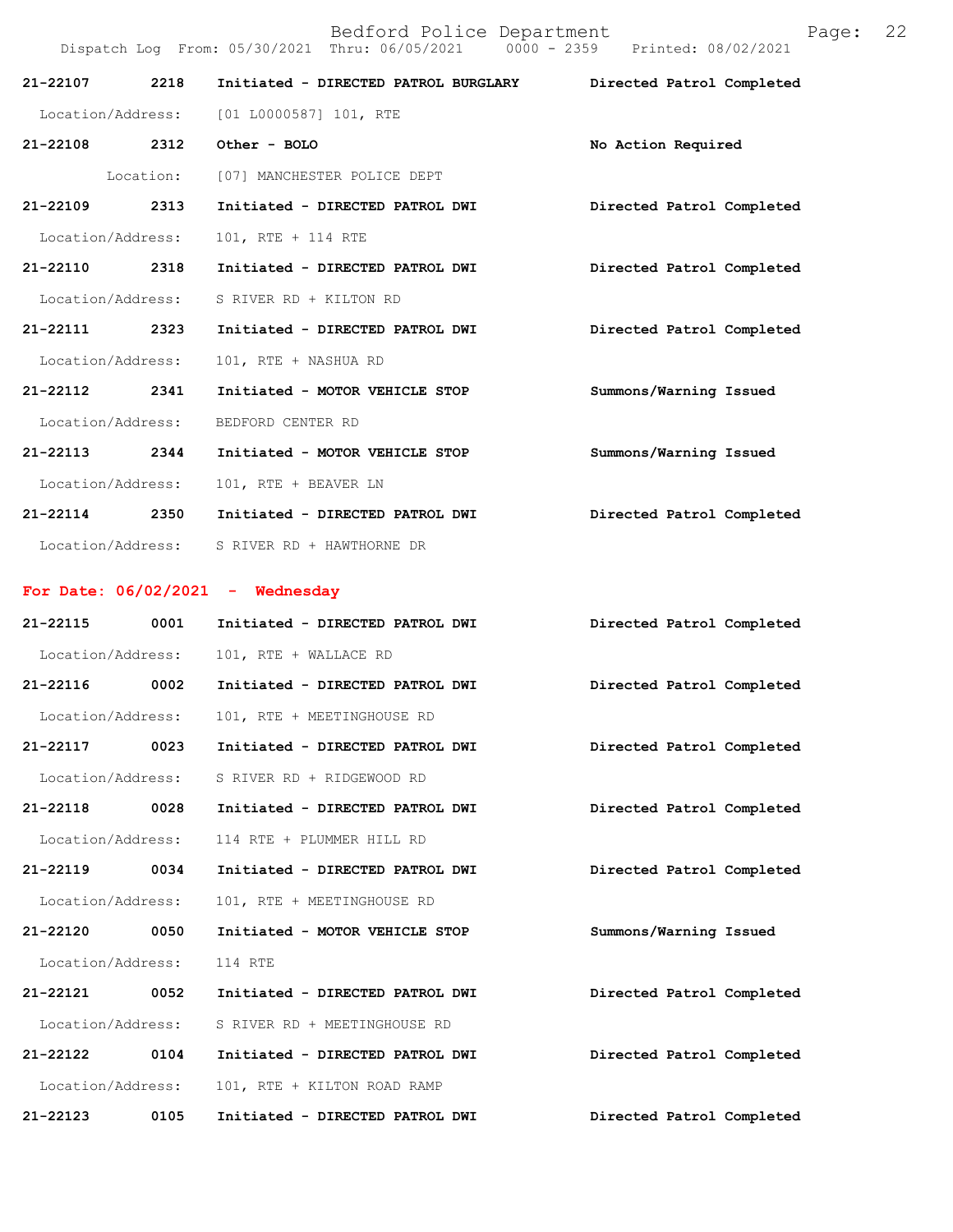|                               |      | Bedford Police Department<br>Dispatch Log From: 05/30/2021 Thru: 06/05/2021 0000 - 2359 Printed: 08/02/2021 | Page:                     | 23 |
|-------------------------------|------|-------------------------------------------------------------------------------------------------------------|---------------------------|----|
| Location/Address:             |      | 101, RTE + JENKINS RD                                                                                       |                           |    |
| 21-22124                      | 0134 | Initiated - MOTOR VEHICLE STOP                                                                              | Summons/Warning Issued    |    |
| Location/Address:             |      | KILTON ROAD RAMP + SULLIVAN DR                                                                              |                           |    |
| 21-22125                      | 0153 | Initiated - MOTOR VEHICLE STOP                                                                              | Summons/Warning Issued    |    |
| Location/Address:             |      | 101, RTE + 114 RTE                                                                                          |                           |    |
| 21-22126                      | 0201 | Initiated - DIRECTED PATROL DWI                                                                             | Directed Patrol Completed |    |
| Location/Address:             |      | NEW BOSTON RD + HAWK DR                                                                                     |                           |    |
| 21-22127                      | 0210 | Initiated - DIRECTED PATROL-CAR BREAK-INS                                                                   | Directed Patrol Completed |    |
| Location/Address:             |      | BACK RIVER RD + SOUTHGATE DR                                                                                |                           |    |
| 21-22128                      | 0213 | Initiated - DIRECTED PATROL BURGLARY                                                                        | Directed Patrol Completed |    |
| Location/Address:             |      | 101, RTE + CHESTNUT DR                                                                                      |                           |    |
| 21-22129                      | 0232 | Initiated - BUILDING CHECK                                                                                  | Building Checked/Secured  |    |
| Location/Address:             |      | [01 192] NEW BOSTON RD                                                                                      |                           |    |
| 21-22130                      | 0233 | Initiated - MOTOR VEHICLE STOP                                                                              | Summons/Warning Issued    |    |
| Location/Address:             |      | 101, RTE + HARDY RD                                                                                         |                           |    |
| 21-22131                      | 0240 | Initiated - DIRECTED PATROL-CAR BREAK-INS                                                                   | Directed Patrol Completed |    |
| Location/Address:             |      | PALOMINO LN + PLUMMER RD                                                                                    |                           |    |
| 21-22132                      | 0247 | Initiated - DIRECTED PATROL BURGLARY                                                                        | Directed Patrol Completed |    |
| Location/Address:             |      | PERRY RD                                                                                                    |                           |    |
| 21-22133                      | 0355 | Initiated - DIRECTED PATROL BURGLARY                                                                        | Directed Patrol Completed |    |
| Location/Address:             |      | [01 1235] S RIVER RD                                                                                        |                           |    |
| 21-22134                      | 0418 | Initiated - DIRECTED PATROL BURGLARY                                                                        | Directed Patrol Completed |    |
| Location/Address:             |      | [01 L1804] S RIVER RD                                                                                       |                           |    |
| 21-22135                      | 0424 | Initiated - DIRECTED PATROL BURGLARY                                                                        | Directed Patrol Completed |    |
| Location/Address:             |      | [01 L2252] JENKINS RD                                                                                       |                           |    |
| 21-22136<br>Location/Address: | 0432 | Initiated - DIRECTED PATROL BURGLARY<br>101, RTE + KAHLIKO LN                                               | Alarm - False             |    |
| 21-22137                      | 0436 | Initiated - DIRECTED PATROL-CAR BREAK-INS                                                                   | Directed Patrol Completed |    |
| Location/Address:             |      | COOPER LN                                                                                                   |                           |    |
| 21-22138                      | 0439 | Initiated - DIRECTED PATROL BURGLARY                                                                        | Directed Patrol Completed |    |
| Location/Address:             |      | S RIVER RD + BACK RIVER RD                                                                                  |                           |    |
| 21-22139                      | 0503 | Initiated - DIRECTED PATROL TRAFFIC ENF                                                                     | Directed Patrol Completed |    |
| Location/Address:             |      | S RIVER RD + COLBY CT                                                                                       |                           |    |
| 21-22140                      | 0503 | Initiated - DIRECTED PATROL TRAFFIC ENF                                                                     | Directed Patrol Completed |    |
| Location/Address:             |      | 101, RTE + MEETINGHOUSE RD                                                                                  |                           |    |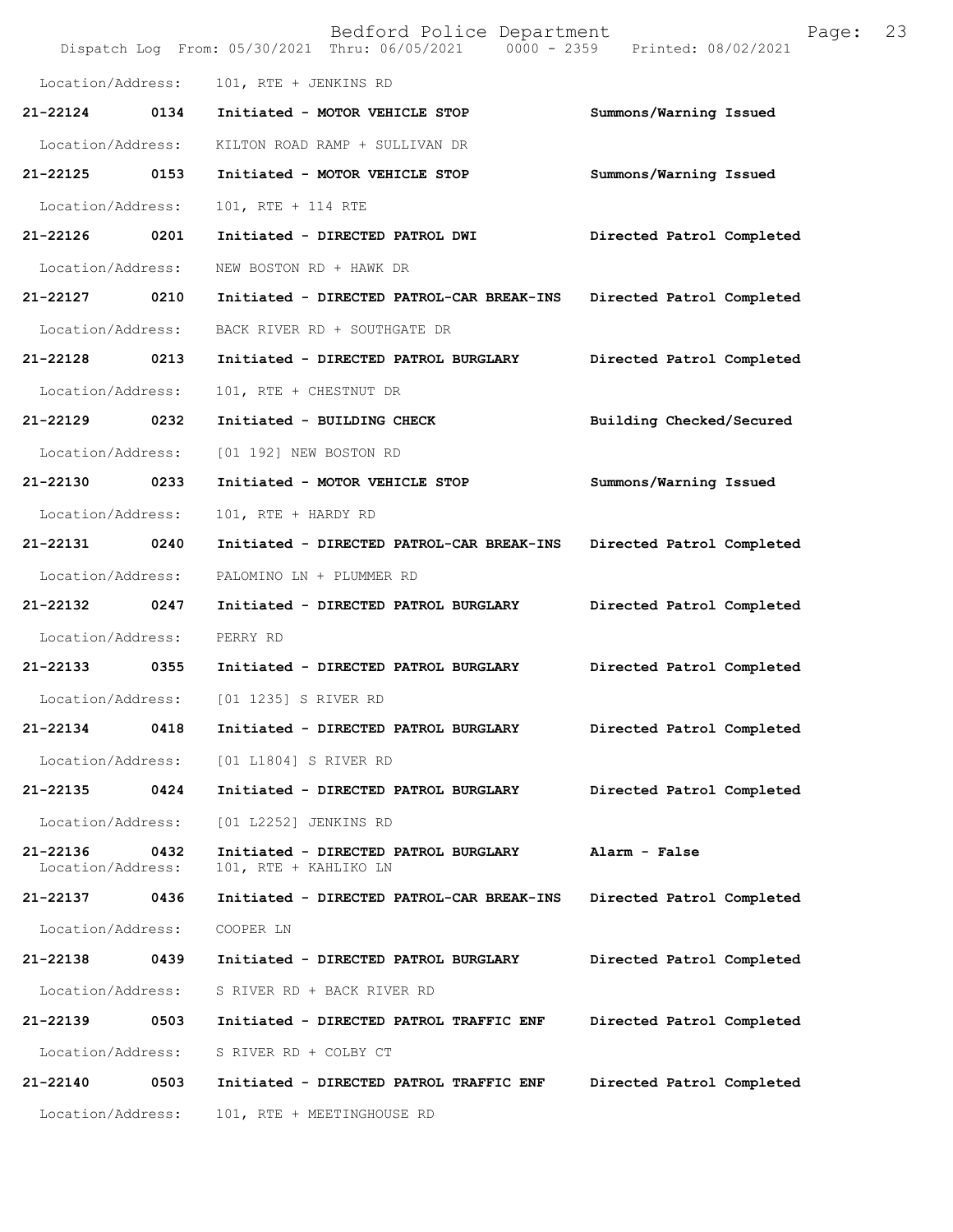Bedford Police Department Page: 24 Dispatch Log From: 05/30/2021 Thru: 06/05/2021 **21-22141 0509 Initiated - MOTOR VEHICLE STOP Summons/Warning Issued**  Location/Address: 101, RTE **21-22142 0513 Initiated - DIRECTED PATROL TRAFFIC ENF Directed Patrol Completed**  Location/Address: 101, RTE + HITCHING POST LN **21-22143 0530 Initiated - DIRECTED PATROL TRAFFIC ENF Directed Patrol Completed**  Location/Address: 101, RTE + LIBERTY HILL RD **21-22144 0538 Phone - ALARM,BURGLAR Alarm - False**  Location/Address: [01 L2390] RIDDLE DR **21-22145 0723 Initiated - DIRECTED PATROL TRAFFIC ENF Directed Patrol Completed**  Location/Address: [01 192] NEW BOSTON RD **21-22146 0735 Initiated - COMMUNITY POLICING Directed Patrol Completed**  Location/Address: [01 L212] S RIVER RD **21-22147 0755 Initiated - DIRECTED PATROL TRAFFIC ENF Directed Patrol Completed**  Location/Address: 101, RTE + JENKINS RD **21-22148 0812 911 - S-EMERGENCY MEDICAL CALL-ECHO Investigated**  [01 919] CORPORATE DR **21-22149 0838 Initiated - DIRECTED PATROL TRAFFIC ENF Directed Patrol Completed**  Location/Address: S RIVER RD + MOORES CROSSING RD **21-22150 0842 Initiated - MOTOR VEHICLE STOP 100 PAPERWORK** Location/Address: 101. RTE + JOPPA HILL RD 101, RTE + JOPPA HILL RD **21-22151 0902 Initiated - DIRECTED PATROL TRAFFIC ENF Directed Patrol Completed**  Location/Address: 101, RTE + WALLACE RD **21-22152 0907 Initiated - MOTOR VEHICLE STOP Summons/Warning Issued**  Location/Address: S RIVER RD + SUNSET LN **21-22153 0931 Initiated - DIRECTED PATROL ANIMAL CONTROL Directed Patrol Completed**  Location/Address: [01 629] NEW BOSTON RD **21-22154 0933 Initiated - MOTOR VEHICLE STOP Summons/Warning Issued**  Location/Address: [01 1566] 101, RTE **21-22155 0940 Initiated - DIRECTED PATROL-CAR BREAK-INS Directed Patrol Completed**  Location/Address: [01 L1706] NEW BOSTON RD **21-22156 0944 Phone - ASSIST OTHER AGENCY No Action Required**  Location/Address: OLD FARM RD **21-22157 0948 Initiated - DIRECTED PATROL TRAFFIC ENF Directed Patrol Completed**  Location/Address: [01 L0000786] S RIVER RD **21-22158 1001 Phone - MOTOR VEHICLE ACCIDENT Services Rendered**  Location/Address: [01 L1803] S RIVER RD **21-22159 1017 Initiated - MOTOR VEHICLE STOP Summons/Warning Issued**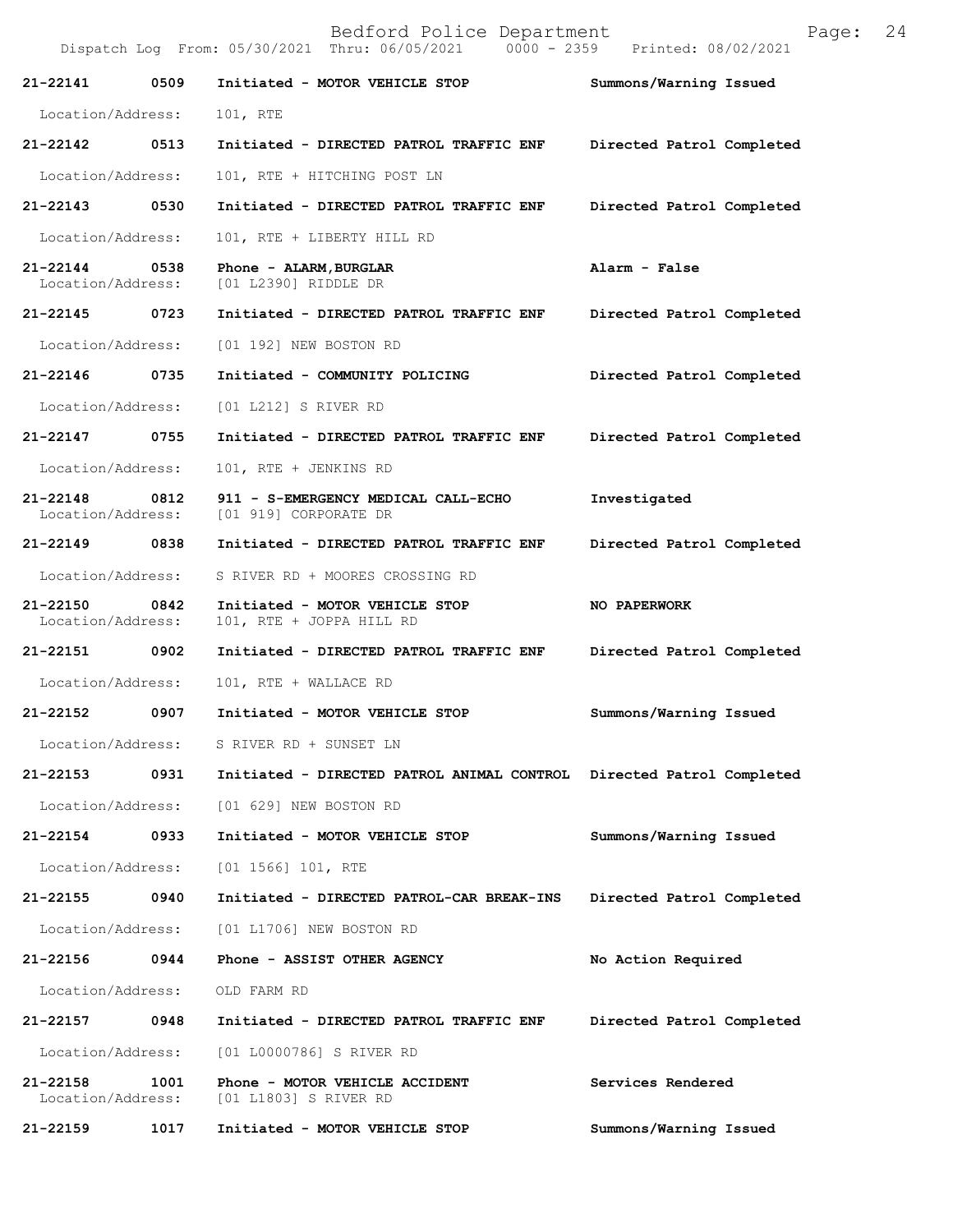Location/Address: 101, RTE + JOPPA HILL RD **21-22160 1025 Initiated - DIRECTED PATROL TRAFFIC ENF Directed Patrol Completed**  Location/Address: 101, RTE + CHESTNUT DR **21-22161 1027 Initiated - DIRECTED PATROL-CAR BREAK-INS Directed Patrol Completed**  Location/Address: [01 1235] S RIVER RD **21-22162 1030 Initiated - SUSP ACTIVITIES Could Not Locate**  Location/Address: [01 L1703] S RIVER RD **21-22163 1031 Initiated - DIRECTED PATROL ANIMAL CONTROL Directed Patrol Completed**  Location/Address: [01 L1706] NEW BOSTON RD **21-22164 1048 Initiated - INVESTIGATION-FOLLOW UP Investigated**  Location/Address: [01 L2271] S RIVER RD<br>Refer To Arrest: 21-302-AR

Refer To Arrest:

Location/Address: CAMPBELL RD + PEMBROKE WAY

**Directed Patrol Completed Extinquished Directed Patrol Completed Building Checked/Secured Investigated Alarm- correct code/reset Summons/Warning Issued 21-22172 1239 Initiated - INVESTIGATION-FOLLOW UP Investigated**  Location/Address: [01 474] CONSTITUTION DR<br>Refer To Incident: 21-481-OF Refer To Incident: **21-22173 1242 Initiated - DIRECTED PATROL-CAR BREAK-INS Directed Patrol Completed**  Location/Address: [01 L1562] KILTON RD **21-22174 1255 Initiated - MOTOR VEHICLE STOP Summons/Warning Issued**  Location/Address: BEDFORD CENTER RD + N AMHERST RD **21-22175 1257 Phone - HIGHWAY CONDITIONS Could Not Locate 21-22165 1050 Initiated - DIRECTED PATROL-CAR BREAK-INS** Location/Address: [01 1050] DONALD ST **21-22166 1112 Initiated - DIRECTED PATROL-CAR BREAK-INS** Location/Address: HARVEY RD **21-22167 1140 Initiated - DIRECTED PATROL-CAR BREAK-INS** Location/Address: [01 1277] 101, RTE **21-22168 1145 Initiated - VACANT PROPERTY CHECK** Location/Address: PLUMMER RD **21-22169 1204 911 - MOTOR VEHICLE ACC-SPECIAL CIR.** Location/Address: [01 1603] S RIVER RD **21-22170 1208 Phone - ALARM,BURGLAR** Location/Address: [01 L2450] NATHAN CUTLER DR **21-22171 1214 Initiated - MOTOR VEHICLE STOP** Location/Address: 101, RTE + KAHLIKO LN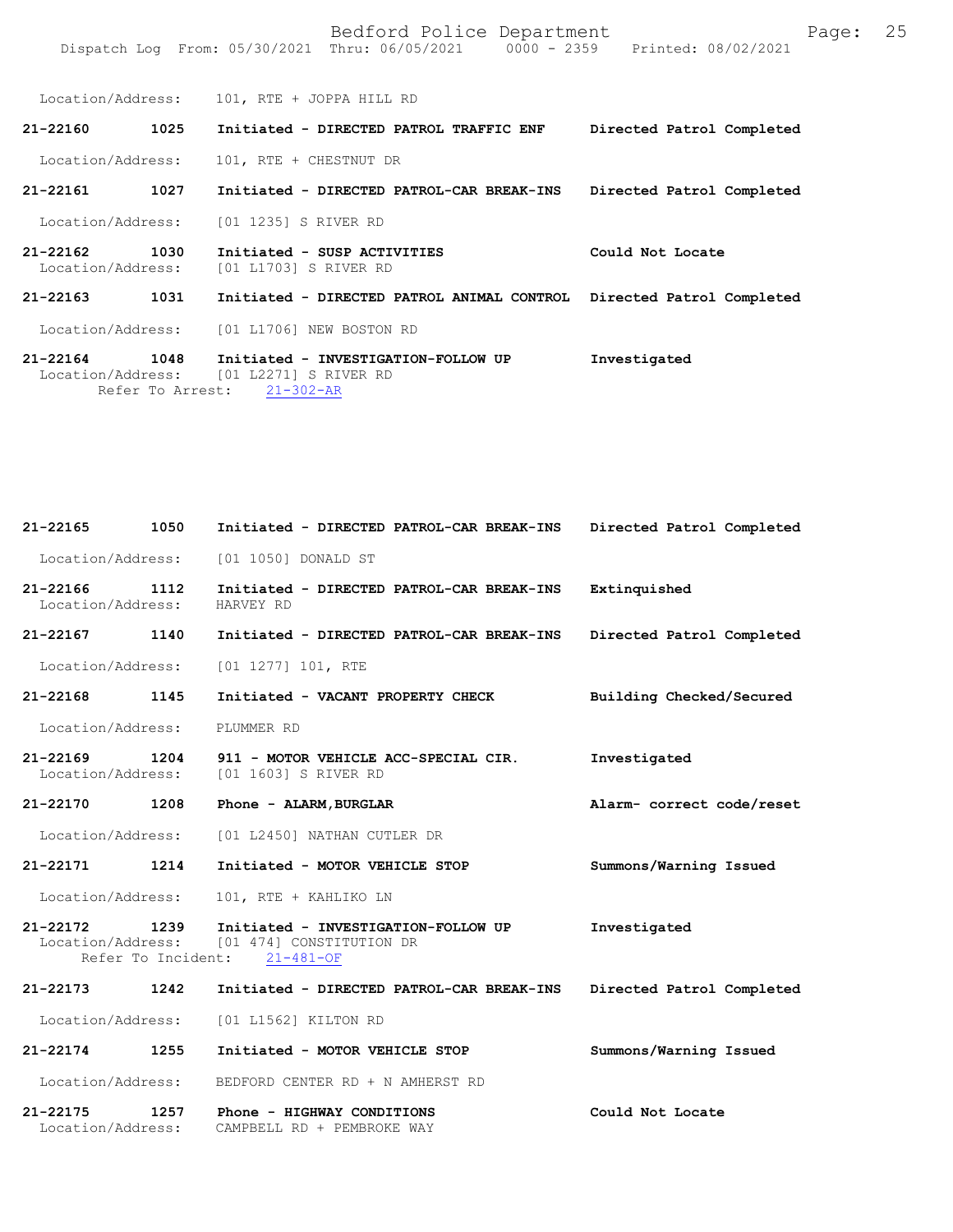| 21-22176 1308                      |                            | Initiated - DIRECTED PATROL TRAFFIC ENF                                                                                                                    | Directed Patrol Completed   |
|------------------------------------|----------------------------|------------------------------------------------------------------------------------------------------------------------------------------------------------|-----------------------------|
| Location/Address:                  |                            | COLBY CT                                                                                                                                                   |                             |
| 21-22177                           | 1333                       | Phone - ALARM, BURGLAR                                                                                                                                     | Alarm- correct code/reset   |
|                                    |                            | Location/Address: [01 L840] OLDE LANTERN RD                                                                                                                |                             |
| 21-22178 1334                      |                            | Initiated - MOTOR VEHICLE STOP                                                                                                                             | Summons/Warning Issued      |
| Location/Address:                  |                            | KILTON RD + SULLIVAN DR                                                                                                                                    |                             |
| 21-22179<br>Location/Address:      | 1349<br>Age:               | Phone - ASSIST CITIZEN<br>WOODBURY LN<br>Refer To Arrest: 21-313-AR<br>Arrest: LALIBERTE, BRIAN J<br>Address: BEDFORD, NH<br>40<br>Charges: Bench Warrants | Arrest(s) Made              |
|                                    | Refer To Incident:         | 21-22180 1424 Radio - INVESTIGATION-FOLLOW UP<br>Location/Address: [19] PETTENGILL RD<br>$21 - 449 - OF$                                                   | Investigated                |
| 21-22181 1442                      |                            | 911 - S-EMERGENCY MEDICAL CALL-ALPHA                                                                                                                       | TRANSPORTED TO CMC HOSPITAL |
|                                    |                            | Location/Address: [01 17] DONALD ST                                                                                                                        |                             |
| 21-22183                           | 1522                       | Initiated - DIRECTED PATROL TRAFFIC ENF                                                                                                                    | Directed Patrol Completed   |
| Location/Address:                  |                            | 101, RTE + 114 RTE                                                                                                                                         |                             |
| 21-22184 1526<br>Location/Address: |                            | 911 - S-PROPANE/NATURAL GAS EMERG<br>ARBOR LN                                                                                                              | Services Rendered           |
| 21-22185<br>Location/Address:      | 1527                       | Phone - INVESTIGATION-FOLLOW UP<br>[01 463] NASHUA RD                                                                                                      | Investigated                |
| 21-22186                           | 1529                       | Initiated - DIRECTED PATROL TRAFFIC ENF                                                                                                                    | Directed Patrol Completed   |
|                                    |                            | Location/Address: GAGE GIRLS RD + 101, RTE                                                                                                                 |                             |
| 21-22187                           | 1530                       | Initiated - DIRECTED PATROL TRAFFIC ENF                                                                                                                    | Directed Patrol Completed   |
| Location/Address:                  |                            | S RIVER RD + PARK DR                                                                                                                                       |                             |
| 21-22188                           | 1532                       | Phone - ANIMAL COMPLAINT                                                                                                                                   | No Action Required          |
| Location/Address:                  |                            | 101, RTE + MEETINGHOUSE RD                                                                                                                                 |                             |
| 21-22189                           | 1535                       | Initiated - DIRECTED PATROL TRAFFIC ENF                                                                                                                    | Directed Patrol Completed   |
| Location/Address:                  |                            | MEETINGHOUSE RD + S RIVER RD                                                                                                                               |                             |
| 21-22190<br>Location/Address:      | 1539<br>Refer To Incident: | Initiated - INVESTIGATION-FOLLOW UP<br>[01 L1562] KILTON RD<br>$21 - 522 - OF$                                                                             | Investigated                |
| 21-22191<br>Location/Address:      | 1547                       | Phone - SUSP ACTIVITIES<br>BOYNTON ST                                                                                                                      | Services Rendered           |
| 21-22192                           | 1554                       | Initiated - DIRECTED PATROL TRAFFIC ENF                                                                                                                    | Directed Patrol Completed   |
| Location/Address:                  |                            | JENKINS RD + 101, RTE                                                                                                                                      |                             |
| 21-22193                           | 1601                       | Initiated - DIRECTED PATROL TRAFFIC ENF                                                                                                                    | Directed Patrol Completed   |
| Location/Address:                  |                            | NEW BOSTON RD                                                                                                                                              |                             |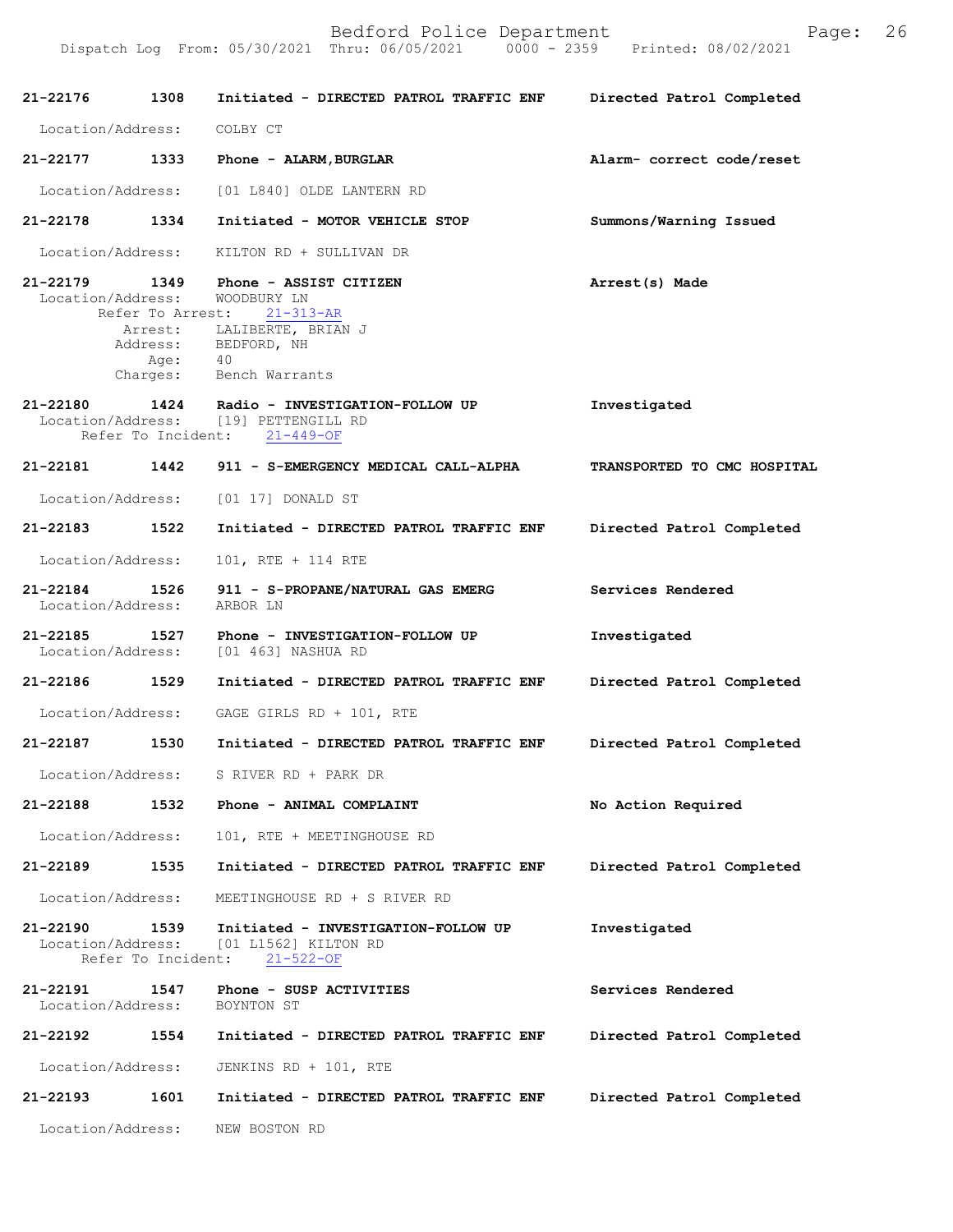| 21-22194                          | 1603                       | Initiated - DIRECTED PATROL-CAR BREAK-INS                           | Directed Patrol Completed |
|-----------------------------------|----------------------------|---------------------------------------------------------------------|---------------------------|
| Location/Address:                 |                            | [01 324] HAWTHORNE DR                                               |                           |
| $21 - 22195$<br>Location/Address: | 1606                       | Phone - ALARM, HOLD UP/PANIC<br>[01 L1823] BOYNTON ST               | Alarm - False             |
| 21-22196                          | 1610                       | Initiated - MOTOR VEHICLE STOP                                      | Summons/Warning Issued    |
| Location/Address:                 |                            | 101, RTE + COVENANT WAY                                             |                           |
| 21-22197 1619                     |                            | Initiated - MOTOR VEHICLE STOP                                      | Summons/Warning Issued    |
| Location/Address:                 |                            | [01 L1706] NEW BOSTON RD                                            |                           |
| 21-22198 1634                     |                            | Initiated - MOTOR VEHICLE STOP                                      | Summons/Warning Issued    |
| Location/Address:                 |                            | NEW BOSTON RD + WALLACE RD                                          |                           |
| 21-22199 1637                     |                            | Initiated - DIRECTED PATROL TRAFFIC ENF                             | Directed Patrol Completed |
| Location/Address:                 |                            | TECHNOLOGY DR + S RIVER RD                                          |                           |
| 21-22200<br>Location/Address:     | 1639                       | Phone - S-MUTUAL AID-MEDICAL<br>[07] CEDAR ST                       | Services Rendered         |
| 21-22201 1642                     |                            | Initiated - MOTOR VEHICLE STOP                                      | Summons/Warning Issued    |
| Location/Address:                 |                            | 101, RTE + CONSTITUTION DR                                          |                           |
| 21-22202 1643                     |                            | Initiated - DIRECTED PATROL TRAFFIC ENF                             | Directed Patrol Completed |
| Location/Address:                 |                            | BOYNTON ST + PLUMMER RD                                             |                           |
| 21-22203 1657                     |                            | Initiated - MOTOR VEHICLE STOP                                      | Summons/Warning Issued    |
| Location/Address:                 |                            | S RIVER RD + EASTMAN AVE                                            |                           |
| 21-22204 1703                     |                            | Initiated - DIRECTED PATROL TRAFFIC ENF                             | Directed Patrol Completed |
| Location/Address:                 |                            | HARDY RD + $101$ , RTE                                              |                           |
| 21-22206                          | 1703                       | Initiated - DIRECTED PATROL TRAFFIC ENF                             | Directed Patrol Completed |
| Location/Address:                 |                            | N AMHERST RD + JOPPA HILL RD                                        |                           |
| 21-22205                          | 1704                       | Initiated - DIRECTED PATROL TRAFFIC ENF                             | Directed Patrol Completed |
| Location/Address:                 |                            | S RIVER RD + HULL RD                                                |                           |
| 21-22207                          | 1712                       | Initiated - MOTOR VEHICLE STOP                                      | Summons/Warning Issued    |
| Location/Address:                 |                            | [01 L241] 101, RTE                                                  |                           |
| 21-22208                          | 1713                       | Initiated - MOTOR VEHICLE STOP                                      | Summons/Warning Issued    |
| Location/Address:                 |                            | S RIVER RD + PARK DR                                                |                           |
| $21 - 22209$<br>Location/Address: | 1717<br>Refer To Incident: | 911 - MISSING PERSON<br>[01 2119] SOUTH HILLS DR<br>$21 - 525 - OF$ | Investigated              |
| 21-22210<br>Location/Address:     | 1723                       | Phone - ALARM, BURGLAR<br>[01 L0000129] HARVEY RD                   | Alarm - False             |
| 21-22211                          | 1724                       | Phone - DOG COMPLAINT                                               | No Action Required        |
| Location/Address:                 |                            | N AMHERST RD + BLANFORD PL                                          |                           |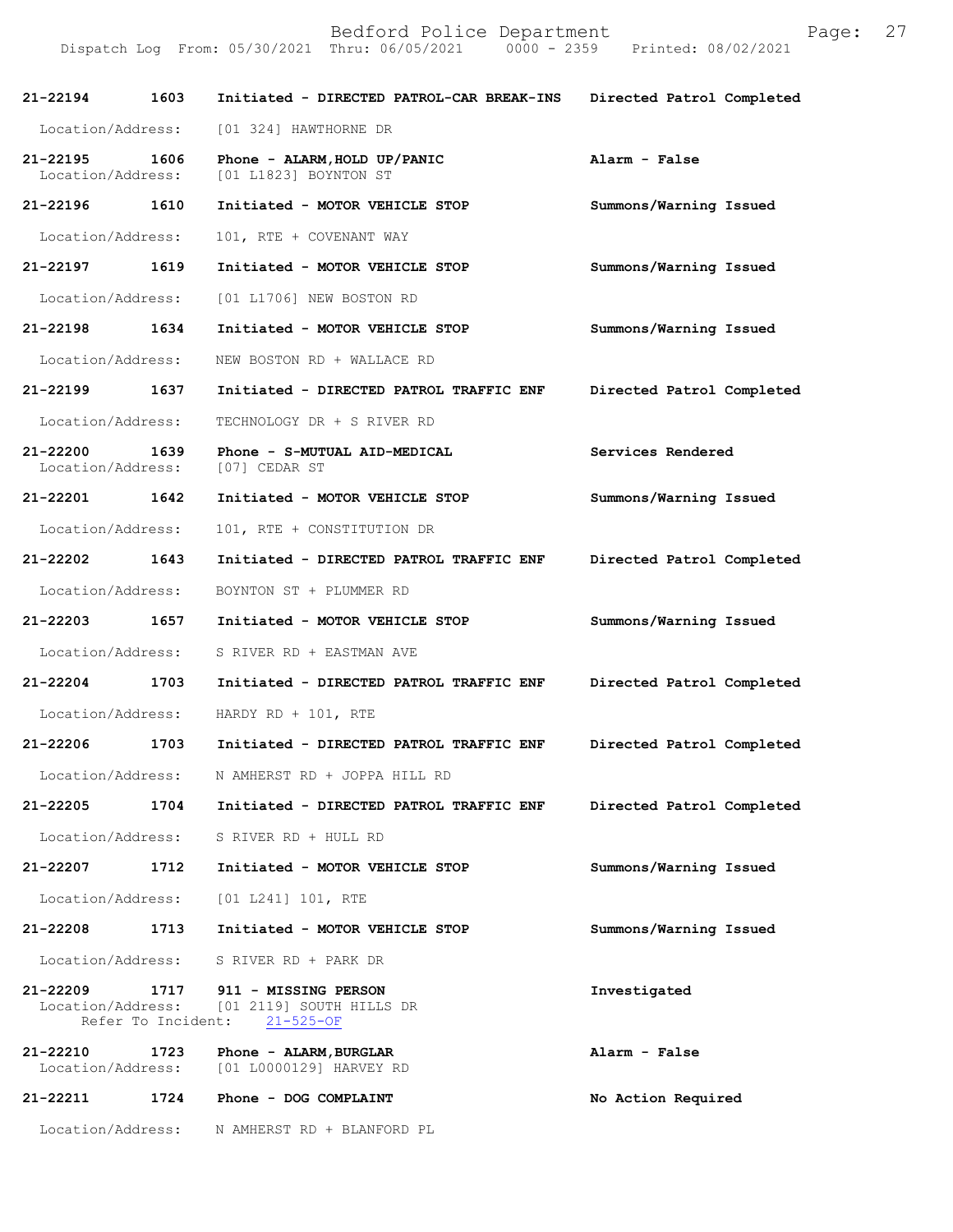| 21-22212<br>Location/Address: | 1734              | Phone - CIVIL<br>KING RD                                        | Services Rendered              |
|-------------------------------|-------------------|-----------------------------------------------------------------|--------------------------------|
| 21-22213                      | 1744              | Initiated - DIRECTED PATROL-CAR BREAK-INS                       | Directed Patrol Completed      |
| Location/Address:             |                   | [01 1235] S RIVER RD                                            |                                |
| 21-22214<br>Location/Address: | 1807              | 911 - 911 Abandoned<br>[01 919] CORPORATE DR                    | Services Rendered              |
| 21-22215                      | 1814<br>Location: | Phone - BOLO<br>GOFFSTOWN                                       | Services Rendered              |
| 21-22216<br>Location/Address: | 1819              | Initiated - SUSP ACTIVITIES<br>S RIVER RD + CEDARWOOD DR        | Services Rendered              |
| 21-22217                      | 1828              | Initiated - DIRECTED PATROL TRAFFIC ENF                         | Directed Patrol Completed      |
| Location/Address:             |                   | S RIVER RD + UPJOHN ST                                          |                                |
| 21-22218                      | 1834              | Initiated - MOTOR VEHICLE STOP                                  | Summons/Warning Issued         |
| Location/Address:             |                   | [01 L1562] KILTON RD                                            |                                |
| 21-22219                      | 1839              | Initiated - DIRECTED PATROL TRAFFIC ENF                         | Directed Patrol Completed      |
| Location/Address:             |                   | 101, RTE + WALLACE RD                                           |                                |
| 21-22220<br>Location/Address: | 1915              | Phone - ANIMAL COMPLAINT<br>COUNTY RD                           | Could Not Locate               |
| 21-22221                      | 1927              | Initiated - MOTOR VEHICLE STOP                                  | Summons/Warning Issued         |
| Location/Address:             |                   | 101, RTE + MEETINGHOUSE RD                                      |                                |
| 21-22222<br>Location/Address: | 1928              | 911 - S-EMERGENCY MEDICAL CALL-DELTA<br>[01 L2098] HAWTHORNE DR | <b>NO TRANSPORT</b>            |
| $21 - 22223$                  | 1932              | Initiated - MOTOR VEHICLE STOP                                  | Summons/Warning Issued         |
| Location/Address:             |                   | $[01 L1777]$ WALLACE RD                                         |                                |
| 21-22224                      | 1959              | Initiated - DIRECTED PATROL-CAR BREAK-INS                       | Directed Patrol Completed      |
| Location/Address:             |                   | BIRKDALE RD + CAMBRIDGE RD                                      |                                |
| 21-22225                      | 2010              | Initiated - DIRECTED PATROL-CAR BREAK-INS                       | Directed Patrol Completed      |
| Location/Address:             |                   | BLANFORD PL + ELK DR                                            |                                |
| 21-22226                      | 2019              | 911 - S-EMERGENCY MEDICAL CALL-ALPHA                            | Transported to Elliot Hospital |
| Location/Address:             |                   | [01 919] CORPORATE DR                                           |                                |
| 21-22227                      | 2031              | Initiated - MOTOR VEHICLE STOP                                  | Summons/Warning Issued         |
| Location/Address:             |                   | 101, RTE + KAHLIKO LN                                           |                                |
| 21-22228                      | 2034              | Initiated - DIRECTED PATROL-CAR BREAK-INS                       | Directed Patrol Completed      |
| Location/Address:             |                   | COLBY CT                                                        |                                |
| 21-22229                      | 2038              | Initiated - DIRECTED PATROL-CAR BREAK-INS                       | Directed Patrol Completed      |
| Location/Address:             |                   | BACK RIVER RD + SOUTHGATE DR                                    |                                |
| 21-22230                      | 2045              | Initiated - MOTOR VEHICLE STOP                                  | Summons/Warning Issued         |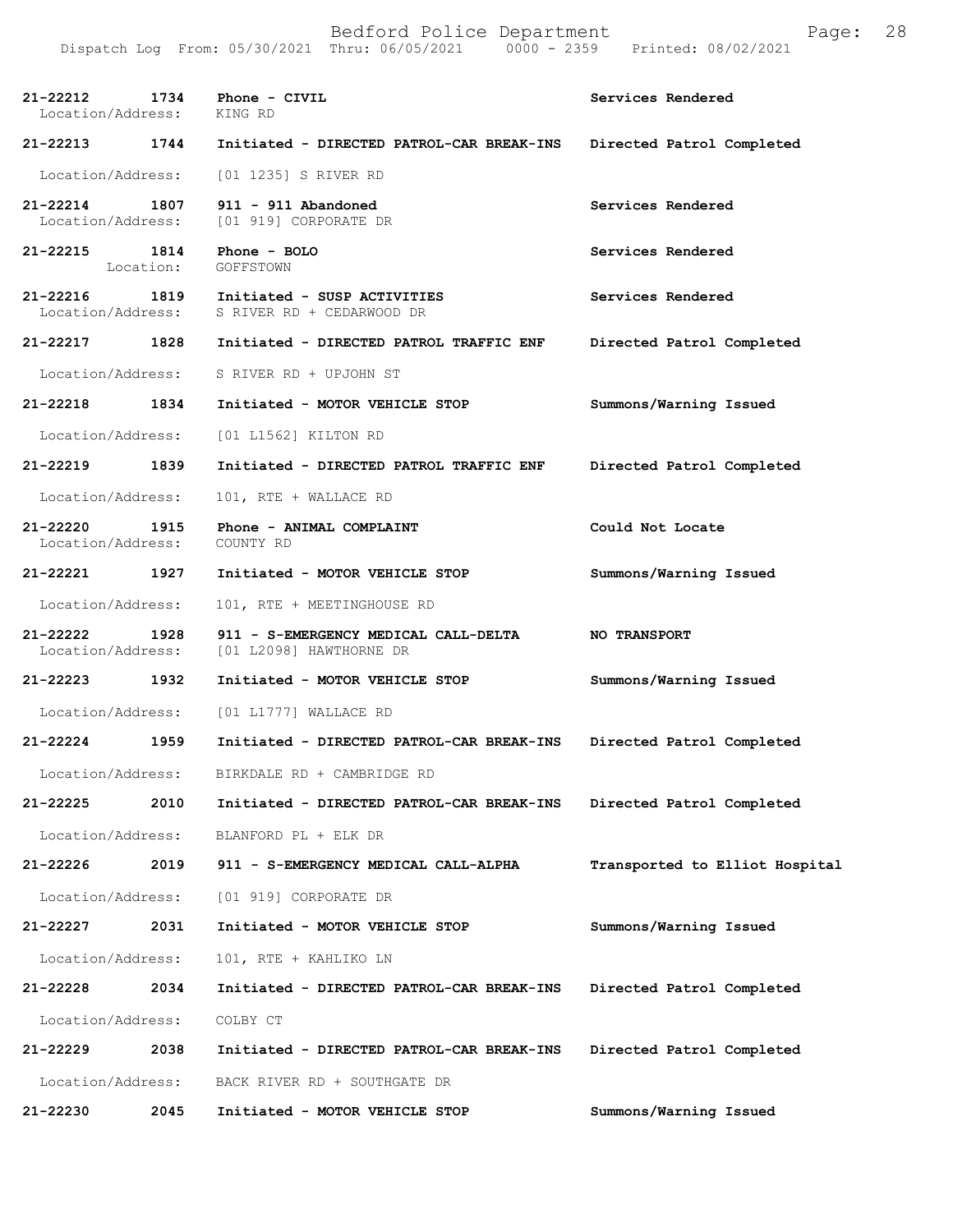|                                   |      | Bedford Police Department<br>Dispatch Log From: 05/30/2021 Thru: 06/05/2021 0000 - 2359 Printed: 08/02/2021 | 29<br>Page:                    |
|-----------------------------------|------|-------------------------------------------------------------------------------------------------------------|--------------------------------|
| Location/Address:                 |      | 101, RTE + PLUMMER ROAD OVERPASS                                                                            |                                |
| 21-22231                          | 2047 | Initiated - DIRECTED PATROL TRAFFIC ENF                                                                     | Directed Patrol Completed      |
| Location/Address:                 |      | LIBERTY HILL RD + COUNTY RD                                                                                 |                                |
| 21-22232<br>Location/Address:     | 2049 | Initiated - MOTOR VEHICLE STOP<br>COUNTY RD + LIBERTY HILL RD                                               | Services Rendered              |
| 21-22233 2053                     |      | Initiated - DIRECTED PATROL DWI                                                                             | Directed Patrol Completed      |
| Location/Address:                 |      | S RIVER RD + MEETINGHOUSE RD                                                                                |                                |
| 21-22234                          | 2111 | Initiated - MOTOR VEHICLE STOP                                                                              | Summons/Warning Issued         |
| Location/Address:                 |      | S RIVER RD + PARK DR                                                                                        |                                |
| 21-22235                          | 2115 | Initiated - DIRECTED PATROL DWI                                                                             | Directed Patrol Completed      |
| Location/Address:                 |      | COUNTY RD + BACK RIVER RD                                                                                   |                                |
| 21-22236 2122                     |      | Initiated - MOTOR VEHICLE STOP                                                                              | Summons/Warning Issued         |
| Location/Address:                 |      | S RIVER RD + MEETINGHOUSE RD                                                                                |                                |
| 21-22237                          | 2132 | Initiated - MOTOR VEHICLE STOP                                                                              | Summons/Warning Issued         |
| Location/Address:                 |      | [01 L1562] KILTON RD                                                                                        |                                |
| 21-22238                          | 2142 | Initiated - MOTOR VEHICLE STOP                                                                              | Summons/Warning Issued         |
| Location/Address:                 |      | 114 RTE + DONALD ST                                                                                         |                                |
| 21-22239 2147                     |      | Initiated - MOTOR VEHICLE STOP                                                                              | Summons/Warning Issued         |
| Location/Address:                 |      | NEW BOSTON RD + MCALLISTER RD                                                                               |                                |
| 21-22240                          | 2154 | Initiated - DIRECTED PATROL DWI                                                                             | Directed Patrol Completed      |
| Location/Address:                 |      | WALLACE RD + JACKSON SQ                                                                                     |                                |
| 21-22241                          | 2218 | Phone - S-ALARM-MEDICAL AID/LIFT ASST                                                                       | Transported to Elliot Hospital |
| Location/Address:                 |      | [01 1746] BACK RIVER RD                                                                                     |                                |
| 21-22242                          | 2303 | 911 - S-EMERGENCY MEDICAL CALL-ALPHA                                                                        | Transported to Elliot Hospital |
| Location/Address:                 |      | [01 435] HAWTHORNE DR                                                                                       |                                |
| 21-22243                          | 2317 | 911 - S-EMERGENCY MEDICAL CALL-DELTA                                                                        | TRANSPORTED TO CMC HOSPITAL    |
| Location/Address:                 |      | [01 L0000816] IRON HORSE DR                                                                                 |                                |
| 21-22244                          | 2329 | Initiated - DIRECTED PATROL DWI                                                                             | Directed Patrol Completed      |
| Location/Address:                 |      | 114 RTE + NEW BOSTON RD                                                                                     |                                |
| $21 - 22245$<br>Location/Address: | 2330 | Initiated - SUSP ACTIVITIES<br>S RIVER RD + HAWTHORNE DR                                                    | Services Rendered              |
| 21-22246                          | 2334 | Initiated - DIRECTED PATROL DWI                                                                             | Directed Patrol Completed      |
| Location/Address:                 |      | 101, RTE + MEETINGHOUSE RD                                                                                  |                                |
| $21 - 22247$                      | 2334 | Initiated - DIRECTED PATROL DWI                                                                             | Directed Patrol Completed      |
| Location/Address:                 |      | S RIVER RD + AUTUMN LN                                                                                      |                                |
| 21-22248                          | 2355 | Initiated - MOTOR VEHICLE STOP                                                                              | Summons/Warning Issued         |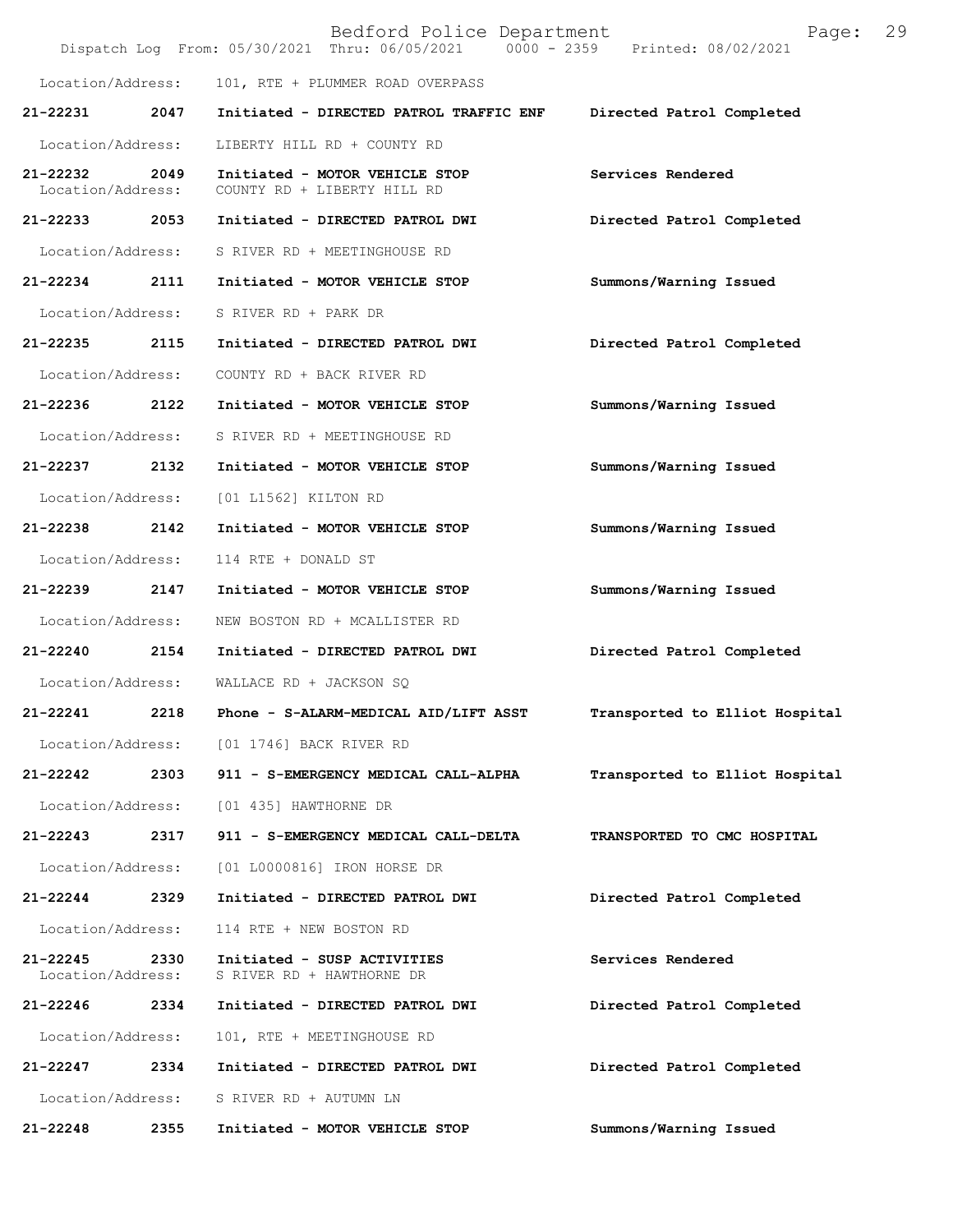|                                       | Location/Address: 101, RTE + GREY ROCK RD                   |                           |
|---------------------------------------|-------------------------------------------------------------|---------------------------|
| 21-22249 2358                         | Initiated - MOTOR VEHICLE STOP                              | Summons/Warning Issued    |
| Location/Address:                     | 101, RTE + JENKINS RD                                       |                           |
| 21-22250 2359                         | Initiated - MOTOR VEHICLE STOP                              | Summons/Warning Issued    |
| Location/Address:                     | 101, RTE + 114 RTE                                          |                           |
| For Date: $06/03/2021$ - Thursday     |                                                             |                           |
| 21-22251 0007                         | Initiated - DIRECTED PATROL DWI                             | Directed Patrol Completed |
|                                       | Location/Address: S RIVER RD + MEETINGHOUSE RD              |                           |
| 21-22252 0013                         | Initiated - DIRECTED PATROL DWI                             | Directed Patrol Completed |
| Location/Address:                     | 101, RTE + WALLACE RD                                       |                           |
| 21-22253 0015<br>Location/Address:    | Initiated - SUSP ACTIVITIES<br>COLBY CT                     | Services Rendered         |
| 21-22254 0023                         | Initiated - DIRECTED PATROL DWI                             | Directed Patrol Completed |
| Location/Address:                     | S RIVER RD + HAWTHORNE DR                                   |                           |
| 21-22255 0024                         | Initiated - DIRECTED PATROL DWI                             | Directed Patrol Completed |
| Location/Address:                     | 101, RTE + MEETINGHOUSE RD                                  |                           |
| 21-22256 0045                         | Initiated - DIRECTED PATROL DWI                             | Directed Patrol Completed |
| Location/Address:                     | S RIVER RD + MOORES CROSSING RD                             |                           |
| 21-22257<br>0046<br>Location/Address: | Initiated - DIRECTED PATROL DWI<br>101, RTE + TWIN BROOK LN | Services Rendered         |
| 21-22258 0056                         | Initiated - MOTOR VEHICLE STOP                              | Summons/Warning Issued    |
| Location/Address:                     | 101, RTE                                                    |                           |
| 21-22259<br>0057                      | Initiated - MOTOR VEHICLE STOP                              | Summons/Warning Issued    |
| Location/Address:                     | 101, RTE + CONSTITUTION DR                                  |                           |
| 21-22260<br>0101<br>Location/Address: | Phone - CHECK THE WELFARE<br>POWDER HILL RD                 | Services Rendered         |
| 21-22261 0107                         | Initiated - DIRECTED PATROL DWI                             | Directed Patrol Completed |
|                                       | Location/Address: S RIVER RD + BACK RIVER RD                |                           |
| 21-22262<br>0128                      | Initiated - DIRECTED PATROL DWI                             | Directed Patrol Completed |
|                                       | Location/Address: S RIVER RD + COLBY CT                     |                           |
| 21-22263<br>0148                      | Initiated - DIRECTED PATROL DWI                             | Directed Patrol Completed |
| Location/Address:                     | WALLACE RD                                                  |                           |
| 21-22264<br>0157                      | Initiated - MOTOR VEHICLE STOP                              | Arrest(s) Made            |

 Location/Address: KILTON RD + SULLIVAN DR Refer To Arrest: 21-314-AR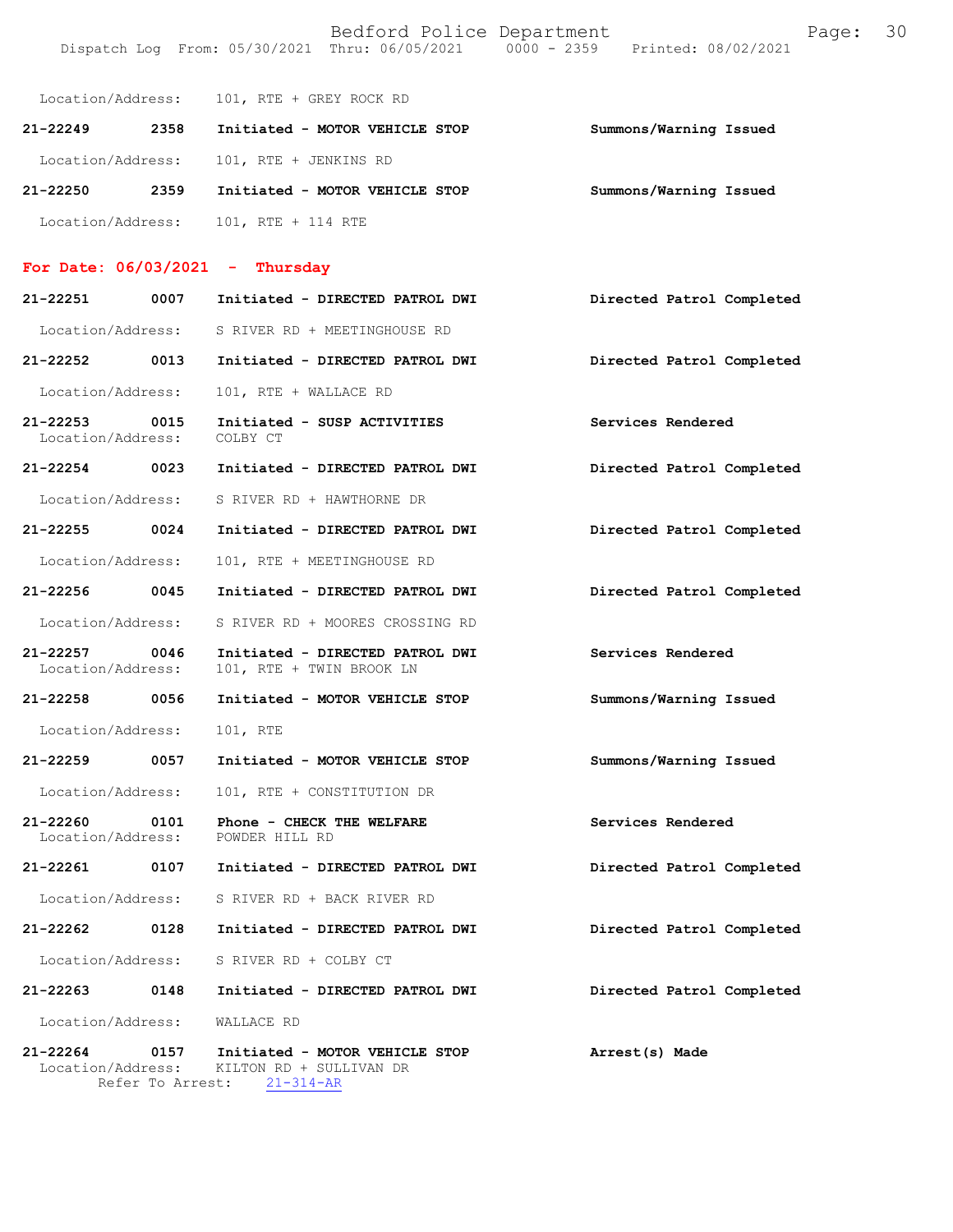| 21-22265                      | 0221 | Initiated - DIRECTED PATROL BURGLARY              | Directed Patrol Completed     |
|-------------------------------|------|---------------------------------------------------|-------------------------------|
| Location/Address:             |      | BRICK MILL RD                                     |                               |
| 21-22266                      | 0249 | Phone - ALARM, BURGLAR                            | Alarm- correct code/reset     |
| Location/Address:             |      | [01 L0000129] HARVEY RD                           |                               |
| 21-22267 0253                 |      | Initiated - BUILDING CHECK                        | Directed Patrol Completed     |
| Location/Address:             |      | [01 L2447] 101, RTE                               |                               |
| 21-22268                      | 0307 | Initiated - DIRECTED PATROL-CAR BREAK-INS         | Directed Patrol Completed     |
| Location/Address:             |      | BEALS RD                                          |                               |
| 21-22269                      | 0313 | Initiated - DIRECTED PATROL-CAR BREAK-INS         | Directed Patrol Completed     |
| Location/Address:             |      | [01 1870] S RIVER RD                              |                               |
| 21-22270                      | 0402 | Initiated - DIRECTED PATROL BURGLARY              | Directed Patrol Completed     |
| Location/Address:             |      | [01 L1805] BEDFORD FARMS DR                       |                               |
| 21-22271                      | 0432 | Initiated - DIRECTED PATROL BURGLARY              | Directed Patrol Completed     |
| Location/Address:             |      | [01 308] COLBY CT                                 |                               |
| 21-22272                      | 0437 | Initiated - BUILDING CHECK                        | Building Checked/Secured      |
| Location/Address:             |      | [01 L0000553] 101, RTE                            |                               |
| 21-22273                      | 0514 | Initiated - DIRECTED PATROL TRAFFIC ENF           | Directed Patrol Completed     |
| Location/Address:             |      | S RIVER RD + KILTON RD                            |                               |
| $21 - 22274$                  | 0514 | Initiated - DIRECTED PATROL TRAFFIC ENF           | Directed Patrol Completed     |
| Location/Address:             |      | 101, RTE + WALLACE RD                             |                               |
| 21-22275                      | 0532 | Initiated - DIRECTED PATROL TRAFFIC ENF           | Directed Patrol Completed     |
| Location/Address:             |      | NEW BOSTON RD + WALLACE RD                        |                               |
| 21-22276                      | 0533 | Initiated - MOTOR VEHICLE STOP                    | Summons/Warning Issued        |
| Location/Address:             |      | 101, RTE + CHESTNUT DR                            |                               |
| 21-22277                      | 0533 | Initiated - DIRECTED PATROL TRAFFIC ENF           | Directed Patrol Completed     |
| Location/Address:             |      | S RIVER RD + CLUB ACRE LN                         |                               |
| 21-22278                      | 0552 | Initiated - DIRECTED PATROL TRAFFIC ENF           | Directed Patrol Completed     |
| Location/Address:             |      | 101, RTE + JENKINS RD                             |                               |
| 21-22279<br>Location/Address: | 0555 | Phone - ANIMAL COMPLAINT<br>101, RTE + STOWELL RD | Could Not Locate              |
| 21-22280                      | 0629 | Initiated - ANIMAL COMPLAINT                      | Taken/Refered to Other Agency |
| Location/Address:             |      | 101, RTE + TWIN BROOK LN                          |                               |
| 21-22281                      | 0630 | Phone - REPOSSESSION                              | No Action Required            |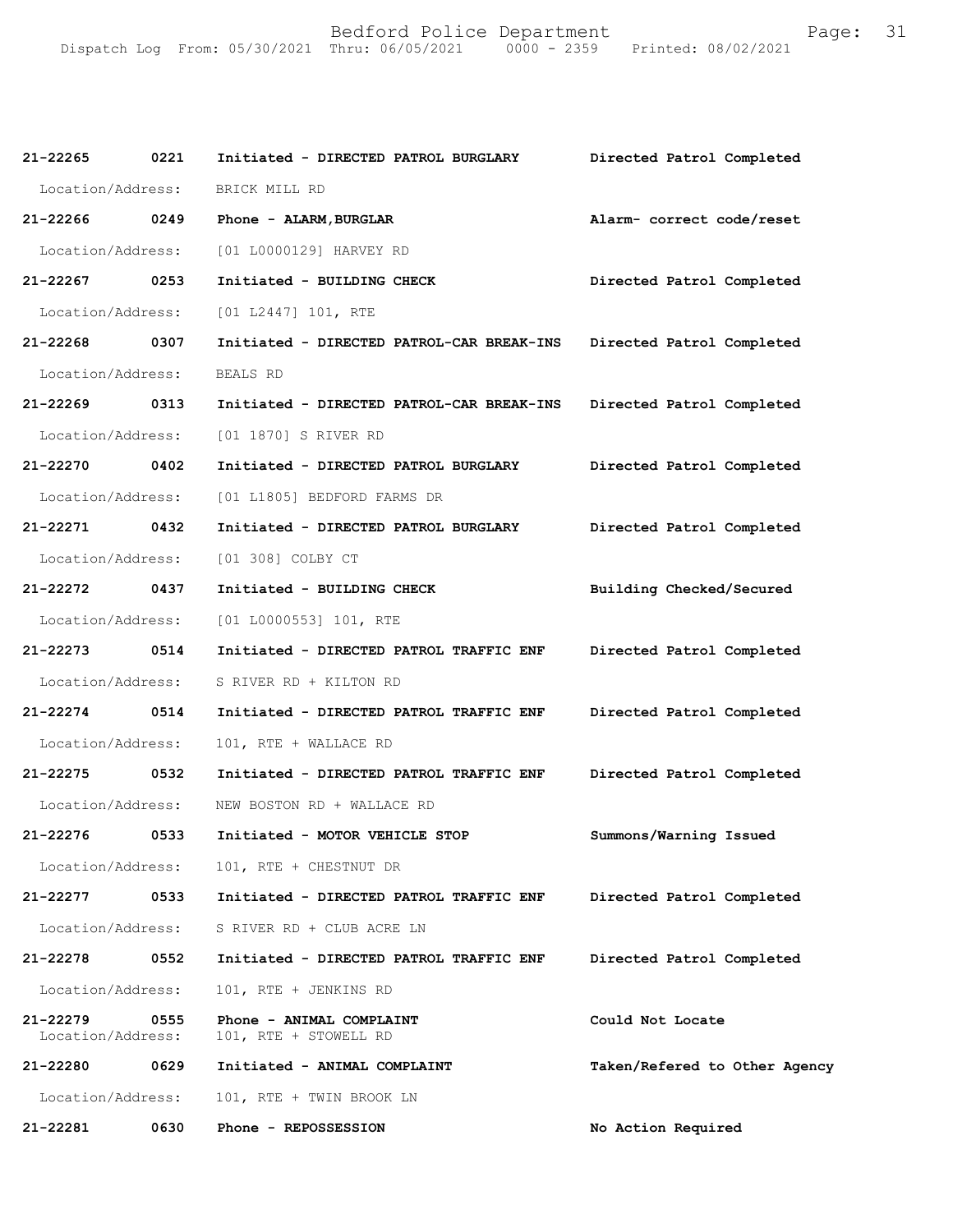Location/Address: SAVOIE ST **21-17680 0645 Phone - POLICE INFORMATION No Action Required**  Location/Address: [01 395] TECHNOLOGY DR **21-22182 0700 Phone - POLICE INFORMATION Services Rendered**  [01 L0000643] CONSTITUTION DR **21-22282 0715 Phone - ASSIST OTHER AGENCY Taken/Refered to Other Agency** Location/Address: [07] I-293 **21-22283 0725 911 - S-EMERGENCY MEDICAL CALL-ALPHA NO TRANSPORT**  [01 919] CORPORATE DR **21-22284 0727 Walk-In - ANIMAL COMPLAINT Services Rendered**  Location/Address: 101, RTE + TWIN BROOK LN **21-22285 0746 Initiated - DIRECTED PATROL TRAFFIC ENF Directed Patrol Completed**  Location/Address: WALLACE RD + NEW BOSTON RD **21-22286 0748 Initiated - DIRECTED PATROL TRAFFIC ENF Directed Patrol Completed**  Vicinity of: S RIVER RD + BACK RIVER RD **21-22287 0749 Initiated - DIRECTED PATROL TRAFFIC ENF Directed Patrol Completed**  Vicinity of: COUNTY RD + NASHUA RD **21-22288 0751 Initiated - MOTOR VEHICLE STOP Summons/Warning Issued**  Location/Address: S RIVER RD + EXECUTIVE PARK DR **21-22289 0800 Initiated - MOTOR VEHICLE STOP Summons/Warning Issued**  Location/Address: 101, RTE **21-22291 0814 Phone - MOTOR VEHICLE COMPLAINT Services Rendered**  Location/Address: WENDOVER WAY **21-22290 0815 Initiated - MOTOR VEHICLE STOP Summons/Warning Issued**  Location/Address: LIBERTY HILL RD + GAULT RD **21-22292 0817 Phone - HIGHWAY CONDITIONS Services Rendered**  Location/Address: [01 L0000792] SOMERVILLE DR **21-22293 0819 Initiated - DIRECTED PATROL TRAFFIC ENF Directed Patrol Completed**  Location/Address: DONALD ST + 114 RTE **21-22294 0830 Initiated - DIRECTED PATROL TRAFFIC ENF Directed Patrol Completed**  Vicinity of: 101, RTE + HARDY RD **21-22295 0837 Initiated - ANIMAL COMPLAINT Services Rendered**  Location/Address: COMMERCE DR **21-22296 0839 Initiated - MOTOR VEHICLE STOP Summons/Warning Issued**  Location/Address: 101, RTE + KAHLIKO LN **21-22297 0907 Initiated - DIRECTED PATROL TRAFFIC ENF Directed Patrol Completed**  Vicinity of: JENKINS RD + BEALS RD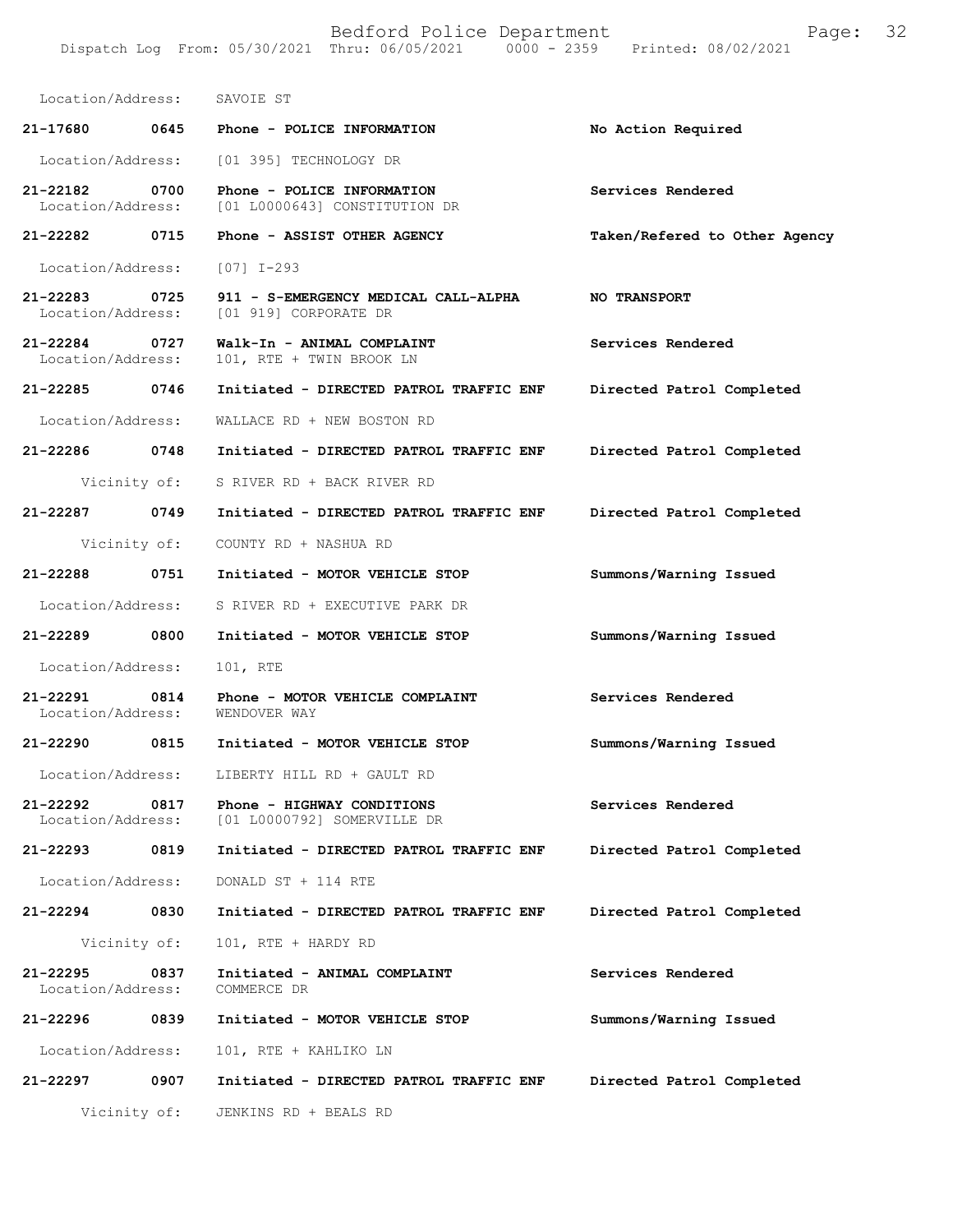|                               |                                                  | Bedford Police Department<br>Dispatch Log From: 05/30/2021 Thru: 06/05/2021 0000 - 2359 Printed: 08/02/2021          | Page:                       | 33 |
|-------------------------------|--------------------------------------------------|----------------------------------------------------------------------------------------------------------------------|-----------------------------|----|
| 21-22298                      | 0956                                             | Initiated - DIRECTED PATROL TRAFFIC ENF Directed Patrol Completed                                                    |                             |    |
|                               | Vicinity of:                                     | 101, RTE + JOPPA HILL RD                                                                                             |                             |    |
| 21-22299 1004                 |                                                  | Initiated - DIRECTED PATROL TRAFFIC ENF                                                                              | Directed Patrol Completed   |    |
| Location/Address:             |                                                  | NEW BOSTON RD + HOLBROOK RD                                                                                          |                             |    |
| 21-22300                      | 1004<br>Refer To Incident:<br>Refer To Incident: | Initiated - INVESTIGATION-FOLLOW UP<br>Location/Address: [01 L2271] S RIVER RD<br>$21 - 302 - OF$<br>$21 - 514 - OF$ | Investigated                |    |
| 21-22301                      |                                                  | 1006 Initiated - MOTOR VEHICLE STOP                                                                                  | Summons/Warning Issued      |    |
| Location/Address:             |                                                  | [01 367] S RIVER RD                                                                                                  |                             |    |
| 21-22302 1020                 |                                                  | Initiated - MOTOR VEHICLE STOP                                                                                       | Summons/Warning Issued      |    |
| Location/Address:             |                                                  | S RIVER RD                                                                                                           |                             |    |
| 21-22303 1029                 |                                                  | Initiated - DIRECTED PATROL-CAR BREAK-INS                                                                            | Directed Patrol Completed   |    |
| Location/Address:             |                                                  | GREENFIELD PKWY                                                                                                      |                             |    |
| 21-22304<br>Location/Address: | 1038                                             | Phone - ASSIST CITIZEN<br>[01 L42] HEARTHSIDE CIR                                                                    | Services Rendered           |    |
| 21-22305 1042                 |                                                  | Initiated - DIRECTED PATROL TRAFFIC ENF                                                                              | Directed Patrol Completed   |    |
| Location/Address:             |                                                  | WENDOVER WAY                                                                                                         |                             |    |
| 21-22306 1058                 |                                                  | Initiated - DIRECTED PATROL-CAR BREAK-INS                                                                            | Directed Patrol Completed   |    |
| Location/Address:             |                                                  | [01 1235] S RIVER RD                                                                                                 |                             |    |
| 21-22307                      | 1111                                             | Initiated - DIRECTED PATROL TRAFFIC ENF                                                                              | Directed Patrol Completed   |    |
|                               | Vicinity of:                                     | 101, RTE + NASHUA RD                                                                                                 |                             |    |
| 21-22308                      | 1137                                             | Initiated - MOTOR VEHICLE STOP                                                                                       | Summons/Warning Issued      |    |
| Location/Address:             |                                                  | WALLACE RD + COUNTY RD WEST                                                                                          |                             |    |
| 21-22309                      |                                                  | 1146 Initiated - MOTOR VEHICLE STOP                                                                                  | Summons/Warning Issued      |    |
| Location/Address:             |                                                  | WALLACE RD + COUNTY RD WEST                                                                                          |                             |    |
| 21-22310 1146                 |                                                  | Initiated - DIRECTED PATROL ANIMAL CONTROL Directed Patrol Completed                                                 |                             |    |
| Location/Address:             |                                                  | [01 L562] WALLACE RD                                                                                                 |                             |    |
| 21-22311 1150                 |                                                  | 911 - S-EMERGENCY MEDICAL CALL-DELTA                                                                                 | TRANSPORTED TO CMC HOSPITAL |    |
| Location/Address:             |                                                  | [01 1451] KENSINGTON LN                                                                                              |                             |    |
| 21-22312<br>Location/Address: | 1151                                             | Initiated - INVESTIGATION-FOLLOW UP<br>HAWTHORNE DR                                                                  | Investigated                |    |
|                               |                                                  | 21-22313 1201 911 - S-EMERGENCY MEDICAL CALL-CHARL                                                                   | TRANSPORTED TO CMC HOSPITAL |    |
| Location/Address: KENNEDY DR  |                                                  |                                                                                                                      |                             |    |
| 21-22314<br>Location/Address: |                                                  | 1204 Phone - FRAUD<br>ASCOT CT<br>Refer To Incident: 21-526-OF                                                       | Investigated                |    |
| 21-22315                      |                                                  | 1217 Phone - FRAUD<br>Location/Address: [01 1387] TECHNOLOGY DR                                                      | Investigated                |    |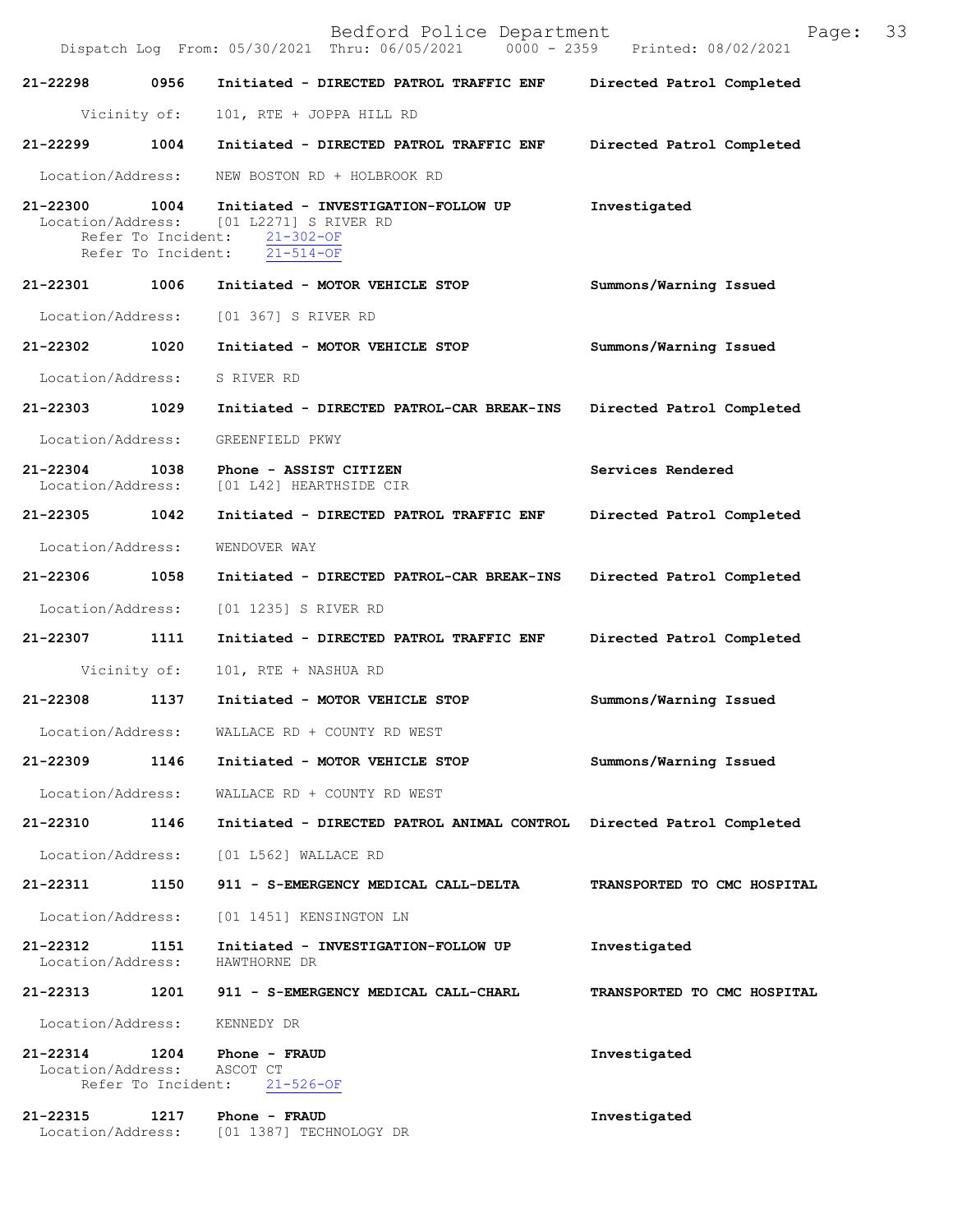|                                    |                    | Bedford Police Department<br>Dispatch Log From: 05/30/2021 Thru: 06/05/2021 0000 - 2359 Printed: 08/02/2021 | Page:                     | 34 |
|------------------------------------|--------------------|-------------------------------------------------------------------------------------------------------------|---------------------------|----|
|                                    | Refer To Incident: | $21 - 527 - OF$                                                                                             |                           |    |
| 21-22316                           | 1233               | Initiated - MOTOR VEHICLE STOP                                                                              | Summons/Warning Issued    |    |
| Location/Address:                  |                    | S RIVER RD + HAWTHORNE DR                                                                                   |                           |    |
| 21-22317                           | 1234               | Initiated - VACANT PROPERTY CHECK                                                                           | Building Checked/Secured  |    |
| Location/Address:                  |                    | SOUTH HILLS DR                                                                                              |                           |    |
| 21-22318 1247<br>Location/Address: |                    | 911 - S-EMERGENCY MEDICAL CALL-BRAVO<br>SANDSTONE DR                                                        | <b>NO TRANSPORT</b>       |    |
| 21-22319                           | 1255               | Initiated - DIRECTED PATROL MOUNTAIN BIKE                                                                   | Directed Patrol Completed |    |
|                                    | Vicinity of:       | NASHUA RD + COUNTY RD                                                                                       |                           |    |
| 21-22320                           | 1257               | Initiated - MOTOR VEHICLE STOP                                                                              | Summons/Warning Issued    |    |
| Location/Address:                  |                    | RIDGEWOOD RD + ATWOOD LN                                                                                    |                           |    |
| 21-22321 1308                      |                    | Phone - G-MUTUAL AID - FIRE DEPT                                                                            | No Action Required        |    |
| Location/Address:                  |                    | [03] MAST RD                                                                                                |                           |    |
| 21-22322<br>Location/Address:      | 1345               | Other - RESTRAINING ORDER<br>BEARDS HILL RD                                                                 | Services Rendered         |    |
| 21-22323 1350                      |                    | Initiated - MOTOR VEHICLE STOP                                                                              | Summons/Warning Issued    |    |
| Location/Address:                  |                    | [01 1289] BEDFORD CENTER RD                                                                                 |                           |    |
| 21-22324<br>Location/Address:      | 1401               | Initiated - DISABLED MOTOR VEHICLE<br>101, RTE + WALLACE RD                                                 | Services Rendered         |    |
| 21-22325                           | 1419               | Initiated - DIRECTED PATROL TRAFFIC ENF                                                                     | Directed Patrol Completed |    |
|                                    | Vicinity of:       | 101, RTE + WALLACE RD                                                                                       |                           |    |
| 21-22326<br>Location/Address:      | 1516               | Phone - ALARM, BURGLAR<br>[01 1641] DOROTHY'S WAY                                                           | Alarm - False             |    |
| $21 - 22327$<br>Location/Address:  | 1524               | 911 - S-EMERGENCY MEDICAL CALL-BRAVO<br>[01 919] CORPORATE DR                                               | <b>NO TRANSPORT</b>       |    |
| 21-22328                           | 1525               | Initiated - DIRECTED PATROL TRAFFIC ENF                                                                     | Directed Patrol Completed |    |
| Location/Address:                  |                    | S RIVER RD + PALOMINO LN                                                                                    |                           |    |
| 21-22329<br>Location/Address:      | 1530               | 911 - MOTOR VEHICLE ACCIDENT<br>114 RTE + WHITE AVE                                                         | Investigated              |    |
| 21-22330                           | 1533               | Initiated - DIRECTED PATROL TRAFFIC ENF                                                                     | Directed Patrol Completed |    |
| Location/Address:                  |                    | MEETINGHOUSE RD + S RIVER RD                                                                                |                           |    |
| 21-22331                           | 1546               | Initiated - DIRECTED PATROL TRAFFIC ENF                                                                     | Directed Patrol Completed |    |
| Location/Address:                  |                    | EAST POINT DR + S RIVER RD                                                                                  |                           |    |
| 21-22332                           | 1606               | Initiated - DIRECTED PATROL TRAFFIC ENF                                                                     | Directed Patrol Completed |    |
| Location/Address:                  |                    | N AMHERST RD                                                                                                |                           |    |
| 21-22333                           | 1607               | Initiated - DIRECTED PATROL-CAR BREAK-INS                                                                   | Directed Patrol Completed |    |
| Location/Address:                  |                    | [01 308] COLBY CT                                                                                           |                           |    |
| 21-22334                           | 1608               | Initiated - DIRECTED PATROL TRAFFIC ENF                                                                     | Directed Patrol Completed |    |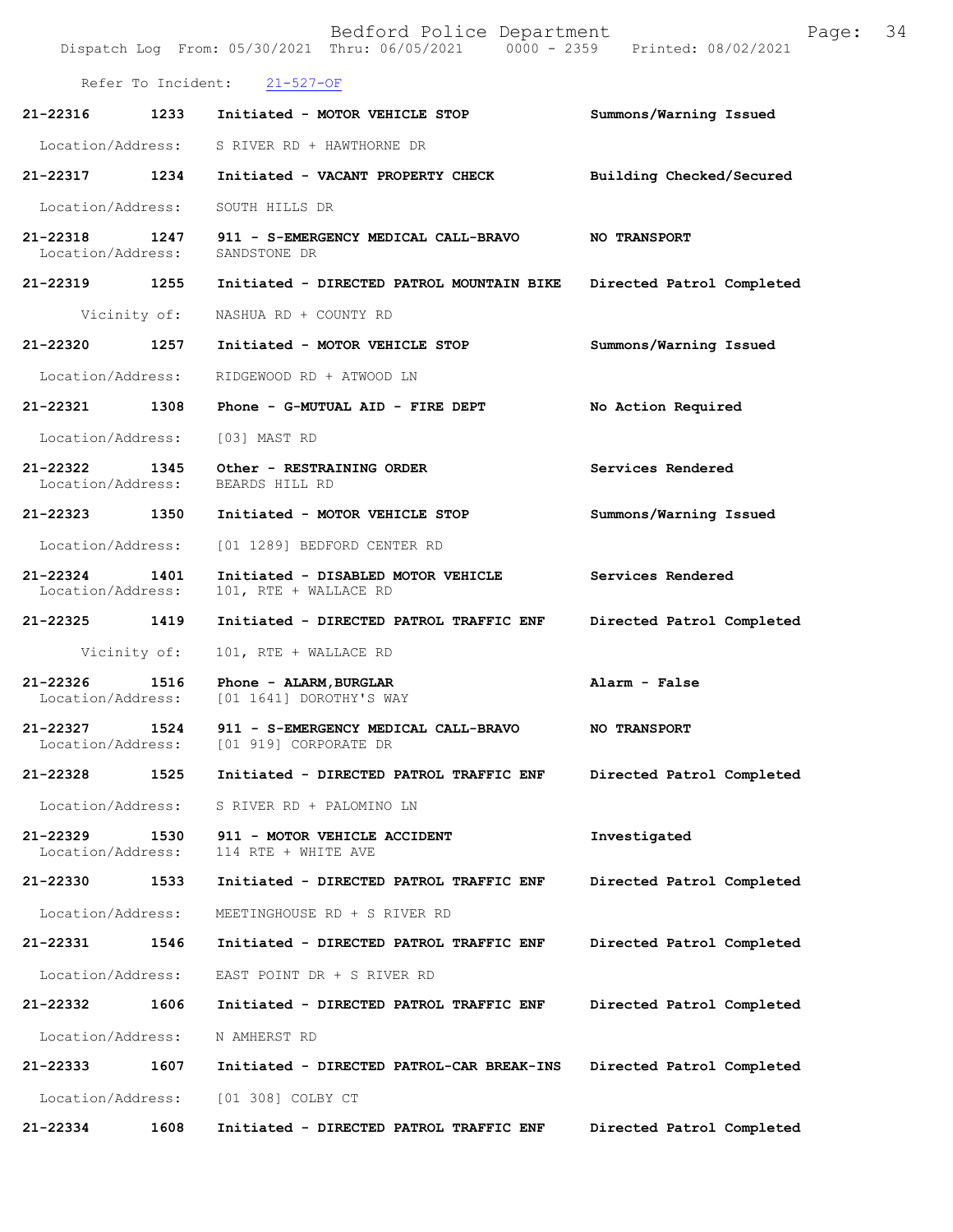| Location/Address:                  |      | 101, RTE + MEETINGHOUSE RD                                               |                                |
|------------------------------------|------|--------------------------------------------------------------------------|--------------------------------|
| 21-22335                           | 1613 | Initiated - DIRECTED PATROL TRAFFIC ENF                                  | Directed Patrol Completed      |
| Location/Address:                  |      | HAWTHORNE DR + S RIVER RD                                                |                                |
| 21-22336                           | 1635 | Initiated - MOTOR VEHICLE STOP                                           | Summons/Warning Issued         |
| Location/Address:                  |      | $[02]$ 101 + HOLLY HILL RD                                               |                                |
| 21-22337 1640                      |      | 911 - S-EMERGENCY MEDICAL CALL-CHARL                                     | Transported to Elliot Hospital |
| Location/Address:                  |      | [01 1389] S RIVER RD                                                     |                                |
| 21-22338<br>Location/Address:      | 1642 | 911 - S-EMERGENCY MEDICAL CALL-CHARL<br>[01 438] UPJOHN ST               | <b>NO TRANSPORT</b>            |
| 21-22339                           | 1642 | Initiated - MOTOR VEHICLE STOP                                           | Summons/Warning Issued         |
| Location/Address:                  |      | S RIVER RD + WATHEN RD                                                   |                                |
| 21-22340 1649                      |      | Initiated - MOTOR VEHICLE STOP                                           | Summons/Warning Issued         |
| Location/Address:                  |      | 101, RTE + BEAVER LN                                                     |                                |
| $21 - 22341$<br>Location/Address:  | 1701 | Phone - S-ALARM-MEDICAL AID/LIFT ASST<br>CATESBY LN                      | LIFT ASSIST                    |
| 21-22342 1713                      |      | Initiated - DIRECTED PATROL-CAR BREAK-INS                                | Directed Patrol Completed      |
| Location/Address:                  |      | [01 1312] S RIVER RD                                                     |                                |
| 21-22343 1714<br>Location/Address: |      | Phone - ASSAULT<br>[01 248] RIDGEWOOD RD<br>Refer To Incident: 21-528-OF | Investigated                   |
| $21 - 22344$                       | 1720 | Initiated - DIRECTED PATROL TRAFFIC ENF                                  | Directed Patrol Completed      |
| Location/Address:                  |      | 101, RTE + WALLACE RD                                                    |                                |
| $21 - 22345$                       | 1725 | Initiated - DIRECTED PATROL TRAFFIC ENF                                  | Directed Patrol Completed      |
| Location/Address:                  |      | 101, RTE + OLD BEDFORD RD                                                |                                |
|                                    |      | 21-22346 1726 Initiated - DIRECTED PATROL TRAFFIC ENF                    | Directed Patrol Completed      |
| Location/Address:                  |      | BACK RIVER RD + HEMLOCK DR                                               |                                |
| 21-22347<br>Location/Address:      | 1740 | Phone - MOTOR VEHICLE COMPLAINT<br>$[01 L241] 101$ , RTE                 | Investigated                   |
| 21-22348                           | 1754 | Initiated - DIRECTED PATROL-CAR BREAK-INS                                | Directed Patrol Completed      |
| Location/Address:                  |      | [01 1050] DONALD ST                                                      |                                |
| 21-22349                           | 1759 | Initiated - MOTOR VEHICLE STOP                                           | Summons/Warning Issued         |
| Location/Address:                  |      | S RIVER RD + MOORES CROSSING RD                                          |                                |
| 21-22350                           | 1809 | 911 - S-EMERGENCY MEDICAL CALL-ALPHA                                     | TRANSPORTED TO CMC HOSPITAL    |
| Location/Address:                  |      | [01 L1054] TECHNOLOGY DR                                                 |                                |
| 21-22351<br>Location/Address:      | 1825 | Initiated - RESTRAINING ORDER SERVICE<br>BEARDS HILL RD                  | Services Rendered              |
| 21-22352                           | 1853 | Initiated - DIRECTED PATROL-CAR BREAK-INS                                | Directed Patrol Completed      |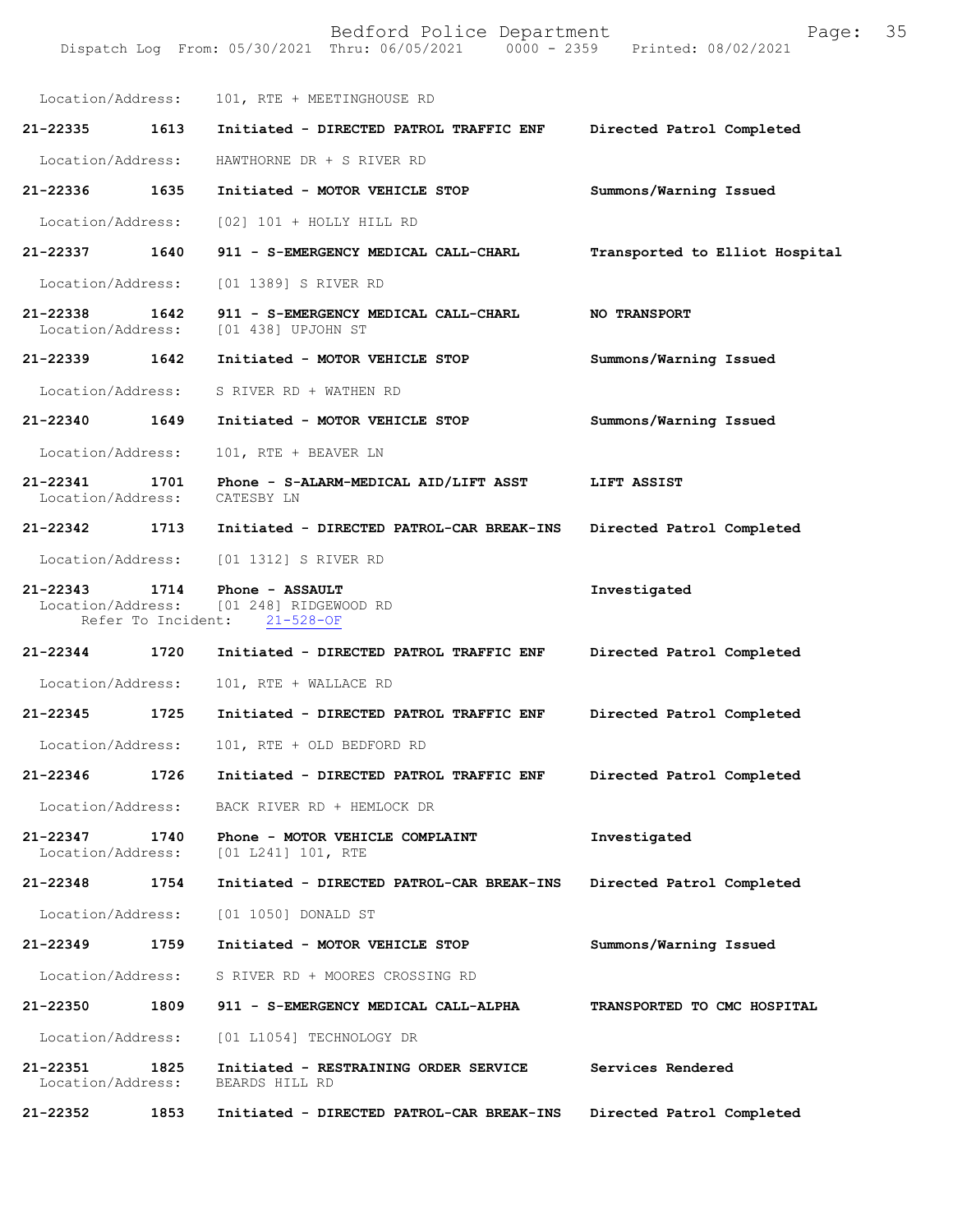|                                    |           | Bedford Police Department<br>Dispatch Log From: 05/30/2021 Thru: 06/05/2021 0000 - 2359 Printed: 08/02/2021 | Page:                       | 36 |
|------------------------------------|-----------|-------------------------------------------------------------------------------------------------------------|-----------------------------|----|
|                                    |           | Location/Address: [01 L562] WALLACE RD                                                                      |                             |    |
|                                    |           | 21-22353 1920 Initiated - SERVE PAPERWORK<br>Location/Address: CARRIAGE LN                                  | Services Rendered           |    |
| 21-22354 1921                      |           | 911 - S-EMERGENCY MEDICAL CALL-ECHO                                                                         | TRANSPORTED TO CMC HOSPITAL |    |
| Location/Address:                  |           | [01 1387] TECHNOLOGY DR                                                                                     |                             |    |
| 21-22355 1934<br>Location/Address: |           | 911 - MOTOR VEHICLE COMPLAINT<br>HAWK DR                                                                    | Could Not Locate            |    |
| 21-22356 1945                      |           | Initiated - DIRECTED PATROL-CAR BREAK-INS                                                                   | Directed Patrol Completed   |    |
| Location/Address:                  |           | [01 L0000553] 101, RTE                                                                                      |                             |    |
| $21 - 22357$<br>Location/Address:  | 2001      | Phone - POLICE INFORMATION<br>WHEELER FARM RD                                                               | Services Rendered           |    |
| 21-22358<br>Location/Address:      | 2008      | Phone - CIVIL<br>WESTVIEW RD                                                                                | Services Rendered           |    |
| 21-22359<br>Location/Address:      | 2014      | Phone - DISABLED MOTOR VEHICLE<br>101, RTE + GAGE GIRLS RD                                                  | Investigated                |    |
| 21-22360 2037                      |           | 911 - S-EMERGENCY MEDICAL CALL-CHARL                                                                        | TRANSPORTED TO CMC HOSPITAL |    |
| Location/Address:                  |           | [01 335] COLBY CT                                                                                           |                             |    |
| 21-22361                           | 2042      | Phone - ALARM, BURGLAR                                                                                      | Alarm- correct code/reset   |    |
| Location/Address:                  |           | [01 L1337] LIBERTY HILL RD                                                                                  |                             |    |
| 21-22362                           | 2113      | Initiated - DIRECTED PATROL BURGLARY                                                                        | Directed Patrol Completed   |    |
| Location/Address:                  |           | WORTHLEY RD                                                                                                 |                             |    |
| 21-22363 2118                      | Location: | Phone - BOLO<br>MANCHESTER AREA                                                                             | Services Rendered           |    |
| 21-22364                           | 2133      | Initiated - DIRECTED PATROL BURGLARY                                                                        | Directed Patrol Completed   |    |
| Location/Address:                  |           | [01 L357] WHITE AVE                                                                                         |                             |    |
| $21 - 22365$<br>Location/Address:  | 2136      | 911 - 911 Abandoned<br>[01 2256] PLUMMER RD                                                                 | Services Rendered           |    |
| 21-22366                           | 2200      | Initiated - DIRECTED PATROL DWI                                                                             | Directed Patrol Completed   |    |
| Location/Address:                  |           | 101, RTE + JENKINS RD                                                                                       |                             |    |
| 21-22367                           | 2207      | Initiated - DIRECTED PATROL BURGLARY                                                                        | Directed Patrol Completed   |    |
| Location/Address:                  |           | LEAVY DR                                                                                                    |                             |    |
| 21-22368                           | 2218      | Initiated - DIRECTED PATROL DWI                                                                             | Directed Patrol Completed   |    |
| Location/Address:                  |           | MEETINGHOUSE RD + ORCHARD HILL CIR                                                                          |                             |    |
| 21-22369                           | 2223      | Initiated - MOTOR VEHICLE STOP                                                                              | Summons/Warning Issued      |    |
| Location/Address:                  |           | MEETINGHOUSE RD + MAYFLOWER DR                                                                              |                             |    |
| 21-22370                           | 2225      | Initiated - MOTOR VEHICLE STOP                                                                              | Summons/Warning Issued      |    |
| Location/Address:                  |           | 101, RTE                                                                                                    |                             |    |
| 21-22371                           | 2340      | Initiated - DIRECTED PATROL DWI                                                                             | Directed Patrol Completed   |    |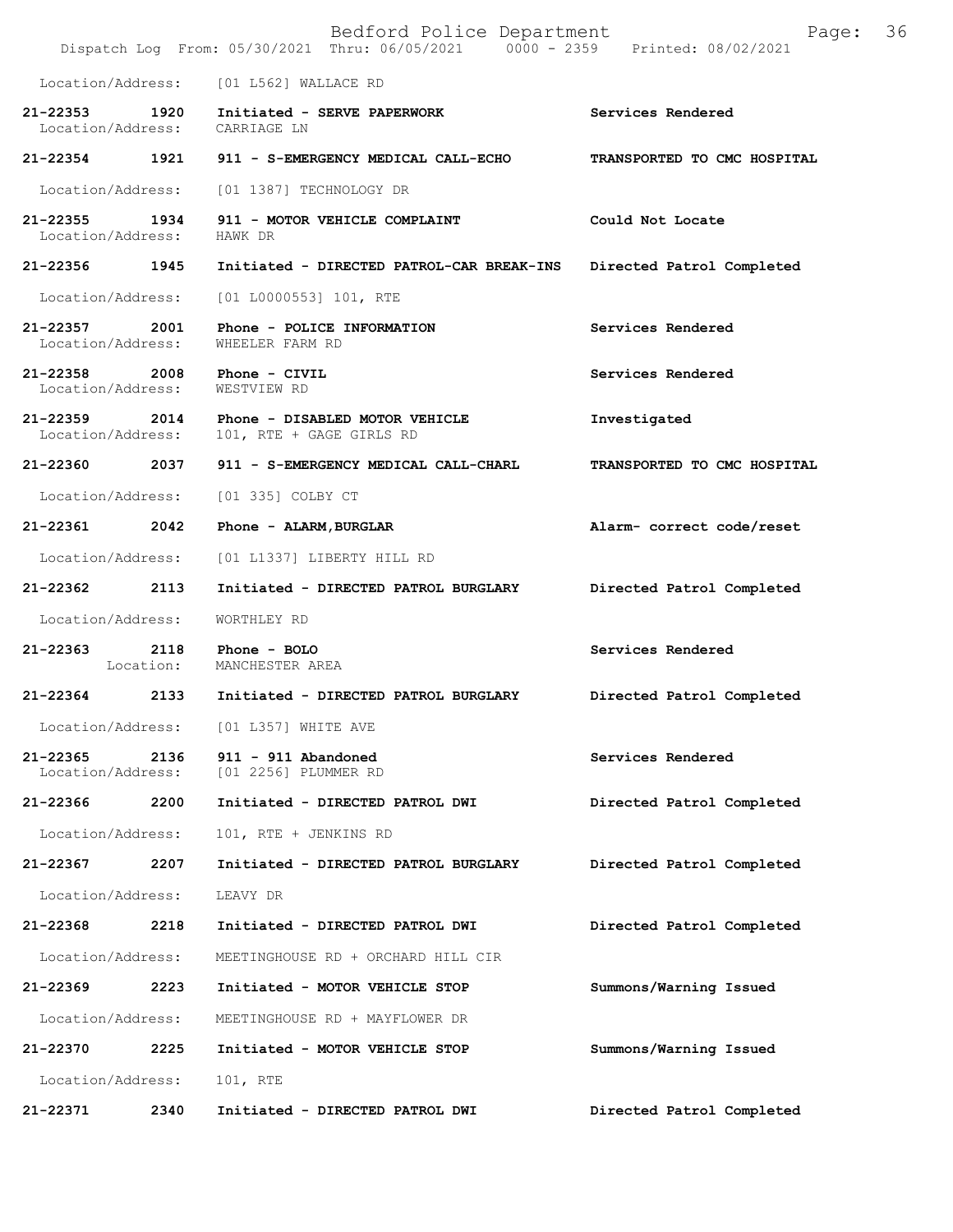|                                 |      | Bedford Police Department                     | Dispatch Log From: 05/30/2021 Thru: 06/05/2021 0000 - 2359 Printed: 08/02/2021 | 37<br>Page: |
|---------------------------------|------|-----------------------------------------------|--------------------------------------------------------------------------------|-------------|
|                                 |      | Location/Address: S RIVER RD + CLUB ACRE LN   |                                                                                |             |
|                                 |      | 21-22372 2340 Initiated - DIRECTED PATROL DWI | Directed Patrol Completed                                                      |             |
|                                 |      | Vicinity of: 114 RTE + DONALD ST              |                                                                                |             |
| 21-22373                        | 2345 | Initiated - DIRECTED PATROL DWI               | Directed Patrol Completed                                                      |             |
| Location/Address:               |      | 101, RTE + PINECREST DR                       |                                                                                |             |
| For Date: $06/04/2021$ - Friday |      |                                               |                                                                                |             |
| 21-22374                        | 0005 | Initiated - DIRECTED PATROL DWI               | Directed Patrol Completed                                                      |             |
| Location/Address:               |      | N AMHERST RD + WHEELER FARM RD                |                                                                                |             |
| 21-22375                        | 0010 | Initiated - DIRECTED PATROL DWI               | Directed Patrol Completed                                                      |             |
| Vicinity of:                    |      | 101, RTE + MEETINGHOUSE RD                    |                                                                                |             |
| 21-22376                        | 0011 | Initiated - DIRECTED PATROL DWI               | Directed Patrol Completed                                                      |             |
| Location/Address:               |      | S RIVER RD + UPJOHN ST                        |                                                                                |             |
| 21-22377                        | 0020 | Initiated - MOTOR VEHICLE STOP                | Summons/Warning Issued                                                         |             |
| Location/Address:               |      | 101, RTE + WALLACE RD                         |                                                                                |             |
| 21-22378                        | 0026 | Initiated - MOTOR VEHICLE STOP                | Summons/Warning Issued                                                         |             |
| Location/Address:               |      | 101, RTE                                      |                                                                                |             |
| 21-22379 0031                   |      | Initiated - MOTOR VEHICLE STOP                | Summons/Warning Issued                                                         |             |
| Location/Address:               |      | S RIVER RD + RIDGEWOOD RD                     |                                                                                |             |
| 21-22380 0048                   |      | Initiated - DIRECTED PATROL DWI               | Directed Patrol Completed                                                      |             |
|                                 |      | Vicinity of: NEW BOSTON RD + WALLACE RD       |                                                                                |             |
| 21-22381                        | 0056 | Initiated - MOTOR VEHICLE STOP                | Summons/Warning Issued                                                         |             |
|                                 |      | Location/Address: S RIVER RD + WASHINGTON PL  |                                                                                |             |
| 21-22382                        | 0057 | Initiated - DIRECTED PATROL DWI               | Directed Patrol Completed                                                      |             |
| Location/Address:               |      | 101, RTE + JENKINS RD                         |                                                                                |             |
| 21-22383                        | 0119 | Initiated - DIRECTED PATROL DWI               | Directed Patrol Completed                                                      |             |
| Vicinity of:                    |      | 101, RTE + 114 RTE                            |                                                                                |             |
| 21-22384                        | 0130 | Initiated - DIRECTED PATROL DWI               | Directed Patrol Completed                                                      |             |
| Location/Address:               |      | 101, RTE + KAHLIKO LN                         |                                                                                |             |
| 21-22385                        | 0134 | Initiated - DIRECTED PATROL DWI               | Directed Patrol Completed                                                      |             |
| Location/Address:               |      | S RIVER RD + MEETINGHOUSE RD                  |                                                                                |             |
| 21-22386                        | 0136 | Initiated - MOTOR VEHICLE STOP                | Summons/Warning Issued                                                         |             |
| Location/Address:               |      | 101, RTE                                      |                                                                                |             |
| 21-22387                        | 0203 | Initiated - DIRECTED PATROL DWI               | Directed Patrol Completed                                                      |             |
| Location/Address:               |      | 101, RTE + NASHUA RD                          |                                                                                |             |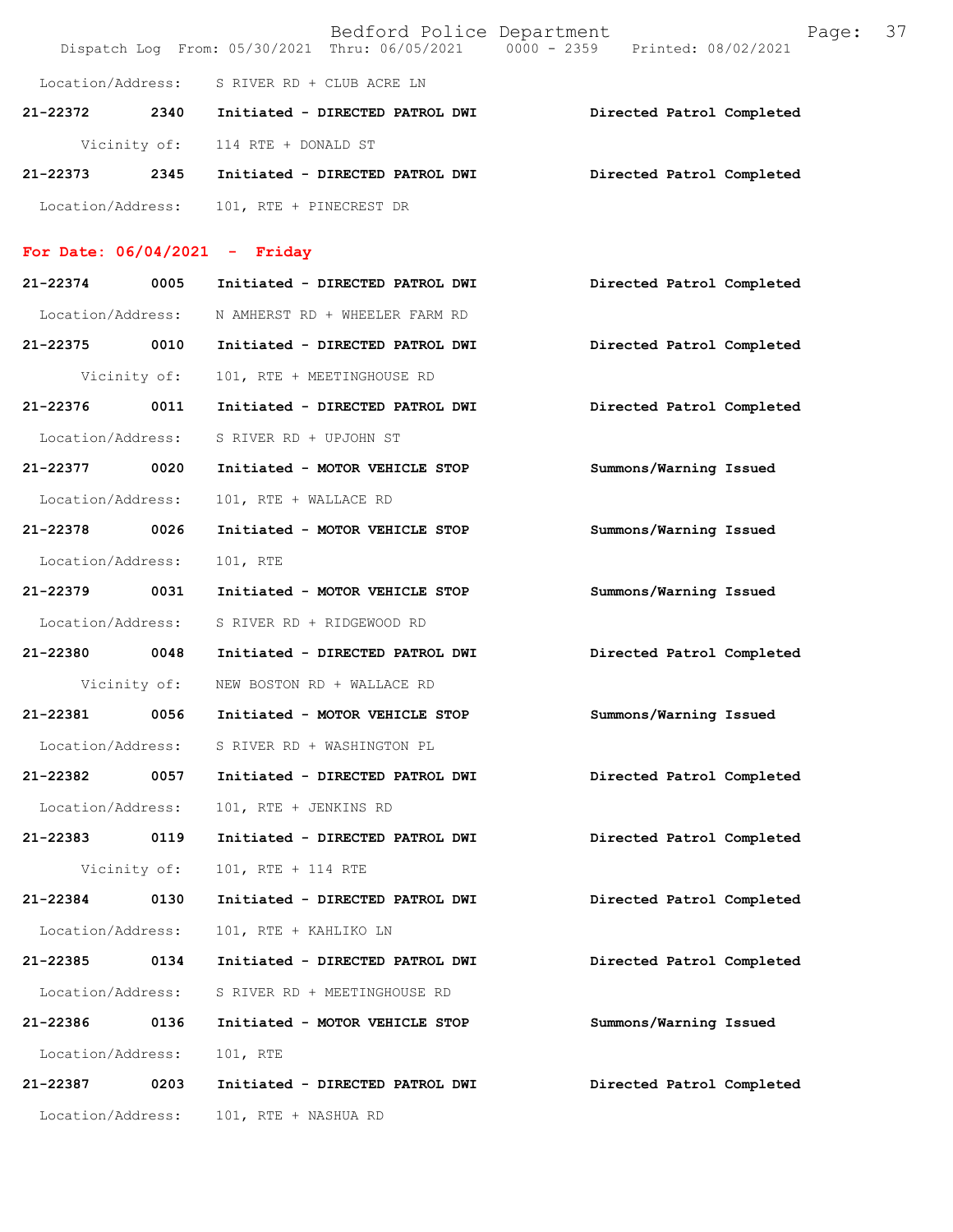| 21-22388 0206                      |                                                               | Initiated - DIRECTED PATROL DWI                                                                                                                                  | Directed Patrol Completed |
|------------------------------------|---------------------------------------------------------------|------------------------------------------------------------------------------------------------------------------------------------------------------------------|---------------------------|
|                                    | Vicinity of:                                                  | 101, RTE + BEDFORD CENTER RD                                                                                                                                     |                           |
| 21-22389 0221<br>Location/Address: | Refer To Summons:<br>Summons:<br>Address:<br>Age:<br>Charges: | Initiated - MOTOR VEHICLE STOP<br>BOYNTON ST + 101, RTE<br>$21 - 315 - AR$<br>ROSA CRUZ, SIUL MARY<br>MANCHESTER, NH<br>25<br>License Reqd; Op w/o Valid License | Arrest(s) Made            |
| 21-22390 0222                      |                                                               | Initiated - DIRECTED PATROL BURGLARY                                                                                                                             | Directed Patrol Completed |
| Location/Address:                  |                                                               | [01 1235] S RIVER RD                                                                                                                                             |                           |
| 21-22391 0246                      |                                                               | Initiated - DIRECTED PATROL BURGLARY                                                                                                                             | Directed Patrol Completed |
| Location/Address:                  |                                                               | WHEELER FARM RD                                                                                                                                                  |                           |
| 21-22392 0257                      |                                                               | Initiated - BUILDING CHECK                                                                                                                                       | Building Checked/Secured  |
| Location/Address:                  |                                                               | [01 L2447] 101, RTE                                                                                                                                              |                           |
| 21-22393 0409                      |                                                               | Initiated - BUILDING CHECK                                                                                                                                       | Building Checked/Secured  |
| Location/Address:                  |                                                               | [01 L848] TECHNOLOGY DR                                                                                                                                          |                           |
| 21-22394 0413                      |                                                               | Initiated - DIRECTED PATROL-CAR BREAK-INS                                                                                                                        | Directed Patrol Completed |
|                                    | Vicinity of:                                                  | CHESTERFIELD PL + POWDER HILL RD                                                                                                                                 |                           |
| 21-22395 0417                      |                                                               | Initiated - BUILDING CHECK                                                                                                                                       | Building Checked/Secured  |
| Location/Address:                  |                                                               | [01 L0000792] S RIVER RD                                                                                                                                         |                           |
| 21-22396 0425                      |                                                               | Initiated - DIRECTED PATROL-CAR BREAK-INS                                                                                                                        | Directed Patrol Completed |
| Location/Address:                  |                                                               | PALOMINO LN + PLUMMER RD                                                                                                                                         |                           |
|                                    |                                                               | 21-22397 0436 Initiated - DIRECTED PATROL-CAR BREAK-INS                                                                                                          | Directed Patrol Completed |
|                                    |                                                               | Vicinity of: WALLACE RD + MCALLISTER RD                                                                                                                          |                           |
|                                    |                                                               | 21-22398 0440 Initiated - DIRECTED PATROL BURGLARY                                                                                                               | Directed Patrol Completed |
| Location/Address:                  |                                                               | CHESTNUT DR                                                                                                                                                      |                           |
| 21-22399                           | 0446                                                          | Initiated - DIRECTED PATROL-CAR BREAK-INS                                                                                                                        | Directed Patrol Completed |
| Location/Address:                  |                                                               | MEETINGHOUSE RD + PILGRIM DR                                                                                                                                     |                           |
| 21-22400                           | 0507                                                          | Initiated - DIRECTED PATROL-CAR BREAK-INS                                                                                                                        | Directed Patrol Completed |
| Location/Address:                  |                                                               | MARKET ST + MAIN ST                                                                                                                                              |                           |
| 21-22401                           | 0513                                                          | Initiated - DIRECTED PATROL TRAFFIC ENF                                                                                                                          | Directed Patrol Completed |
|                                    | Vicinity of:                                                  | 114 RTE + NEW BOSTON RD                                                                                                                                          |                           |
| 21-22402                           | 0514                                                          | Initiated - DIRECTED PATROL TRAFFIC ENF                                                                                                                          | Directed Patrol Completed |
| Location/Address:                  |                                                               | 101, RTE + WALLACE RD                                                                                                                                            |                           |
| 21-22403 0522                      |                                                               | Initiated - DIRECTED PATROL TRAFFIC ENF                                                                                                                          | Directed Patrol Completed |
| Location/Address:                  |                                                               | S RIVER RD + KILTON RD                                                                                                                                           |                           |
| 21-22404                           | 0530                                                          | Initiated - MOTOR VEHICLE STOP                                                                                                                                   | Summons/Warning Issued    |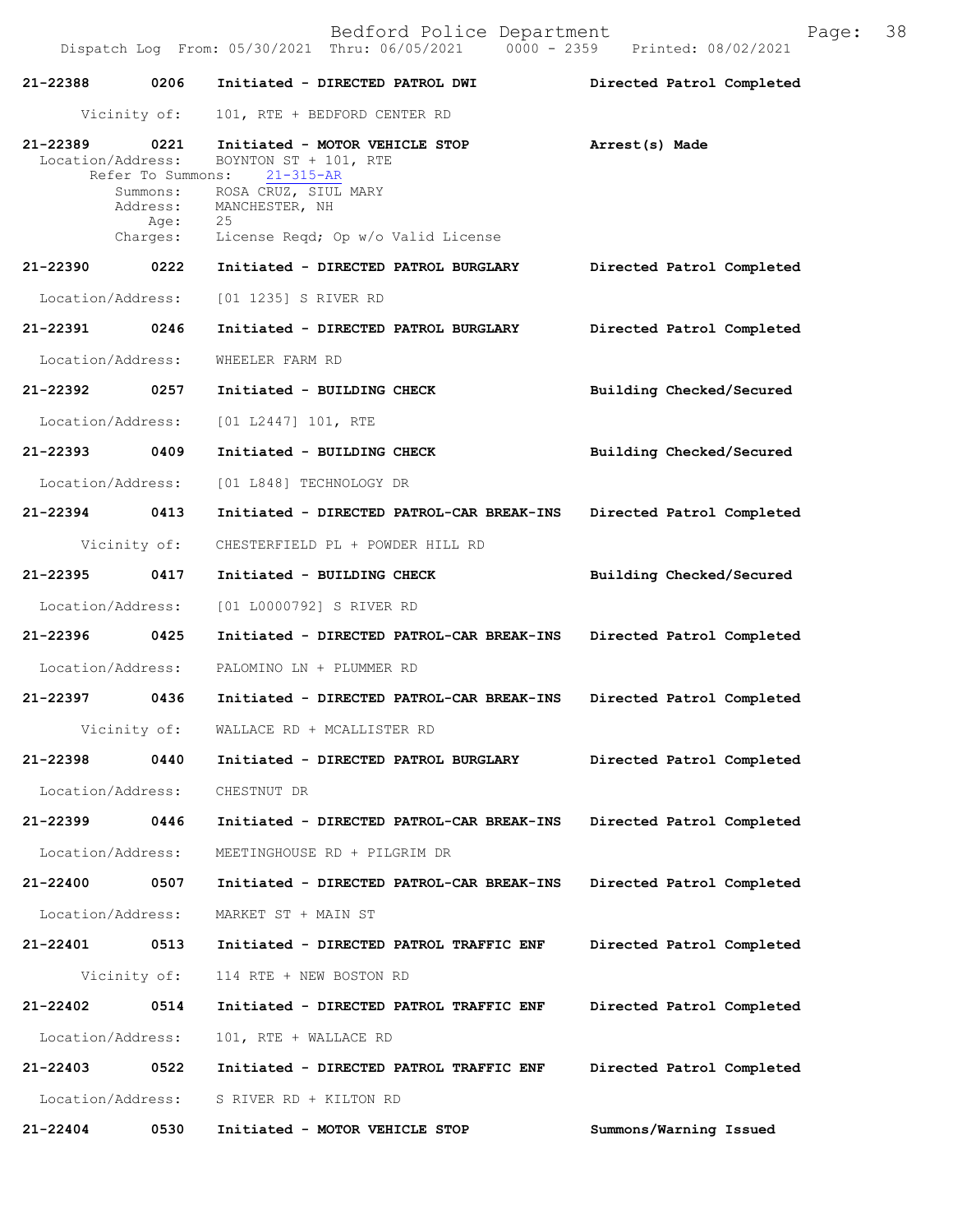Bedford Police Department Page: 39 Dispatch Log From: 05/30/2021 Thru: 06/05/2021 Location/Address: 114 RTE + OLD BEDFORD ROAD OVERPASS **21-22405 0538 Initiated - DIRECTED PATROL TRAFFIC ENF Directed Patrol Completed**  Location/Address: BOYNTON ST + 101, RTE **21-22406 0546 Initiated - DIRECTED PATROL TRAFFIC ENF Directed Patrol Completed**  Vicinity of: NEW BOSTON RD + CHESTERFIELD PL **21-22407 0550 Initiated - DIRECTED PATROL TRAFFIC ENF Directed Patrol Completed**  Location/Address: 101, RTE + COVENANT WAY **21-22408 0644 911 - S-EMERGENCY MEDICAL CALL-BRAVO TRANSPORTED TO CMC HOSPITAL**  Location/Address: SANDSTONE DR **21-17681 0645 Phone - POLICE INFORMATION No Action Required**  Location/Address: [01 395] TECHNOLOGY DR **21-22409 0737 Initiated - DIRECTED PATROL TRAFFIC ENF Directed Patrol Completed**  Location/Address: 101, RTE + CHESTNUT DR **21-22411 0737 Initiated - DIRECTED PATROL TRAFFIC ENF Directed Patrol Completed**  Location/Address: [01 231] OLD BEDFORD RD **21-22410 0739 Initiated - DIRECTED PATROL TRAFFIC ENF Directed Patrol Completed**  Vicinity of: [01 234] COUNTY RD **21-22412 0755 Phone - MOTOR VEHICLE ACCIDENT Investigated**  Location/Address: 114 RTE + WHITE AVE **21-22413 0806 Initiated - INVESTIGATION-FOLLOW UP Investigated**  Location/Address: **21-22416** 0808 Phone - ANIMAL COMPLAINT **Services Rendered Location/Address:** 101, RTE + WALLACE RD 101, RTE + WALLACE RD **21-22414 0809 Initiated - DIRECTED PATROL TRAFFIC ENF Directed Patrol Completed**  Vicinity of: S RIVER RD + AUTUMN LN **21-22415** 0811 Phone - S-FIRE ALARM **Services Rendered Services Rendered Integral Services Rendered**  $[01 L1607] 101, RTE$ **21-22417 0817 Initiated - MOTOR VEHICLE STOP Summons/Warning Issued**  Location/Address: 101, RTE + PLUMMER ROAD OVERPASS **21-22418 0818 Phone - ALARM,BURGLAR Alarm - False**  Location/Address: [01 L1503] QUAKER CT **21-22419 0827 Initiated - MOTOR VEHICLE STOP Summons/Warning Issued**  Location/Address: NEW BOSTON RD + TIRRELL HILL RD **21-22420 0834 Initiated - DIRECTED PATROL TRAFFIC ENF Directed Patrol Completed**  Location/Address: S RIVER RD + COLBY CT **21-22421 0834 Initiated - DIRECTED PATROL TRAFFIC ENF Directed Patrol Completed**  Vicinity of: S RIVER RD + BACK RIVER RD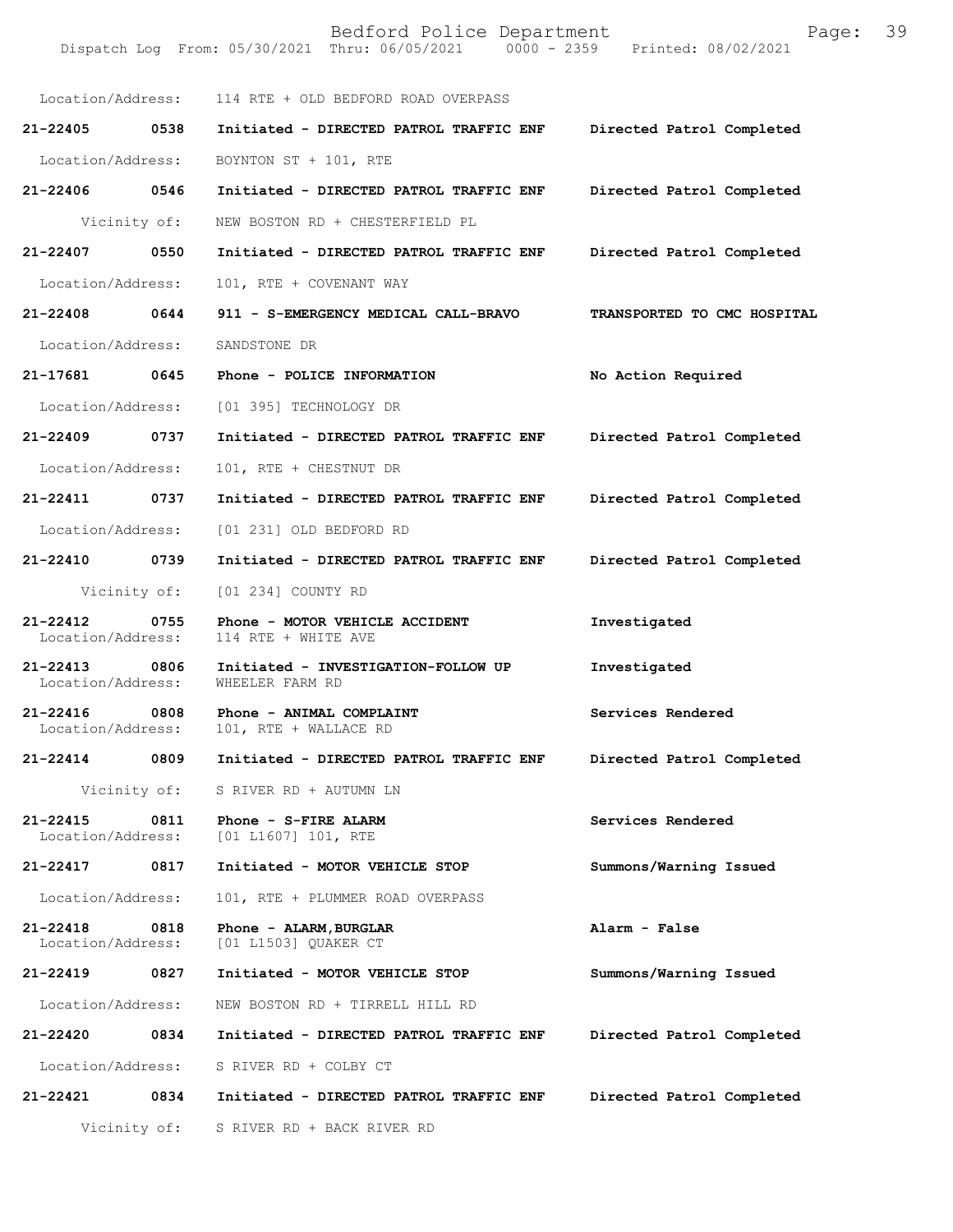| $21 - 22422$                  | 0837      | Initiated - MOTOR VEHICLE STOP                                       | Summons/Warning Issued         |
|-------------------------------|-----------|----------------------------------------------------------------------|--------------------------------|
| Location/Address:             |           | S RIVER RD                                                           |                                |
| 21-22423<br>Location/Address: | 0838      | Radio - S-SERVICE CALL<br>101, RTE                                   | Services Rendered              |
| 21-22424                      | 0845      | Initiated - MOTOR VEHICLE STOP                                       | Summons/Warning Issued         |
| Location/Address:             |           | MEETINGHOUSE RD + S RIVER RD                                         |                                |
| 21-22425                      | 0845      | Initiated - DIRECTED PATROL TRAFFIC ENF                              | Directed Patrol Completed      |
| Location/Address:             |           | [01 192] NEW BOSTON RD                                               |                                |
| 21-22426<br>Location/Address: | 0851      | Phone - BUILDING CHECK<br>WESTVIEW RD                                | Services Rendered              |
| 21-22427                      | 0900      | Initiated - DIRECTED PATROL TRAFFIC ENF                              | Directed Patrol Completed      |
| Vicinity of:                  |           | BACK RIVER RD + CAMP RD                                              |                                |
| 21-22428                      | 0928      | Initiated - DIRECTED PATROL TRAFFIC ENF                              | Directed Patrol Completed      |
| Location/Address:             |           | S RIVER RD + MEETINGHOUSE RD                                         |                                |
| 21-22429                      | 0944      | Initiated - DIRECTED PATROL TRAFFIC ENF                              | Directed Patrol Completed      |
| Location/Address:             |           | 101, RTE + HUNTERS RD                                                |                                |
| 21-22430<br>Location/Address: | 0945      | Initiated - SERVE PAPERWORK<br>[01 L0000816] IRON HORSE DR           | Could Not Locate               |
| 21-22431<br>Location/Address: | 1003      | Initiated - SERVE PAPERWORK<br>[01 1371] PULPIT RD                   | Services Rendered              |
| 21-22432<br>Location/Address: | 1004      | Initiated - SERVE PAPERWORK<br>CARRIAGE LN                           | Services Rendered              |
| 21-22433                      | 1007      | Initiated - DIRECTED PATROL-CAR BREAK-INS                            | Directed Patrol Completed      |
| Location/Address:             |           | [01 L1804] S RIVER RD                                                |                                |
| 21-22434                      | 1021      | Initiated - DIRECTED PATROL-CAR BREAK-INS                            | Directed Patrol Completed      |
| Location/Address:             |           | [01 1108] LEAVY DR                                                   |                                |
| 21-22435                      | 1022      | Initiated - COMMUNITY POLICING/SAFE SCHOOL Directed Patrol Completed |                                |
|                               | Location: | LURGIO/HIGH SCHOOL                                                   |                                |
| 21-22436                      | 1048      | Initiated - MOTOR VEHICLE STOP                                       | Summons/Warning Issued         |
| Location/Address:             |           | NEW BOSTON RD + DUNLAP DR                                            |                                |
| 21-22437                      | 1049      | 911 - S-EMERGENCY MEDICAL CALL-DELTA                                 | Transported to Elliot Hospital |
| Location/Address:             |           | STEEPLE VIEW LN                                                      |                                |
| 21-22438<br>Location/Address: | 1055      | 911 - DOG COMPLAINT<br>EXECUTIVE PARK DR                             | Could Not Locate               |
| 21-22439                      | 1059      | Initiated - VACANT PROPERTY CHECK                                    | Building Checked/Secured       |
| Location/Address:             |           | PULPIT RD                                                            |                                |
| 21-22440                      | 1116      | Initiated - COMMUNITY POLICING/SAFE SCHOOL Directed Patrol Completed |                                |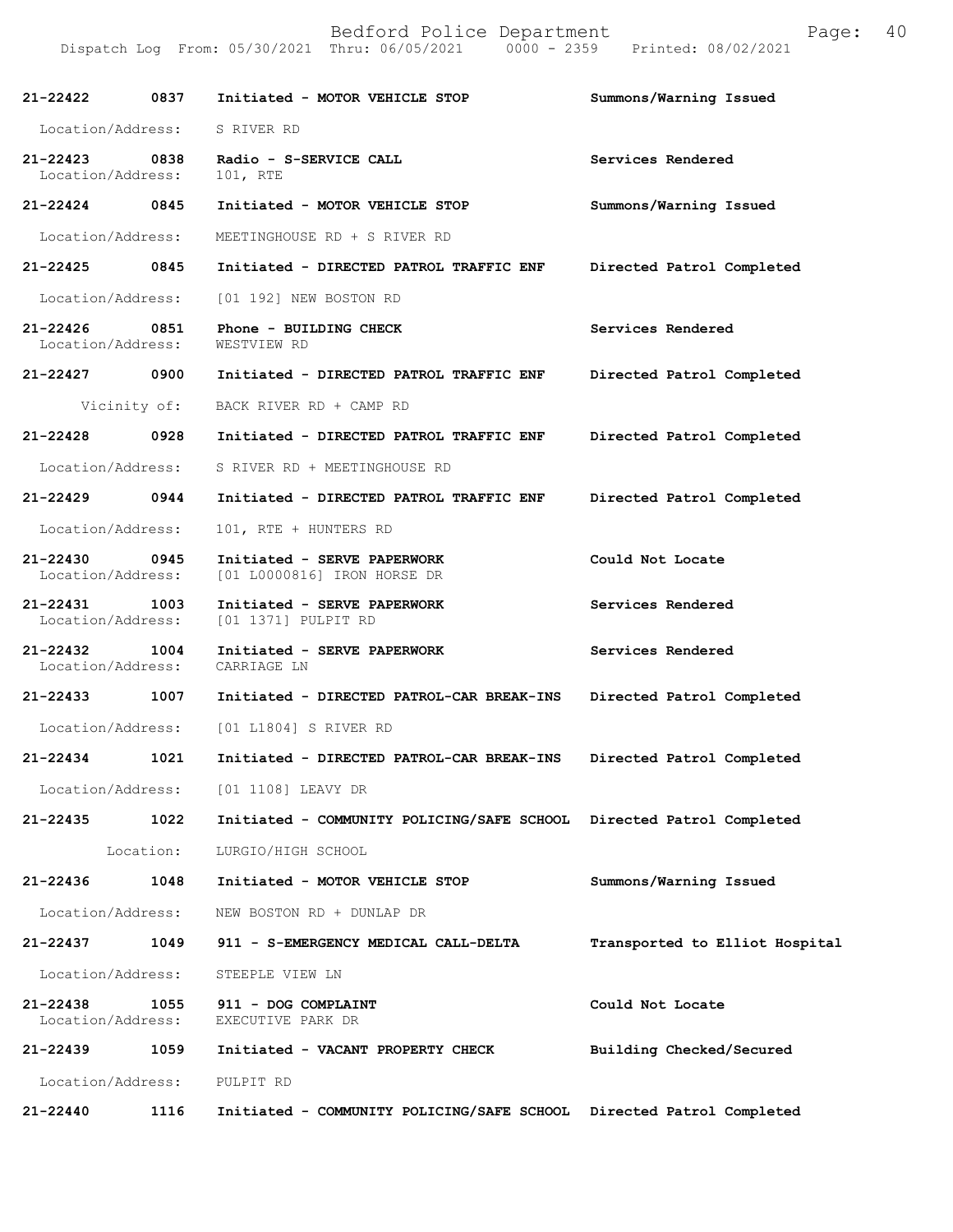|                                   |              | Bedford Police Department<br>Dispatch Log From: 05/30/2021 Thru: 06/05/2021 0000 - 2359 Printed: 08/02/2021 | Page:                     | 41 |
|-----------------------------------|--------------|-------------------------------------------------------------------------------------------------------------|---------------------------|----|
|                                   |              | Location/Address: [01 232] LIBERTY HILL RD                                                                  |                           |    |
| 21-22441                          | 1121         | Initiated - DIRECTED PATROL TRAFFIC ENF                                                                     | Directed Patrol Completed |    |
| Location/Address:                 |              | 101, RTE + CONSTITUTION DR                                                                                  |                           |    |
| 21-22442                          | 1128         | Initiated - MOTOR VEHICLE STOP                                                                              | Summons/Warning Issued    |    |
| Location/Address:                 |              | N AMHERST RD + CAMPBELL RD                                                                                  |                           |    |
| 21-22443 1138                     |              | Initiated - DIRECTED PATROL TRAFFIC ENF                                                                     | Directed Patrol Completed |    |
|                                   | Vicinity of: | S RIVER RD + MOORES CROSSING RD                                                                             |                           |    |
| $21 - 22444$<br>Location/Address: | 1139         | 911 - MOTOR VEHICLE COMPLAINT<br>101, RTE + KILTON ROAD RAMP                                                | Could Not Locate          |    |
| 21-22445 1150                     |              | Initiated - MOTOR VEHICLE STOP                                                                              | Summons/Warning Issued    |    |
| Location/Address:                 |              | S RIVER RD + HARVEY RD                                                                                      |                           |    |
| 21-22446 1217                     |              | Initiated - DIRECTED PATROL TRAFFIC ENF                                                                     | Directed Patrol Completed |    |
|                                   | Vicinity of: | S RIVER RD + MEETINGHOUSE RD                                                                                |                           |    |
| $21 - 22447$                      | 1217         | Initiated - VACANT PROPERTY CHECK                                                                           | Building Checked/Secured  |    |
| Location/Address:                 |              | SOUTH HILLS DR                                                                                              |                           |    |
| 21-22448                          | 1223         | Initiated - MOTOR VEHICLE STOP                                                                              | Summons/Warning Issued    |    |
| Location/Address:                 |              | BOYNTON ST + 101, RTE                                                                                       |                           |    |
| 21-22449<br>Location/Address:     | 1224         | Initiated - MOTOR VEHICLE STOP<br>S RIVER RD                                                                | NO PAPERWORK              |    |
| 21-22450<br>Location/Address:     | 1228         | Phone - S-FIRE ALARM<br>[01 138] S RIVER RD                                                                 | Services Rendered         |    |
| 21-22451 1236                     |              | Initiated - DIRECTED PATROL-CAR BREAK-INS                                                                   | Directed Patrol Completed |    |
| Location/Address:                 |              | [01 1050] DONALD ST                                                                                         |                           |    |
| 21-22452                          | 1249         | Initiated - DIRECTED PATROL-CAR BREAK-INS                                                                   | Directed Patrol Completed |    |
| Location/Address:                 |              | MOORES CROSSING RD                                                                                          |                           |    |
| 21-22453                          | 1252         | Initiated - DIRECTED PATROL-CAR BREAK-INS                                                                   | Directed Patrol Completed |    |
| Location/Address:                 |              | [01 L2252] JENKINS RD                                                                                       |                           |    |
| $21 - 22454$<br>Location/Address: | 1254         | Radio - S-SERVICE CALL<br>PULPIT RD                                                                         | Services Rendered         |    |
| 21-22455<br>Location/Address:     | 1304         | Phone - DISABLED MOTOR VEHICLE<br>S RIVER RD + RAY WIEZOREK WEST DR                                         | Services Rendered         |    |
| 21-22456                          | 1311         | Initiated - DIRECTED PATROL-CAR BREAK-INS                                                                   | Directed Patrol Completed |    |
| Location/Address:                 |              | [01 629] NEW BOSTON RD                                                                                      |                           |    |
| 21-22457                          | 1315         | Initiated - DIRECTED PATROL TRAFFIC ENF                                                                     | Directed Patrol Completed |    |
| Location/Address:                 |              | 101, RTE + KAHLIKO LN                                                                                       |                           |    |
| $21 - 22459$<br>Location/Address: | 1320         | Phone - ASSIST OTHER AGENCY<br>[01 L000810] OLD BEDFORD RD                                                  | Investigated              |    |
| 21-22458                          | 1321         | Phone - CHECK THE WELFARE                                                                                   | Services Rendered         |    |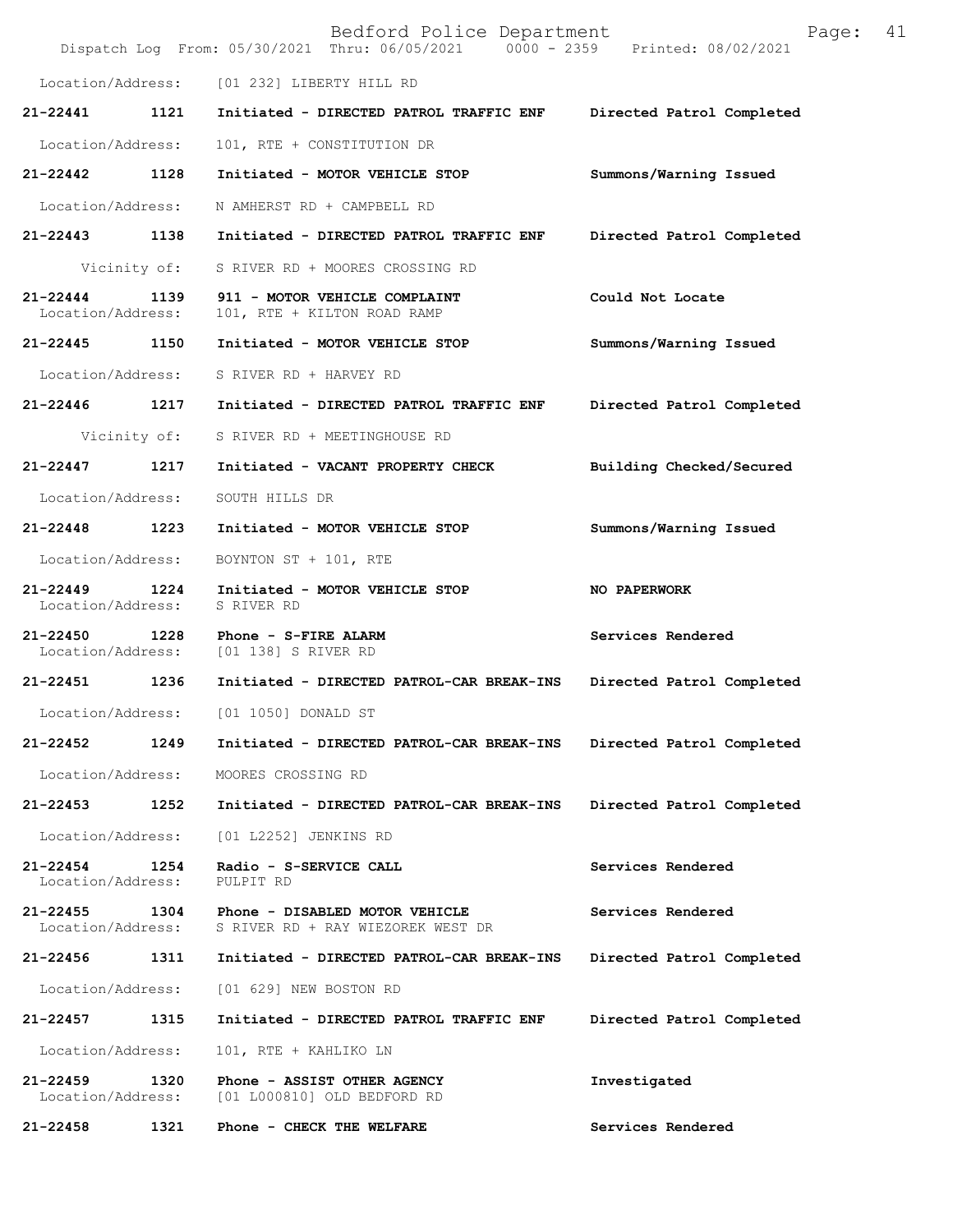|                                   |              | Bedford Police Department<br>Dispatch Log From: 05/30/2021 Thru: 06/05/2021 0000 - 2359 Printed: 08/02/2021 | Page:                          | 42 |
|-----------------------------------|--------------|-------------------------------------------------------------------------------------------------------------|--------------------------------|----|
| Location/Address:                 |              | OLD COVENTRY LN                                                                                             |                                |    |
| 21-22460                          | 1337         | Initiated - DIRECTED PATROL TRAFFIC ENF                                                                     | Directed Patrol Completed      |    |
| Location/Address:                 |              | WALLACE RD + GREENFIELD PKWY                                                                                |                                |    |
| 21-22461                          | 1343         | Initiated - MOTOR VEHICLE STOP                                                                              | Summons/Warning Issued         |    |
| Location/Address:                 |              | WALLACE RD + NASHUA RD                                                                                      |                                |    |
| 21-22462                          | 1344         | Initiated - DIRECTED PATROL TRAFFIC ENF                                                                     | Directed Patrol Completed      |    |
| Location/Address:                 |              | S RIVER RD + KILTON RD                                                                                      |                                |    |
| 21-22463                          | 1347         | 911 - S-EMERGENCY MEDICAL CALL-CHARL                                                                        | Transported to Elliot Hospital |    |
| Location/Address:                 |              | [01 335] COLBY CT                                                                                           |                                |    |
| 21-22464 1350                     |              | 911 - S-EMERGENCY MEDICAL CALL-ALPHA                                                                        | TRANSPORTED TO CMC HOSPITAL    |    |
| Location/Address:                 |              | SANDSTONE DR                                                                                                |                                |    |
| $21 - 22465$<br>Location/Address: | 1353         | Phone - MOTOR VEHICLE ACCIDENT<br>$[01 L2447] 101$ , RTE                                                    | Investigated                   |    |
| 21-22466                          | 1409         | Initiated - DIRECTED PATROL TRAFFIC ENF                                                                     | Directed Patrol Completed      |    |
|                                   | Vicinity of: | S RIVER RD + BACK RIVER RD                                                                                  |                                |    |
| 21-22467                          | 1430         | Initiated - MOTOR VEHICLE STOP                                                                              | Summons/Warning Issued         |    |
| Location/Address:                 |              | S RIVER RD                                                                                                  |                                |    |
| $21 - 22468$<br>Location/Address: | 1455         | 911 - 911 Abandoned<br>[01 L542] HIGHLAND FARMS DR                                                          | Services Rendered              |    |
| 21-22469                          | 1531         | Initiated - DIRECTED PATROL TRAFFIC ENF                                                                     | Directed Patrol Completed      |    |
|                                   |              | Location/Address: COLBY CT + S RIVER RD                                                                     |                                |    |
| 21-22470                          | 1534         | 911 - DOG COMPLAINT<br>Location/Address: [01 1613] MAIN ST                                                  | Services Rendered              |    |
| 21-22471                          | 1539         | Initiated - DIRECTED PATROL TRAFFIC ENF                                                                     | Directed Patrol Completed      |    |
| Location/Address:                 |              | NEW BOSTON RD + PASTURE LN                                                                                  |                                |    |
| 21-22472                          | 1541         | Initiated - DIRECTED PATROL TRAFFIC ENF                                                                     | Directed Patrol Completed      |    |
| Location/Address:                 |              | $101$ , RTE + ELK DR                                                                                        |                                |    |
| 21-22473                          | 1559         | Initiated - DIRECTED PATROL TRAFFIC ENF                                                                     | Directed Patrol Completed      |    |
| Location/Address:                 |              | S RIVER RD + BACK RIVER RD                                                                                  |                                |    |
| 21-22474                          | 1603         | Initiated - MOTOR VEHICLE STOP                                                                              | Summons/Warning Issued         |    |
| Location/Address:                 |              | NEW BOSTON RD + WALLACE RD                                                                                  |                                |    |
| 21-22475                          | 1606         | Initiated - DIRECTED PATROL TRAFFIC ENF                                                                     | Directed Patrol Completed      |    |
| Location/Address:                 |              | MEETINGHOUSE RD + S RIVER RD                                                                                |                                |    |
| 21-22476                          | 1617         | Initiated - MOTOR VEHICLE STOP                                                                              | Summons/Warning Issued         |    |
| Location/Address:                 |              | S RIVER RD                                                                                                  |                                |    |
| 21-22477                          | 1632         | Initiated - DIRECTED PATROL TRAFFIC ENF                                                                     | Directed Patrol Completed      |    |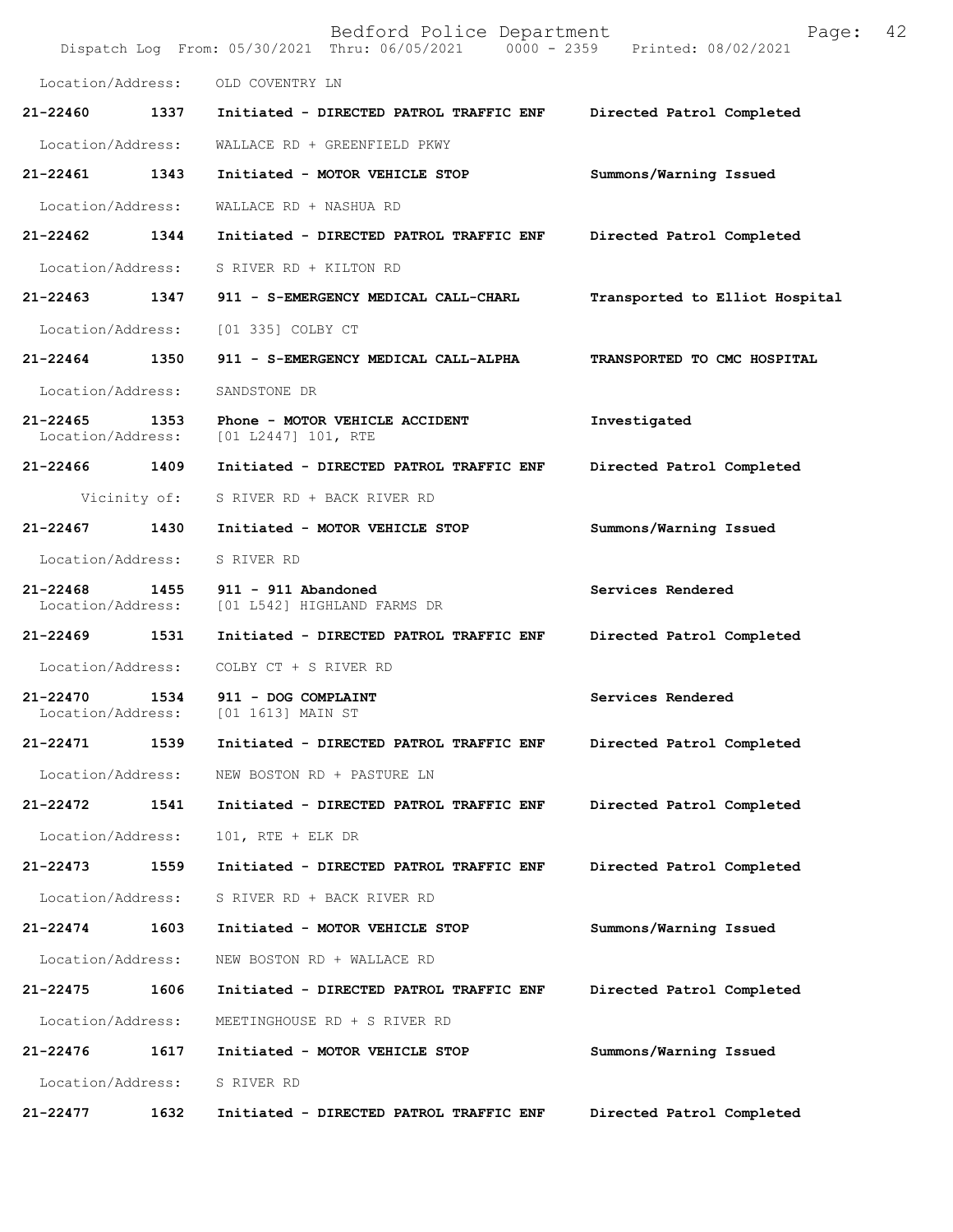|                               |                            | Bedford Police Department<br>Dispatch Log From: 05/30/2021 Thru: 06/05/2021 0000 - 2359 Printed: 08/02/2021 | Page:                          | 43 |
|-------------------------------|----------------------------|-------------------------------------------------------------------------------------------------------------|--------------------------------|----|
| Location/Address:             |                            | N AMHERST RD                                                                                                |                                |    |
| 21-22478                      | 1650                       | Initiated - DIRECTED PATROL TRAFFIC ENF                                                                     | Directed Patrol Completed      |    |
| Location/Address:             |                            | S RIVER RD + BACK RIVER RD                                                                                  |                                |    |
| 21-22479                      | 1658                       | Initiated - DIRECTED PATROL TRAFFIC ENF                                                                     | Directed Patrol Completed      |    |
| Location/Address:             |                            | WENDOVER WAY + PLUMMER RD                                                                                   |                                |    |
| 21-22480                      | 1702                       | 911 - S-EMERGENCY MEDICAL CALL-CHARL                                                                        | TRANSPORTED TO CMC HOSPITAL    |    |
| Location/Address:             |                            | [01 335] COLBY CT                                                                                           |                                |    |
| 21-22481<br>Location/Address: | 1704<br>Refer To Incident: | Initiated - INVESTIGATION-FOLLOW UP<br>[01 248] RIDGEWOOD RD<br>$21 - 528 - OF$                             | Investigated                   |    |
| 21-22482                      | 1708                       | Initiated - DIRECTED PATROL-CAR BREAK-INS                                                                   | Directed Patrol Completed      |    |
| Location/Address:             |                            | [01 L0000553] 101, RTE                                                                                      |                                |    |
| 21-22483                      | 1709                       | Initiated - MOTOR VEHICLE STOP                                                                              | Summons/Warning Issued         |    |
| Location/Address:             |                            | S RIVER RD + EAST POINT DR                                                                                  |                                |    |
| 21-22484                      | 1720                       | 911 - S-EMERGENCY MEDICAL CALL-CHARL                                                                        | Transported to Elliot Hospital |    |
| Location/Address:             |                            | [01 L222] WALLACE RD                                                                                        |                                |    |
| 21-22485                      | 1735                       | Initiated - DIRECTED PATROL TRAFFIC ENF                                                                     | Directed Patrol Completed      |    |
| Location/Address:             |                            | HULL RD + S RIVER RD                                                                                        |                                |    |
| 21-22486                      | 1736                       | Initiated - MOTOR VEHICLE STOP                                                                              | Summons/Warning Issued         |    |
| Location/Address:             |                            | S RIVER RD + EAST POINT DR                                                                                  |                                |    |
| 21-22487                      | 1737                       | Initiated - DIRECTED PATROL-CAR BREAK-INS                                                                   | Directed Patrol Completed      |    |
| Location/Address:             |                            | [01 1263] JENKINS RD                                                                                        |                                |    |
| 21-22488                      | 1737                       | Initiated - MOTOR VEHICLE STOP                                                                              | Summons/Warning Issued         |    |
| Location/Address:             |                            | S RIVER RD + MEETINGHOUSE RD                                                                                |                                |    |
| 21-22489                      | 1745                       | Initiated - DIRECTED PATROL-CAR BREAK-INS                                                                   | Directed Patrol Completed      |    |
| Location/Address:             |                            | [01 629] NEW BOSTON RD                                                                                      |                                |    |
| 21-22490                      | 1807                       | Initiated - DIRECTED PATROL TRAFFIC ENF                                                                     | Directed Patrol Completed      |    |
| Location/Address:             |                            | S RIVER RD + SOMERVILLE DR                                                                                  |                                |    |
| 21-22491                      | 1808                       | Initiated - DIRECTED PATROL-CAR BREAK-INS                                                                   | Directed Patrol Completed      |    |
| Location/Address:             |                            | [01 1312] S RIVER RD                                                                                        |                                |    |
| 21-22492                      | 1819                       | Initiated - MOTOR VEHICLE STOP                                                                              | Summons/Warning Issued         |    |
| Location/Address:             |                            | S RIVER RD + EAST POINT DR                                                                                  |                                |    |
| 21-22493                      | 1833                       | 911 - S-EMERGENCY MEDICAL CALL-CHARL                                                                        | Transported to Elliot Hospital |    |
| Location/Address:             |                            | [01 919] CORPORATE DR                                                                                       |                                |    |
| 21-22494                      | 1837                       | Initiated - MOTOR VEHICLE STOP                                                                              | Summons/Warning Issued         |    |
| Location/Address:             |                            | S RIVER RD + HAWTHORNE DR                                                                                   |                                |    |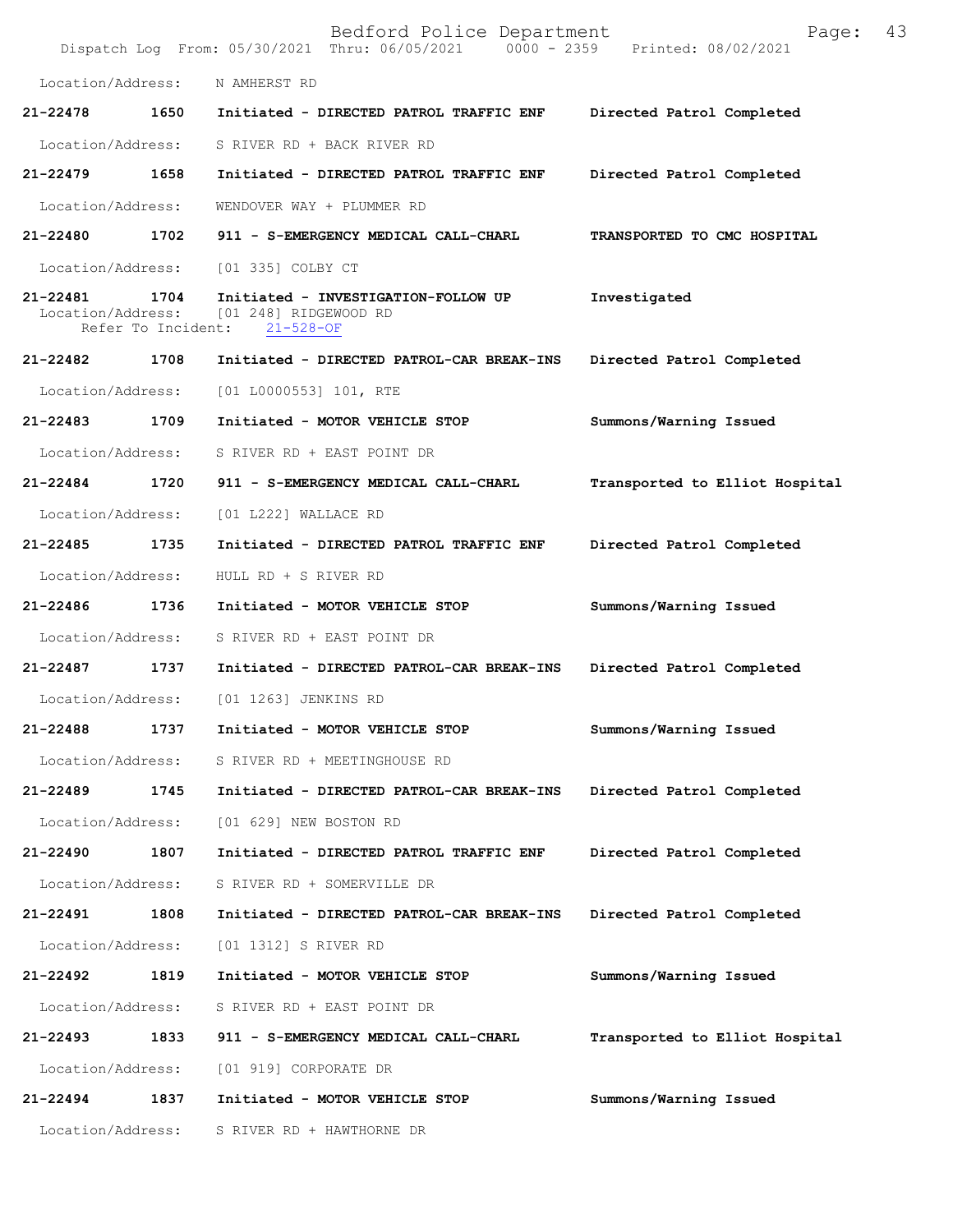| 21-22495                      | 1854         | Initiated - DIRECTED PATROL-CAR BREAK-INS | Directed Patrol Completed      |
|-------------------------------|--------------|-------------------------------------------|--------------------------------|
| Location/Address:             |              | [01 L2252] JENKINS RD                     |                                |
| 21-22496                      | 1857         | Initiated - DIRECTED PATROL TRAFFIC ENF   | Directed Patrol Completed      |
| Location/Address:             |              | PALOMINO LN + S RIVER RD                  |                                |
| 21-22497                      | 1857         | Initiated - DIRECTED PATROL-CAR BREAK-INS | Directed Patrol Completed      |
| Location/Address:             |              | [01 L1803] S RIVER RD                     |                                |
| 21-22498                      | 1921         | Initiated - MOTOR VEHICLE STOP            | Summons/Warning Issued         |
| Location/Address:             |              | S RIVER RD + KILTON RD                    |                                |
| 21-22499 1924                 |              | Initiated - DIRECTED PATROL-CAR BREAK-INS | Directed Patrol Completed      |
| Location/Address:             |              | LIBERTY HILL RD                           |                                |
| 21-22500                      | 1931         | Initiated - DIRECTED PATROL TRAFFIC ENF   | Directed Patrol Completed      |
| Location/Address:             |              | BACK RIVER RD                             |                                |
| 21-22501 2009                 |              | Initiated - DIRECTED PATROL-CAR BREAK-INS | Directed Patrol Completed      |
| Location/Address:             |              | [01 L1562] KILTON RD                      |                                |
| 21-22502                      | 2013         | Initiated - DIRECTED PATROL BURGLARY      | Directed Patrol Completed      |
| Location/Address:             |              | GREENFIELD PKWY                           |                                |
| 21-22503 2026                 |              | Initiated - DIRECTED PATROL DWI           | Directed Patrol Completed      |
|                               | Vicinity of: | 101, RTE + KILTON ROAD RAMP               |                                |
| $21 - 22504$                  | 2027         | Phone - S-MUTUAL AID-MEDICAL              | TRANSPORTED TO CMC HOSPITAL    |
| Location/Address:             |              | [07] MANCHESTER ST                        |                                |
| 21-22505                      | 2027         | Initiated - DIRECTED PATROL DWI           | Directed Patrol Completed      |
| Location/Address:             |              | MEETINGHOUSE RD                           |                                |
| 21-22506                      | 2034         | Initiated - MOTOR VEHICLE STOP            | Summons/Warning Issued         |
| Location/Address:             |              | 101, RTE + MEETINGHOUSE RD OFF RAMP       |                                |
| 21-22507                      | 2058         | Initiated - DIRECTED PATROL DWI           | Directed Patrol Completed      |
| Location/Address:             |              | KILTON RD + S RIVER RD                    |                                |
| 21-22508                      | 2101         | Initiated - DIRECTED PATROL DWI           | Directed Patrol Completed      |
| Location/Address:             |              | S RIVER RD + AUTUMN LN                    |                                |
| 21-22509                      | 2112         | 911 - S-EMERGENCY MEDICAL CALL-CHARL      | Transported to Elliot Hospital |
| Location/Address:             |              | [01 17] DONALD ST                         |                                |
| 21-22510                      | 2115         | Initiated - DIRECTED PATROL DWI           | Directed Patrol Completed      |
| Location/Address:             |              | BOYNTON ST + 101, RTE                     |                                |
| 21-22511<br>Location/Address: | 2124         | Phone - S-CHECK AN ODOR<br>JOPPA HILL RD  | Services Rendered              |
| 21-22512                      | 2126         | Initiated - DIRECTED PATROL BURGLARY      | Directed Patrol Completed      |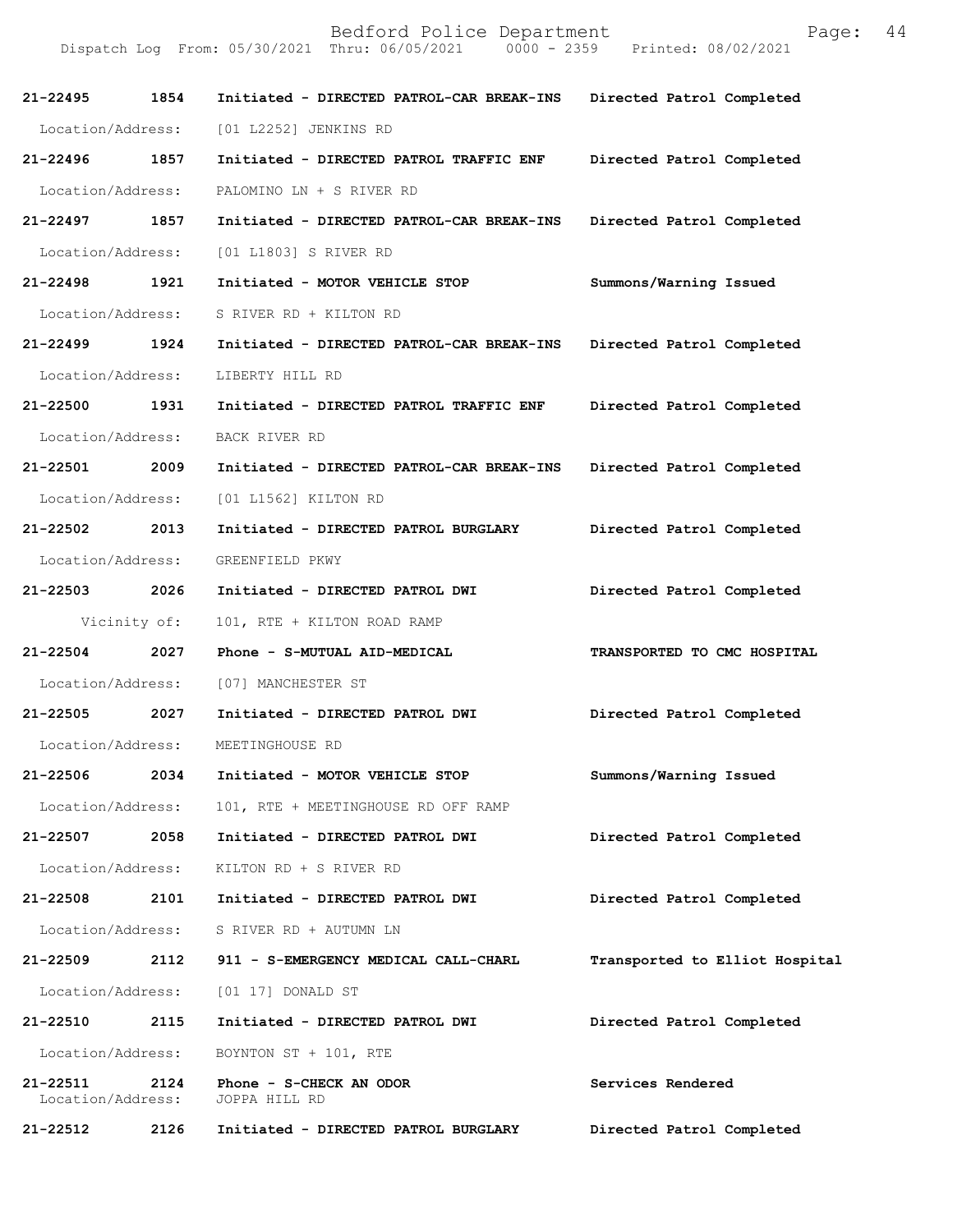|                                   |                  | Location/Address: [01 L2447] 101, RTE                                                                              |                                |
|-----------------------------------|------------------|--------------------------------------------------------------------------------------------------------------------|--------------------------------|
| 21-22513                          | 2138             | Initiated - DIRECTED PATROL DWI                                                                                    | Directed Patrol Completed      |
| Location/Address:                 |                  | BACK RIVER RD + CAMP RD                                                                                            |                                |
| $21 - 22514$                      | 2139             | Initiated - DIRECTED PATROL-CAR BREAK-INS                                                                          | Directed Patrol Completed      |
| Location/Address:                 |                  | [01 L1823] BOYNTON ST                                                                                              |                                |
| 21-22515                          | 2145             | Initiated - MOTOR VEHICLE STOP                                                                                     | Summons/Warning Issued         |
| Location/Address:                 |                  | OLD BEDFORD RD + 101, RTE                                                                                          |                                |
| 21-22516 2145                     |                  | Initiated - DIRECTED PATROL BURGLARY                                                                               | Directed Patrol Completed      |
| Location/Address:                 |                  | [01 L0000587] 101, RTE                                                                                             |                                |
| 21-22517                          | 2200             | Initiated - SERVE PAPERWORK                                                                                        | No Action Required             |
| Location/Address:                 |                  | [01 L0000816] IRON HORSE DR                                                                                        |                                |
| 21-22518<br>Location/Address:     | 2250             | Phone - ALARM, BURGLAR<br>[01 L848] TECHNOLOGY DR                                                                  | Alarm - False                  |
| 21-22519 2319                     |                  | Initiated - DIRECTED PATROL DWI                                                                                    | Directed Patrol Completed      |
| Location/Address:                 |                  | 114 RTE + NEW BOSTON RD                                                                                            |                                |
| 21-22520 2322                     |                  | Initiated - DIRECTED PATROL DWI                                                                                    | Directed Patrol Completed      |
|                                   | Vicinity of:     | 101, RTE + COVENANT WAY                                                                                            |                                |
| 21-22521                          | 2328             | 911 - S-EMERGENCY MEDICAL CALL-DELTA                                                                               | Transported to Elliot Hospital |
| Location/Address:                 |                  | [01 335] COLBY CT                                                                                                  |                                |
| 21-22522 2329                     |                  | Initiated - MOTOR VEHICLE STOP                                                                                     | Summons/Warning Issued         |
| Location/Address:                 |                  | 114 RTE + WHITE AVE                                                                                                |                                |
| $21 - 22523$<br>Location/Address: | 2336             | Initiated - MOTOR VEHICLE STOP<br>101, RTE + JENKINS RD                                                            | NO PAPERWORK                   |
| 21-22524                          | 2346             | Initiated - DIRECTED PATROL DWI                                                                                    | Directed Patrol Completed      |
|                                   |                  | Vicinity of: 101, RTE + PINECREST DR                                                                               |                                |
| $21 - 22525$                      | 2349             | Initiated - DIRECTED PATROL DWI                                                                                    | Directed Patrol Completed      |
| Location/Address:                 |                  | S RIVER RD + CLUB ACRE LN                                                                                          |                                |
| 21-22526                          | 2350             | Initiated - DIRECTED PATROL DWI                                                                                    | Directed Patrol Completed      |
| Location/Address:                 |                  | 101, RTE + 114 RTE                                                                                                 |                                |
| 21-22527                          | 2355             | Initiated - MOTOR VEHICLE STOP                                                                                     | Summons/Warning Issued         |
| Location/Address:                 |                  | 114 RTE + DONALD ST                                                                                                |                                |
| 21-22528<br>Location/Address:     | 2358<br>Address: | Initiated - MOTOR VEHICLE STOP<br>S RIVER RD<br>Refer To Arrest: 21-316-AR<br>Arrest: PIEROG, DAVID<br>CHESTER, NH | Arrest(s) Made                 |
|                                   | Age:<br>Charges: | 54<br>DUI - impairment<br>Speeding 21-24 mph over limit of 55 or less                                              |                                |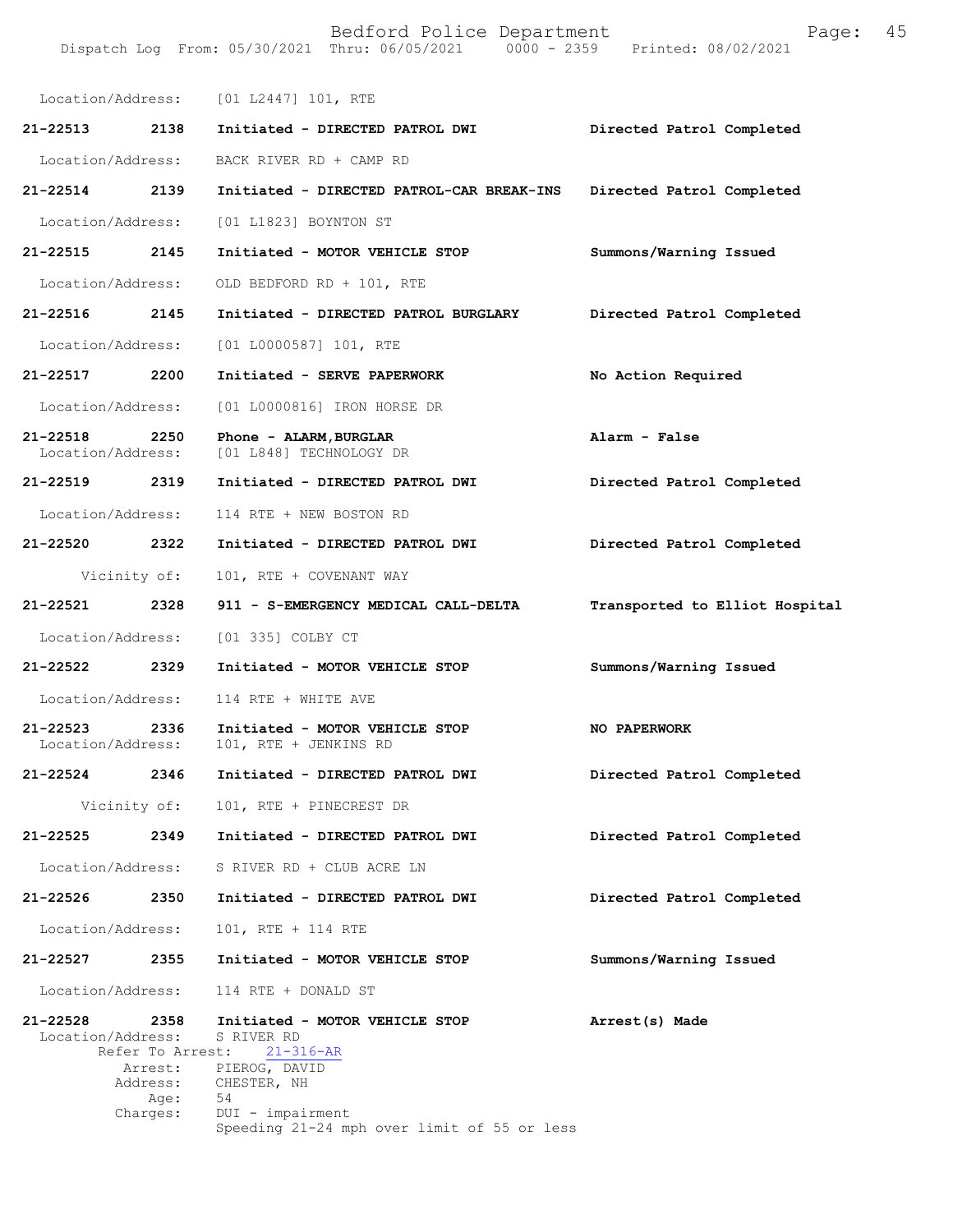## **For Date: 06/05/2021 - Saturday**

| 21-22529 0102                      |              | Initiated - DIRECTED PATROL DWI                                          | Directed Patrol Completed |
|------------------------------------|--------------|--------------------------------------------------------------------------|---------------------------|
| Location/Address:                  |              | 101, RTE + CONSTITUTION DR                                               |                           |
| 21-22530 0134                      |              | Initiated - DIRECTED PATROL BURGLARY                                     | Directed Patrol Completed |
| Location/Address:                  |              | LEAVY DR                                                                 |                           |
| 21-22531 0137                      |              | Initiated - DIRECTED PATROL DWI                                          | Directed Patrol Completed |
|                                    | Vicinity of: | S RIVER RD + MEETINGHOUSE RD                                             |                           |
| 21-22532 0200<br>Location/Address: |              | Phone - DISORDERLY CONDUCT-IN PROGRESS<br>[01 L0000794] OLDE BEDFORD WAY | Services Rendered         |
| 21-22533 0233                      |              | Initiated - BUILDING CHECK                                               | Building Checked/Secured  |
| Location/Address:                  |              | [01 L357] WHITE AVE                                                      |                           |
| 21-22534 0236                      |              | Initiated - DIRECTED PATROL-CAR BREAK-INS                                | Directed Patrol Completed |
| Location/Address:                  |              | COUNTY RD + LIBERTY HILL RD                                              |                           |
| 21-22535 0239                      |              | Initiated - BUILDING CHECK                                               | Building Checked/Secured  |
| Location/Address:                  |              | [01 231] OLD BEDFORD RD                                                  |                           |
| 21-22536 0414                      |              | Initiated - DIRECTED PATROL-CAR BREAK-INS                                | Directed Patrol Completed |
| Location/Address:                  |              | N AMHERST RD + WALLACE RD                                                |                           |
| 21-22537 0419                      |              | Initiated - DIRECTED PATROL BURGLARY                                     | Directed Patrol Completed |
| Location/Address:                  |              | WHEELER FARM RD                                                          |                           |
| 21-22538 0438                      |              | Initiated - BUILDING CHECK                                               | Building Checked/Secured  |
| Location/Address:                  |              | [01 284] N AMHERST RD                                                    |                           |
| 21-22539 0503                      |              | Initiated - MOTOR VEHICLE STOP                                           | Summons/Warning Issued    |
| Location/Address:                  |              | 101, RTE + NASHUA RD                                                     |                           |
| 21-22540 0513                      |              | Initiated - DIRECTED PATROL TRAFFIC ENF                                  | Directed Patrol Completed |
| Location/Address:                  |              | 114 RTE + BOYNTON ST                                                     |                           |
| 21-22541                           | 0515         | Initiated - MOTOR VEHICLE STOP                                           | Summons/Warning Issued    |
| Location/Address:                  |              | 114 RTE + DONALD ST                                                      |                           |
| 21-22542                           | 0521         | Initiated - DIRECTED PATROL TRAFFIC ENF                                  | Directed Patrol Completed |
|                                    | Vicinity of: | 101, RTE + HITCHING POST LN                                              |                           |
| 21-22543                           | 0535         | Initiated - DIRECTED PATROL DWI                                          | Directed Patrol Completed |
| Location/Address:                  |              | S RIVER RD + MEETINGHOUSE RD                                             |                           |
| 21-22544                           | 0610         | Initiated - DIRECTED PATROL TRAFFIC ENF                                  | Directed Patrol Completed |
| Location/Address:                  |              | S RIVER RD + KILTON RD                                                   |                           |
| 21-22545                           | 0739         | Initiated - DIRECTED PATROL TRAFFIC ENF                                  | Directed Patrol Completed |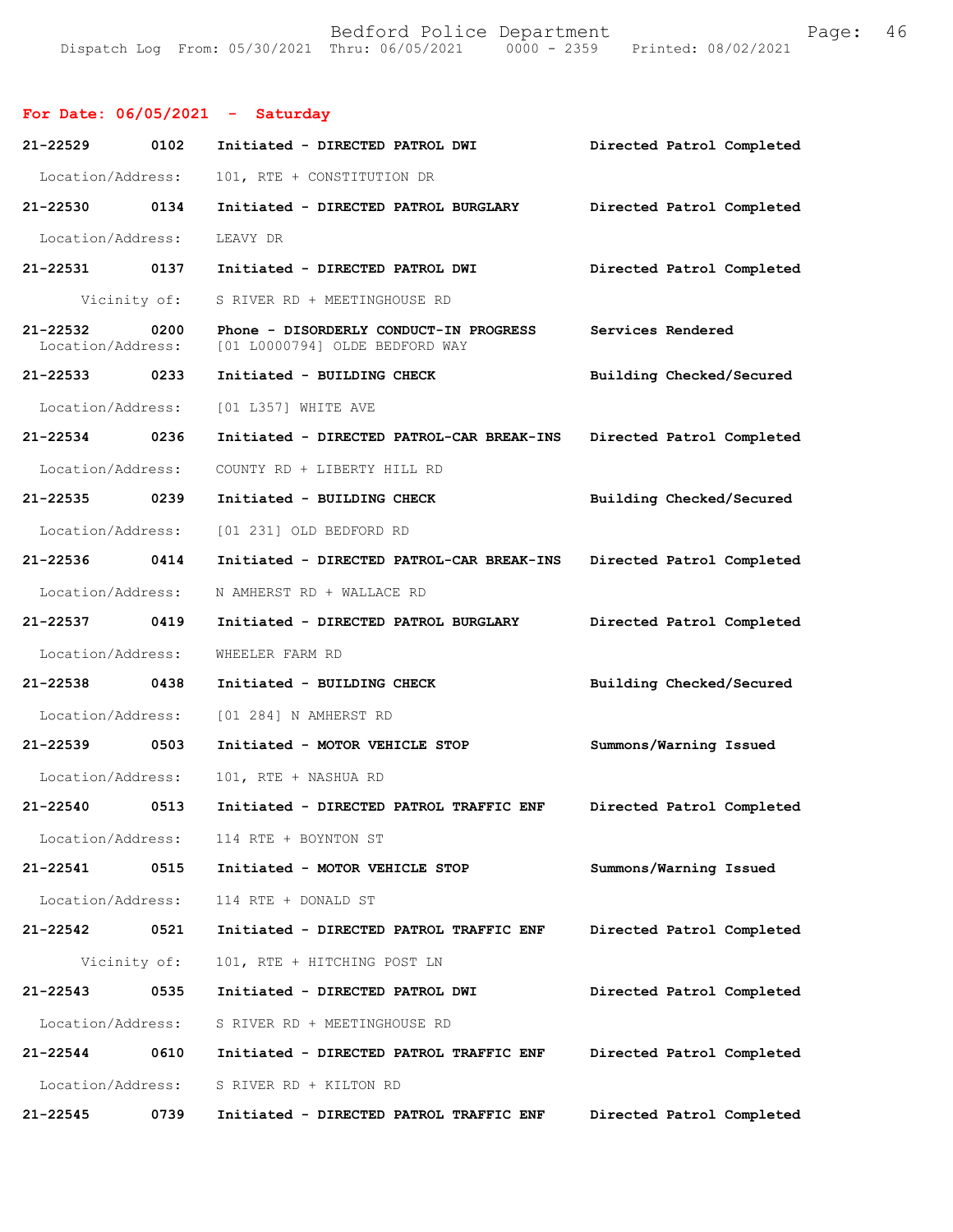|                               |                            | Bedford Police Department<br>Dispatch Log From: 05/30/2021 Thru: 06/05/2021 0000 - 2359 Printed: 08/02/2021 | 47<br>Page:               |
|-------------------------------|----------------------------|-------------------------------------------------------------------------------------------------------------|---------------------------|
| Location/Address:             |                            | 101, RTE + WALLACE RD                                                                                       |                           |
| 21-22546                      | 0741                       | Initiated - DIRECTED PATROL TRAFFIC ENF                                                                     | Directed Patrol Completed |
|                               | Vicinity of:               | 101, RTE + CONSTITUTION DR                                                                                  |                           |
| 21-22547                      | 0754                       | Initiated - DIRECTED PATROL TRAFFIC ENF                                                                     | Directed Patrol Completed |
| Location/Address:             |                            | S RIVER RD + COLBY CT                                                                                       |                           |
| 21-22548                      | 0754                       | Initiated - MOTOR VEHICLE STOP                                                                              | Summons/Warning Issued    |
| Location/Address:             |                            | 101, RTE + CHESTNUT DR                                                                                      |                           |
| 21-22549                      | 0801                       | Initiated - DIRECTED PATROL TRAFFIC ENF                                                                     | Directed Patrol Completed |
| Location/Address:             |                            | 101, RTE + JENKINS RD                                                                                       |                           |
| 21-22550                      | 0803                       | Initiated - MOTOR VEHICLE STOP                                                                              | Summons/Warning Issued    |
| Location/Address:             |                            | 101, RTE                                                                                                    |                           |
| 21-22551                      | 0808                       | Initiated - DIRECTED PATROL TRAFFIC ENF                                                                     | Directed Patrol Completed |
| Location/Address:             |                            | 101, RTE + JENKINS RD                                                                                       |                           |
| 21-22552                      | 0814                       | Initiated - DIRECTED PATROL TRAFFIC ENF                                                                     | Directed Patrol Completed |
|                               | Vicinity of:               | WALLACE RD + MAGAZINE ST                                                                                    |                           |
| 21-22553                      | 0817                       | Initiated - MOTOR VEHICLE STOP                                                                              | Summons/Warning Issued    |
| Location/Address:             |                            | 101, RTE + HARDY RD                                                                                         |                           |
| 21-22554                      | 0818                       | Initiated - MOTOR VEHICLE STOP                                                                              | Summons/Warning Issued    |
| Location/Address:             |                            | CHUBBUCK RD                                                                                                 |                           |
| 21-22555                      | 0826                       | Initiated - DIRECTED PATROL TRAFFIC ENF                                                                     | Directed Patrol Completed |
| Location/Address:             |                            | 101, RTE + KILTON ROAD RAMP                                                                                 |                           |
| 21-22556                      | 0826                       | Initiated - MOTOR VEHICLE STOP                                                                              | Summons/Warning Issued    |
| Location/Address:             |                            | WALLACE RD + CHUBBUCK RD                                                                                    |                           |
| 21-22557                      | 0841                       | Initiated - DIRECTED PATROL TRAFFIC ENF                                                                     | Directed Patrol Completed |
|                               | Vicinity of:               | 114 RTE + DONALD ST                                                                                         |                           |
| 21-22558                      | 0843                       | Initiated - MOTOR VEHICLE STOP                                                                              | Summons/Warning Issued    |
| Location/Address:             |                            | WHITE AVE                                                                                                   |                           |
| 21-22559<br>Location/Address: | 0843                       | Walk-In - FINGERPRINTS<br>[01 474] CONSTITUTION DR                                                          | Services Rendered         |
| 21-22560                      | 0846                       | Initiated - MOTOR VEHICLE STOP                                                                              | Summons/Warning Issued    |
| Location/Address:             |                            | S RIVER RD                                                                                                  |                           |
| 21-22561<br>Location/Address: | 0847<br>Refer To Incident: | 911 - S-FIRE, AUTO<br>BACK RIVER RD<br>$21 - 530 - OF$                                                      | Investigated              |
| 21-22562                      | 0927                       | Phone - ANIMAL COMPLAINT                                                                                    | No Action Required        |
| Location/Address:             |                            | HOLBROOK RD                                                                                                 |                           |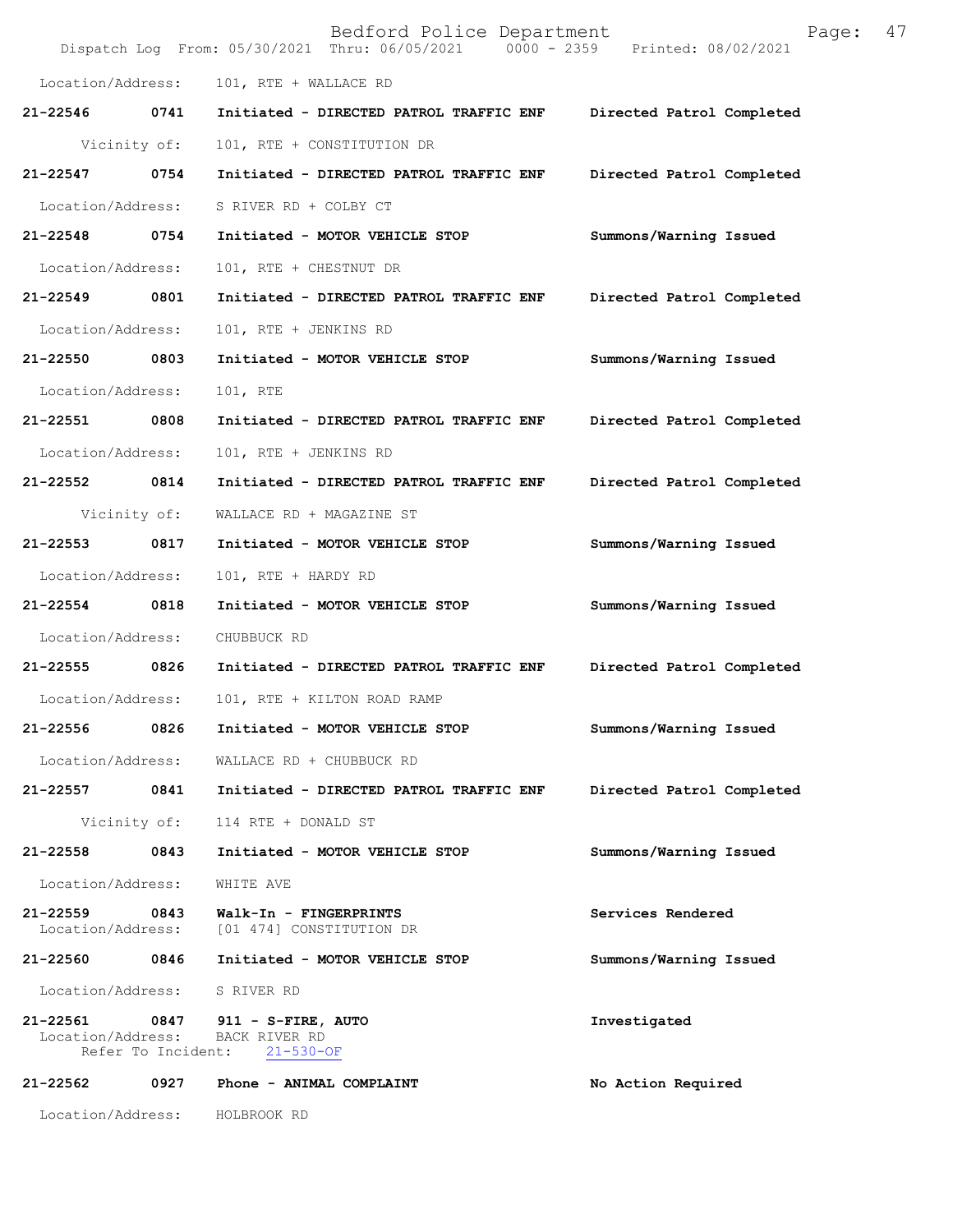|                                    |                                          | Bedford Police Department<br>Dispatch Log From: 05/30/2021 Thru: 06/05/2021 0000 - 2359 Printed: 08/02/2021 | Page:                          | 48 |
|------------------------------------|------------------------------------------|-------------------------------------------------------------------------------------------------------------|--------------------------------|----|
| 21-22563                           | 0934                                     | 911 - S-EMERGENCY MEDICAL CALL-ALPHA                                                                        | TRANSPORTED TO CMC HOSPITAL    |    |
| Location/Address:                  |                                          | [01 L2098] HAWTHORNE DR                                                                                     |                                |    |
| 21-22565                           | 0942                                     | Initiated - DIRECTED PATROL TRAFFIC ENF                                                                     | Directed Patrol Completed      |    |
| Location/Address:                  |                                          | S RIVER RD + MEETINGHOUSE RD                                                                                |                                |    |
| 21-22564                           | 0945                                     | Initiated - DIRECTED PATROL BURGLARY                                                                        | Directed Patrol Completed      |    |
| Location/Address:                  |                                          | WHEELER FARM RD                                                                                             |                                |    |
| 21-22566                           | 0954                                     | Initiated - MOTOR VEHICLE STOP                                                                              | Summons/Warning Issued         |    |
| Location/Address:                  |                                          | [01 L1469] S RIVER RD                                                                                       |                                |    |
| 21-22567 0955                      |                                          | Initiated - COMMUNITY POLICING                                                                              | No Action Required             |    |
| Location/Address:                  |                                          | [01 463] NASHUA RD                                                                                          |                                |    |
| $21 - 22568$<br>Location/Address:  | 1005                                     | Initiated - MOTOR VEHICLE STOP<br>S RIVER RD + MEETINGHOUSE RD                                              | NO PAPERWORK                   |    |
| 21-22569                           | 1010                                     | Initiated - VACANT PROPERTY CHECK                                                                           | Building Checked/Secured       |    |
| Location/Address:                  |                                          | [01 1307] PULPIT RD                                                                                         |                                |    |
| 21-22570                           | 1019                                     | Initiated - DIRECTED PATROL TRAFFIC ENF                                                                     | Directed Patrol Completed      |    |
|                                    | Vicinity of:                             | NEW BOSTON RD + JOPPA HILL RD                                                                               |                                |    |
| 21-22571<br>Location/Address:      | 1023                                     | 911 - MOTOR VEHICLE COMPLAINT<br>114 RTE + WHITE AVE                                                        | Services Rendered              |    |
| 21-22572 1030<br>Location/Address: | Refer To Summons:                        | Initiated - MOTOR VEHICLE STOP<br>KILTON RD + SULLIVAN DR<br>$21 - 317 - AR$                                | Arrest(s) Made                 |    |
|                                    | Summons:<br>Address:<br>Age:<br>Charges: | CLACK, THOMAS A<br>NASHUA, NH<br>61<br>License Regd; Op w/o Valid License                                   |                                |    |
|                                    |                                          | Drive after Rev/Sus<br>Traffic Control Device Violation<br>Operate M/C w/o M/C License                      |                                |    |
| 21-22573                           | 1031                                     | Initiated - DIRECTED PATROL TRAFFIC ENF                                                                     | Directed Patrol Completed      |    |
| Location/Address:                  |                                          | S RIVER RD + AUTUMN LN                                                                                      |                                |    |
| $21 - 22574$                       | 1048                                     | Initiated - DIRECTED PATROL-CAR BREAK-INS                                                                   | Directed Patrol Completed      |    |
| Location/Address:                  |                                          | [01 1050] DONALD ST                                                                                         |                                |    |
| 21-22575                           | 1048                                     | Initiated - DIRECTED PATROL-CAR BREAK-INS                                                                   | Directed Patrol Completed      |    |
| Location/Address:                  |                                          | [01 L2271] S RIVER RD                                                                                       |                                |    |
| 21-22576<br>Location/Address:      | 1058                                     | Phone - ASSIST OTHER AGENCY<br>114 RTE + 101, RTE                                                           | Services Rendered              |    |
| 21-22577                           | 1059                                     | Initiated - DIRECTED PATROL TRAFFIC ENF                                                                     | Directed Patrol Completed      |    |
| Location/Address:                  |                                          | [01 324] HAWTHORNE DR                                                                                       |                                |    |
| 21-22578<br>Location/Address:      | 1100                                     | Phone - SUSP ACTIVITIES<br>[01 L1562] KILTON RD                                                             | Services Rendered              |    |
| 21-22579                           | 1121                                     | 911 - S-EMERGENCY MEDICAL CALL-BRAVO                                                                        | Transported to Elliot Hospital |    |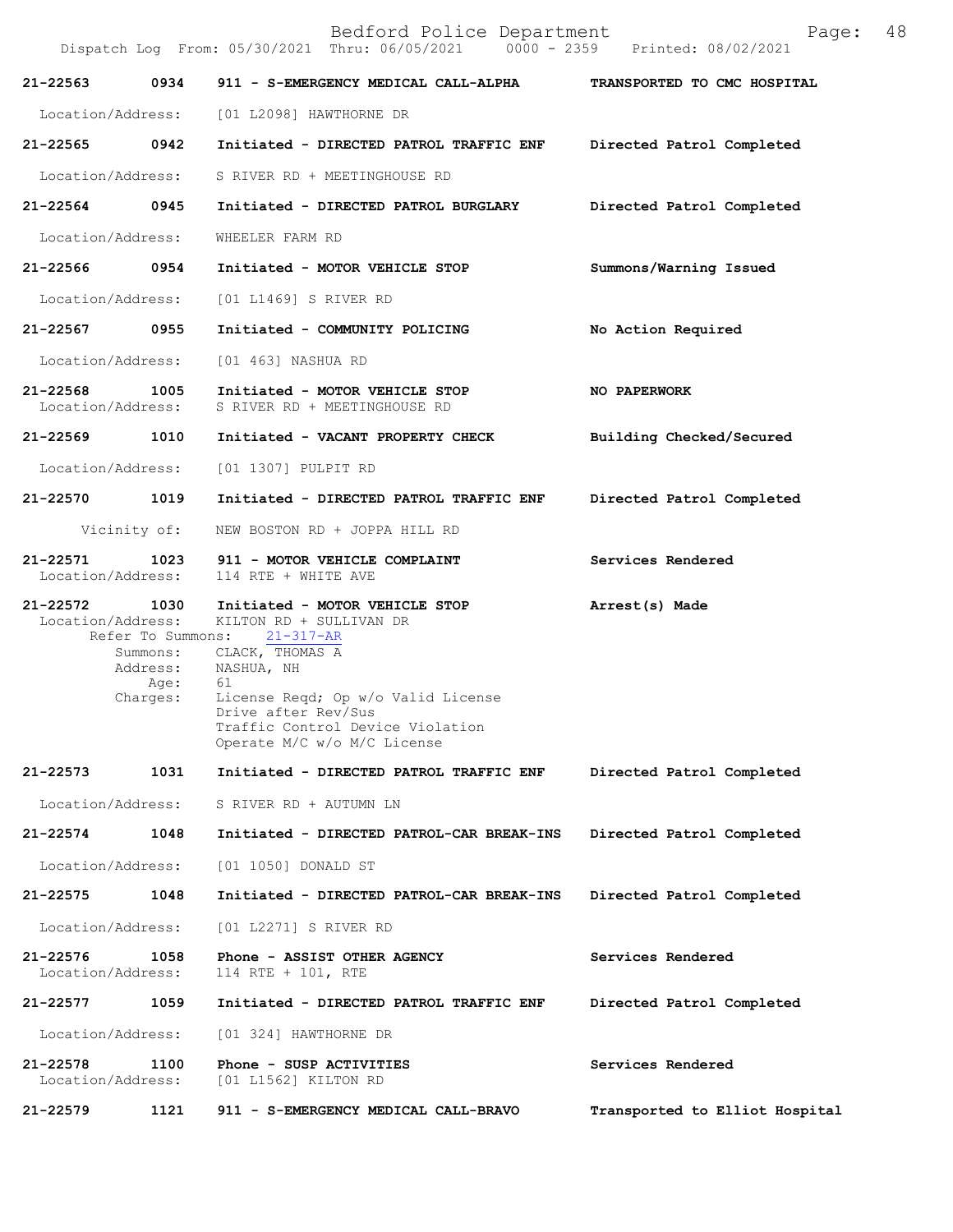|                                    |              | Bedford Police Department<br>Dispatch Log From: 05/30/2021 Thru: 06/05/2021 0000 - 2359 Printed: 08/02/2021            | 49<br>Page:                 |
|------------------------------------|--------------|------------------------------------------------------------------------------------------------------------------------|-----------------------------|
|                                    |              | Location/Address: [01 1489] LEAVY DR                                                                                   |                             |
| 21-22580 1136                      |              | Initiated - MOTOR VEHICLE STOP                                                                                         | Summons/Warning Issued      |
| Location/Address:                  |              | 101, RTE                                                                                                               |                             |
| 21-22581                           | 1148         | Initiated - DIRECTED PATROL-CAR BREAK-INS Directed Patrol Completed                                                    |                             |
| Location/Address:                  |              | [01 L562] WALLACE RD                                                                                                   |                             |
|                                    |              | 21-22582 1157 Initiated - FOUND PROPERTY<br>Location/Address: [01 474] CONSTITUTION DR<br>Refer To Incident: 21-531-OF | Services Rendered           |
| 21-22583 1224                      |              | 911 - S-EMERGENCY MEDICAL CALL-ALPHA<br>Location/Address: [01 463] NASHUA RD                                           | <b>NO TRANSPORT</b>         |
| 21-22584 1238                      |              | Initiated - DIRECTED PATROL MOUNTAIN BIKE                                                                              | Directed Patrol Completed   |
|                                    | Vicinity of: | 101, RTE + NASHUA RD                                                                                                   |                             |
| 21-22585 1247<br>Location/Address: |              | 911 - S-FIRE, AUTO<br>101, RTE + 114 RTE                                                                               | Investigated                |
| 21-22586 1322<br>Location/Address: |              | Phone - ASSIST CITIZEN<br>CARON RD                                                                                     | Services Rendered           |
| 21-22587 1348<br>Location/Address: |              | Phone - SERVE PAPERWORK<br>CONSTITUTION DR                                                                             | Services Rendered           |
| 21-22588 1409                      |              | Initiated - DIRECTED PATROL TRAFFIC ENF                                                                                | Directed Patrol Completed   |
| Location/Address:                  |              | 101, RTE + COVENANT WAY                                                                                                |                             |
| 21-22589                           | 1502         | 911 - S-EMERGENCY MEDICAL CALL-CHARL                                                                                   | TRANSPORTED TO CMC HOSPITAL |
| Location/Address:                  |              | HANCOCK DR                                                                                                             |                             |
| 21-22590                           | 1554         | Initiated - DIRECTED PATROL TRAFFIC ENF                                                                                | Directed Patrol Completed   |
| Location/Address:                  |              | 101, RTE + WALLACE RD                                                                                                  |                             |
| 21-22591<br>Location/Address:      | 1555         | 911 - MOTOR VEHICLE ACC-SPECIAL CIR.<br>BOYNTON ST                                                                     | Investigated                |

| 21-22592<br>Location/Address: | 1604 | 911 - S-EMERGENCY MEDICAL CALL-ALPHA<br>[01 392] COLBY CT | <b>NO TRANSPORT</b>           |
|-------------------------------|------|-----------------------------------------------------------|-------------------------------|
| $21 - 22593$                  | 1605 | Initiated - DIRECTED PATROL TRAFFIC ENF                   | Directed Patrol Completed     |
| Location/Address:             |      | NEW BOSTON RD                                             |                               |
| $21 - 22594$                  | 1617 | 911 - MOTOR VEHICLE COMP-IN PROGRESS                      | Taken/Refered to Other Agency |
| Location/Address:             |      | 101, RTE + CHESTNUT DR                                    |                               |
| $21 - 22595$                  | 1712 | Initiated - DIRECTED PATROL TRAFFIC ENF                   | Directed Patrol Completed     |
| Location/Address:             |      | WALLACE RD + 101, RTE                                     |                               |
| $21 - 22596$                  | 1716 | Initiated - MOTOR VEHICLE STOP                            | Summons/Warning Issued        |
| Location/Address:             |      | 101, RTE + JENKINS RD                                     |                               |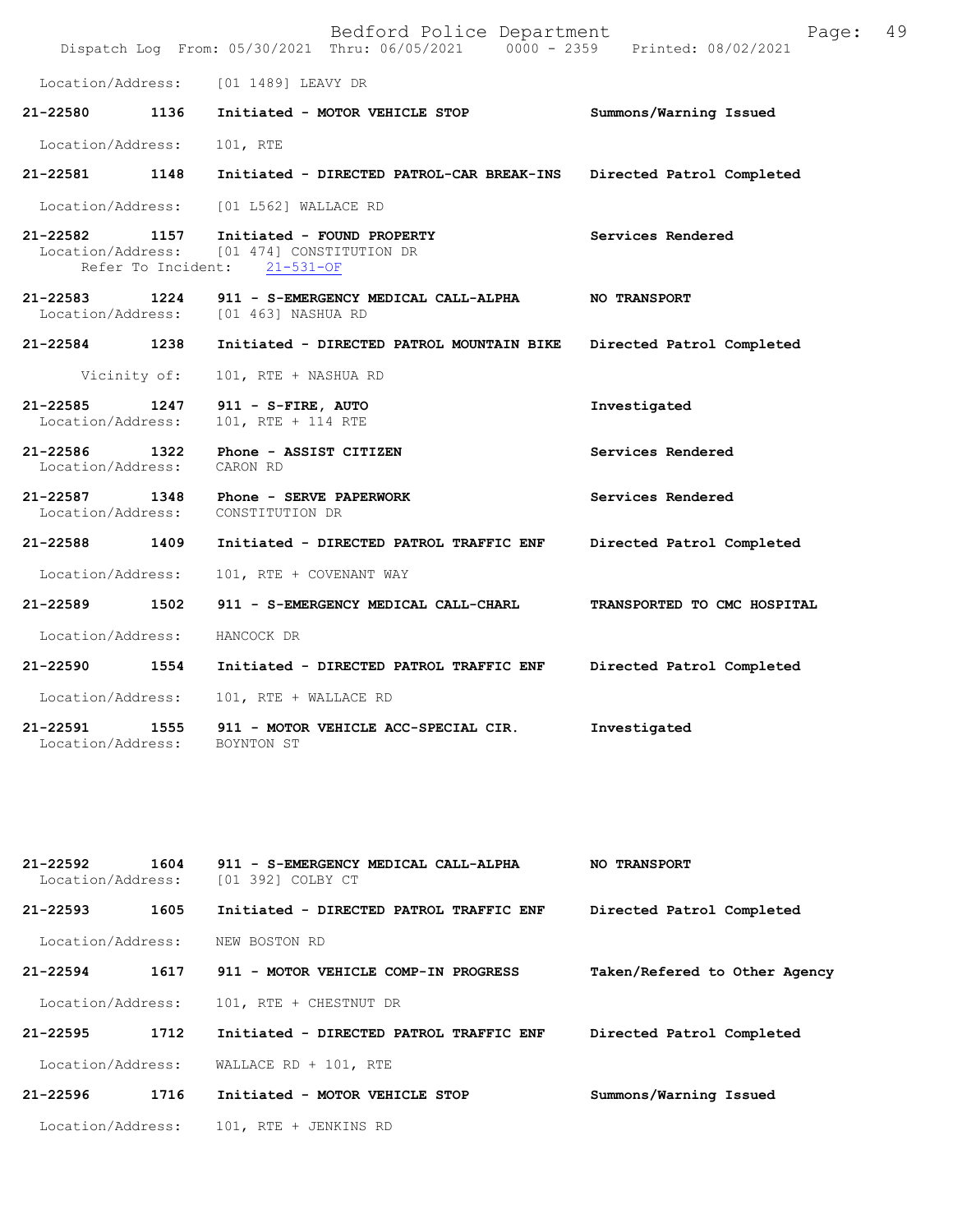**21-22597 1736 Phone - ANIMAL COMPLAINT Could Not Locate**  Location/Address: WOBURN ABBEY DR **21-22598 1737 911 - MOTOR VEHICLE COMP-IN PROGRESS Could Not Locate**  Location/Address: S RIVER RD + IRON HORSE DR **21-22599 1742 Initiated - MOTOR VEHICLE STOP Summons/Warning Issued**  Location/Address: NEW BOSTON RD **21-22600 1751 Phone - HIGHWAY CONDITIONS Services Rendered**  Location/Address: JOPPA HILL RD + KING RD **21-22601 1754 Phone - ALARM,HOLD UP/PANIC Alarm - False**  Location/Address: SETON DR **21-22602 1801 911 - S-EMERGENCY MEDICAL CALL-CHARL TRANSPORTED TO CMC HOSPITAL**  Location/Address: [01 248] RIDGEWOOD RD **21-22603 1840 Initiated - DIRECTED PATROL TRAFFIC ENF Directed Patrol Completed**  Location/Address: 101, RTE + CONSTITUTION DR **21-22604 1909 Phone - ALARM,BURGLAR Alarm - False**  Location/Address: **21-22605 1913 911 - S-EMERGENCY MEDICAL CALL-CHARL TRANSPORTED TO CMC HOSPITAL**  Location/Address: [01 248] RIDGEWOOD RD **21-22606 1914 Initiated - DIRECTED PATROL TRAFFIC ENF Directed Patrol Completed**  Location/Address: NEW BOSTON RD + WALLACE RD **21-22607 1915 Initiated - DIRECTED PATROL DWI Directed Patrol Completed**  Location/Address: 101, RTE + CHESTNUT DR **21-22608 1930 Initiated - MOTOR VEHICLE STOP Summons/Warning Issued**  Location/Address: NEW BOSTON RD **21-22609 2009 Other - INVESTIGATION-FOLLOW UP Investigated**  Location/Address: [01 474] CONSTITUTION DR Refer To Incident: 21-514-OF **21-22610 2030 Initiated - DIRECTED PATROL DWI Directed Patrol Completed**  Location/Address: 101, RTE + KAHLIKO LN **21-22611 2035 Initiated - DIRECTED PATROL-CAR BREAK-INS Directed Patrol Completed**  Location/Address: [01 L1804] S RIVER RD **21-22612 2043 Phone - GUNSHOT Investigated**  Location/Address: JACKSON SQ **21-22613 2054 911 - GUNSHOT Investigated**  Location/Address: OLD FARM RD **21-22614 2135 Phone - SUSP ACTIVITIES-IN PROGRESS Services Rendered**  Location/Address: [01 L105] OLD EVERGREEN RD **21-22615 2150 911 - S-EMERGENCY MEDICAL CALL-DELTA NO TRANSPORT**  Location/Address: TWIN BROOK LN **21-22616 2209 Initiated - DIRECTED PATROL DWI Directed Patrol Completed**